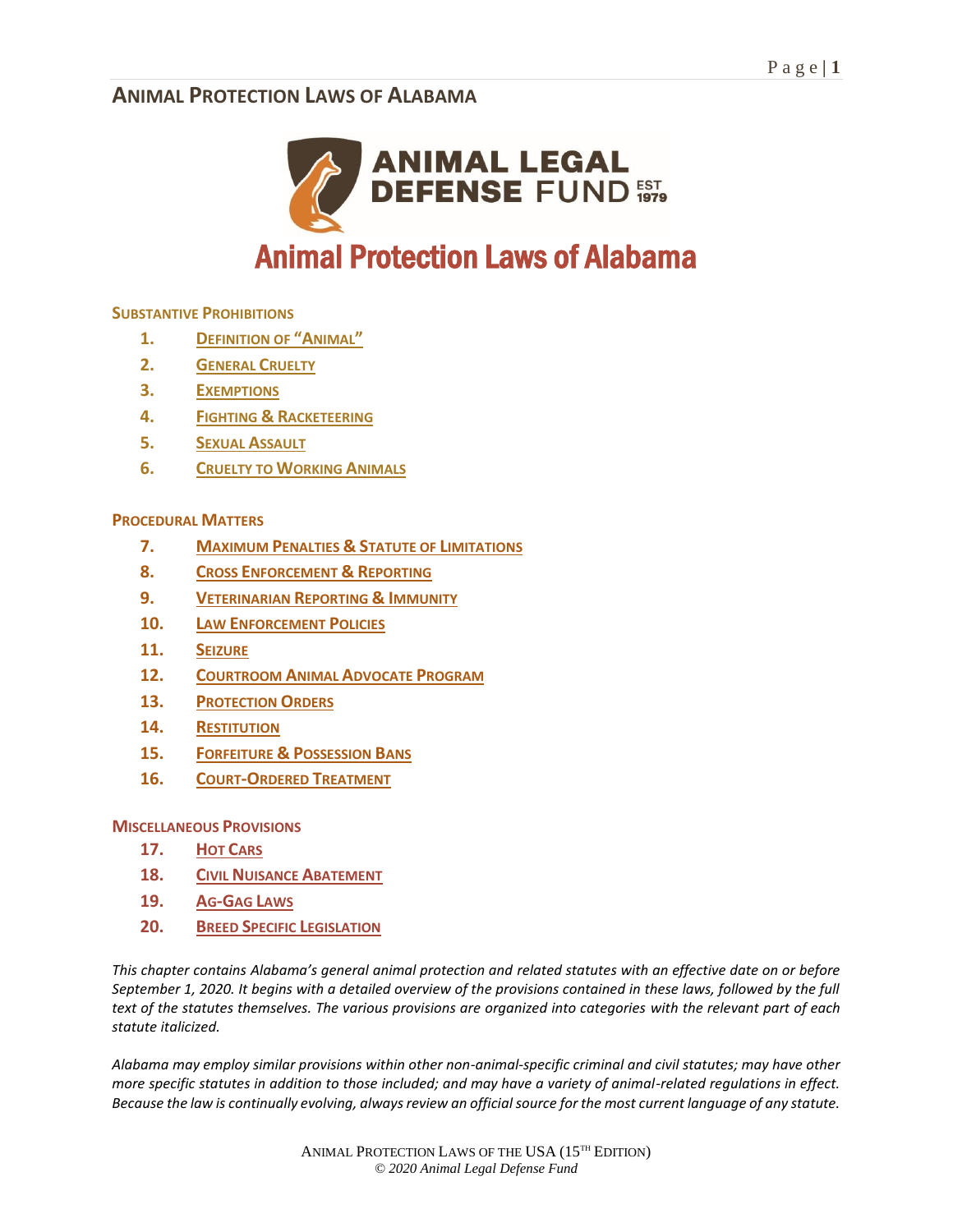| <b>ALABAMA</b>                        |                                                                                                                                                                                                                                                                                                                                                                                                                                                                                                             |  |  |
|---------------------------------------|-------------------------------------------------------------------------------------------------------------------------------------------------------------------------------------------------------------------------------------------------------------------------------------------------------------------------------------------------------------------------------------------------------------------------------------------------------------------------------------------------------------|--|--|
| 1. DEFINITION OF "ANIMAL"             |                                                                                                                                                                                                                                                                                                                                                                                                                                                                                                             |  |  |
| 2. GENERAL CRUELTY *                  | Wanton or malicious injury to animals<br>ALA. CODE § 3-1-10<br>6 months county jail and/or \$1,000 fine<br>Killing or disabling livestock<br>ALA. CODE § 3-1-11.1<br>Class C felony<br>Cruelty to animals<br>ALA. CODE § 13A-11-14<br>Class A misdemeanor, 1 year in county jail BUT maximum \$3,000 fine<br>Aggravated cruelty to animals<br>ALA. CODE § 13A-11-14.1<br>Class C felony<br>Cruelty in first or second degrees (dogs and cats only)<br>ALA. CODE §§ 13A-11-240; 13A-11-241<br>Class C felony |  |  |
| 3. EXEMPTIONS                         | Veterinary practice, research animals, wildlife, accepted farmed animal<br>husbandry practices, rodeo, other<br>ALA. CODE §§ 3-1-11, 13A-11-14.1, 13A-11-246<br>Veterinary practice, accepted farmed animal husbandry practices,<br>other<br>ALA. CODE § 13A-6-221                                                                                                                                                                                                                                          |  |  |
| <b>4. FIGHTING &amp; RACKETEERING</b> | <b>NOTE:</b> statutes relating to the seizure, restitution, and forfeiture of dogs<br>used in dogfighting may be found in those respective sections of this<br>document.<br>Various dogfighting activities<br>ALA. CODE § 3-1-29                                                                                                                                                                                                                                                                            |  |  |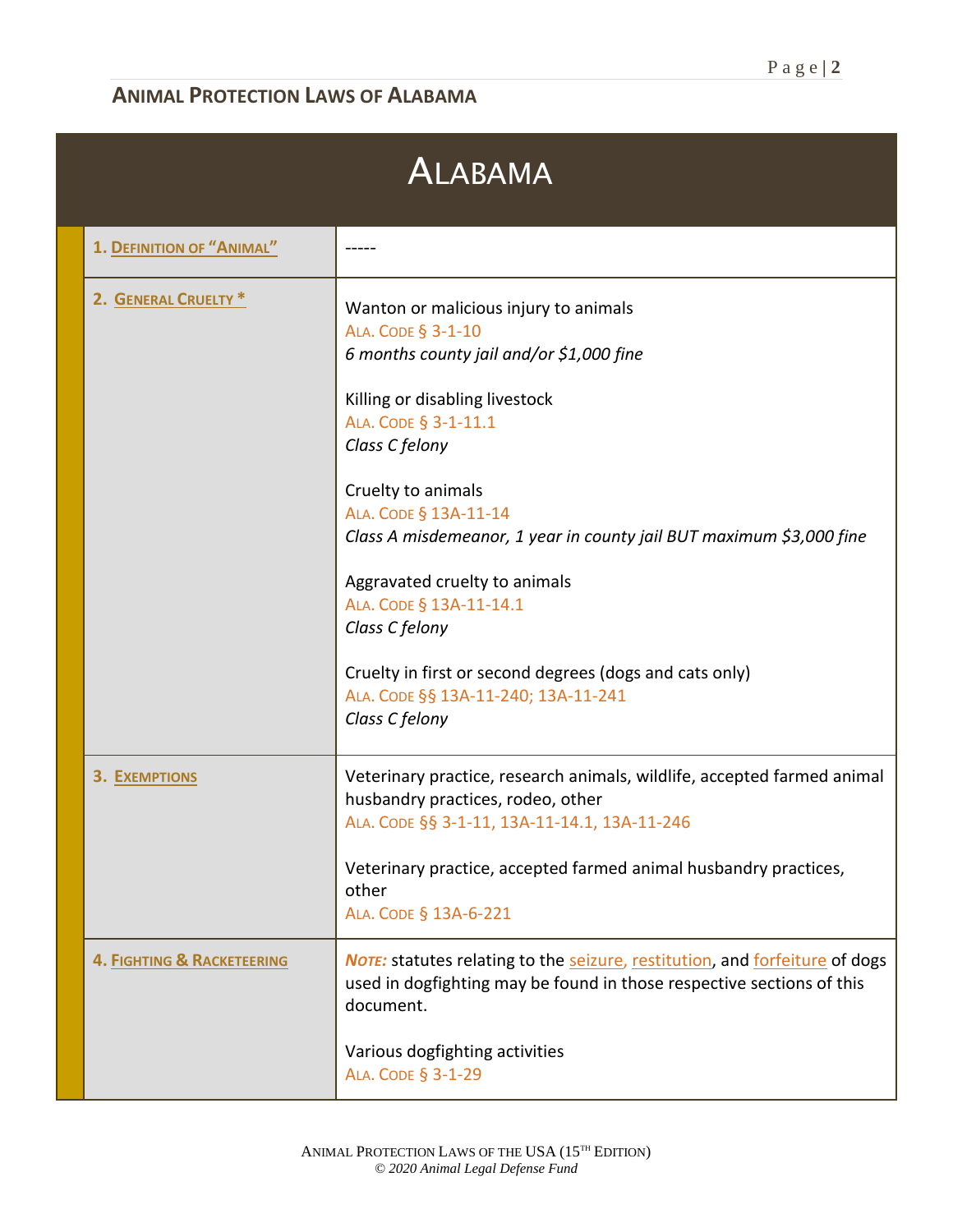|                                                           | Class C felony                                                                                                                                                                 |
|-----------------------------------------------------------|--------------------------------------------------------------------------------------------------------------------------------------------------------------------------------|
|                                                           | Keeping a cockpit and cockfighting<br>ALA. CODE § 13A-12-4<br>Violation: \$20-\$50 fine                                                                                        |
|                                                           | Various hog and dogfighting activities<br>ALA. CODE § 13A-12-6<br>First offense: Class A misdemeanor<br>Subsequent offenses: Class C felony                                    |
| <b>5. SEXUAL ASSAULT</b>                                  | <b>Bestiality</b><br>ALA. CODE §§ 13A-6-220; 13A-6-221<br>Class A misdemeanor                                                                                                  |
| <b>6. CRUELTY TO WORKING ANIMALS</b>                      | Harassing service dog<br>ALA. CODE § 13A-11-231; ALA. CODE § 13A-11-232<br>Class C misdemeanor                                                                                 |
|                                                           | Injuring service dog<br>ALA. CODE § 13A-11-233<br>Intentionally/willfully: Class A misdemeanor<br>Recklessly: Class B misdemeanor                                              |
|                                                           | Causing disability or death of service dog<br>ALA. CODE § 13A-11-234<br>Class A misdemeanor                                                                                    |
|                                                           | Harass, harm, interfere with police animal<br>ALA. CODE § 13A-11-261(a), (b), (d)<br>Class A misdemeanor                                                                       |
|                                                           | Serious physical harm to police animal<br>ALA. CODE § 13A-11-261(c)<br>Class C felony                                                                                          |
| 7. MAXIMUM PENALTIES &<br><b>STATUTE OF LIMITATIONS**</b> | <b>NOTE:</b> Penalties for violations of ALA. CODE § 13A-11-14 and § 13A-12-4<br>are in the substantive statute, available in the General Cruelty section<br>of this document. |
|                                                           | Class C misdemeanor<br>6 months county jail and/or \$3,000 fine                                                                                                                |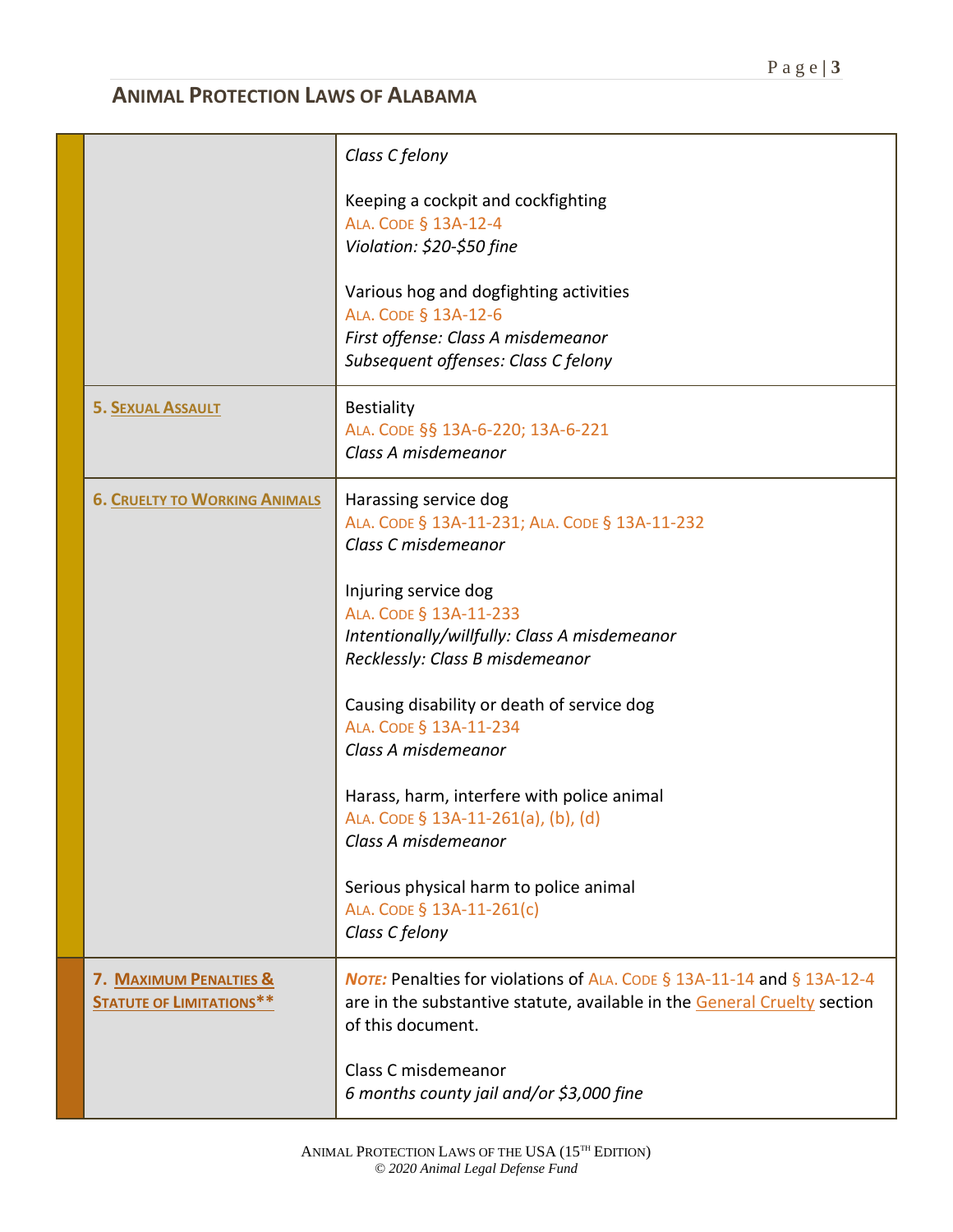|                                                | ALA. CODE § 13A-5-7<br>ALA. CODE § 13A-5-12                                                                                                                                                                                                      |
|------------------------------------------------|--------------------------------------------------------------------------------------------------------------------------------------------------------------------------------------------------------------------------------------------------|
|                                                | Class B misdemeanor<br>6 months county jail and/or \$3,000 fine<br>ALA. CODE § 13A-5-7<br>ALA. CODE § 13A-5-12                                                                                                                                   |
|                                                | Class A misdemeanor<br>1 year county jail and/or \$6,000 fine<br>ALA. CODE § 13A-11-14<br>ALA. CODE § 13A-5-7<br>ALA. CODE § 13A-5-12                                                                                                            |
|                                                | Class C felony<br>10 years imprisonment (includes hard labor) and \$15,000 fine<br>ALA. CODE § 13A-5-6<br>ALA. CODE § 13A-5-11                                                                                                                   |
|                                                | Conflicting laws<br>ALA. CODE § 13A-11-247                                                                                                                                                                                                       |
|                                                | <b>Statute of limitations</b><br>Misdemeanor: 12 months<br>Ala. Code § 15-3-2<br>Felony: 5 years<br>Ala. Code § 15-3-1                                                                                                                           |
| 8. CROSS ENFORCEMENT &<br><b>REPORTING</b>     |                                                                                                                                                                                                                                                  |
| 9. VETERINARIAN REPORTING &<br><b>IMMUNITY</b> | <b>NOTE:</b> Alabama administrative code states that a veterinarian is<br>obligated to report to the proper authorities any grossly inhumane<br>treatment to animals of which he or she has direct knowledge.<br>ALA. ADMIN. CODE R. 930-X-1-.10 |
| <b>10. LAW ENFORCEMENT POLICIES</b>            | County commissions may employ persons to enforce all laws for the<br>prevention of cruelty to animals; such officers shall have the same<br>powers as deputy sheriffs.<br>ALA. CODE § 3-1-16                                                     |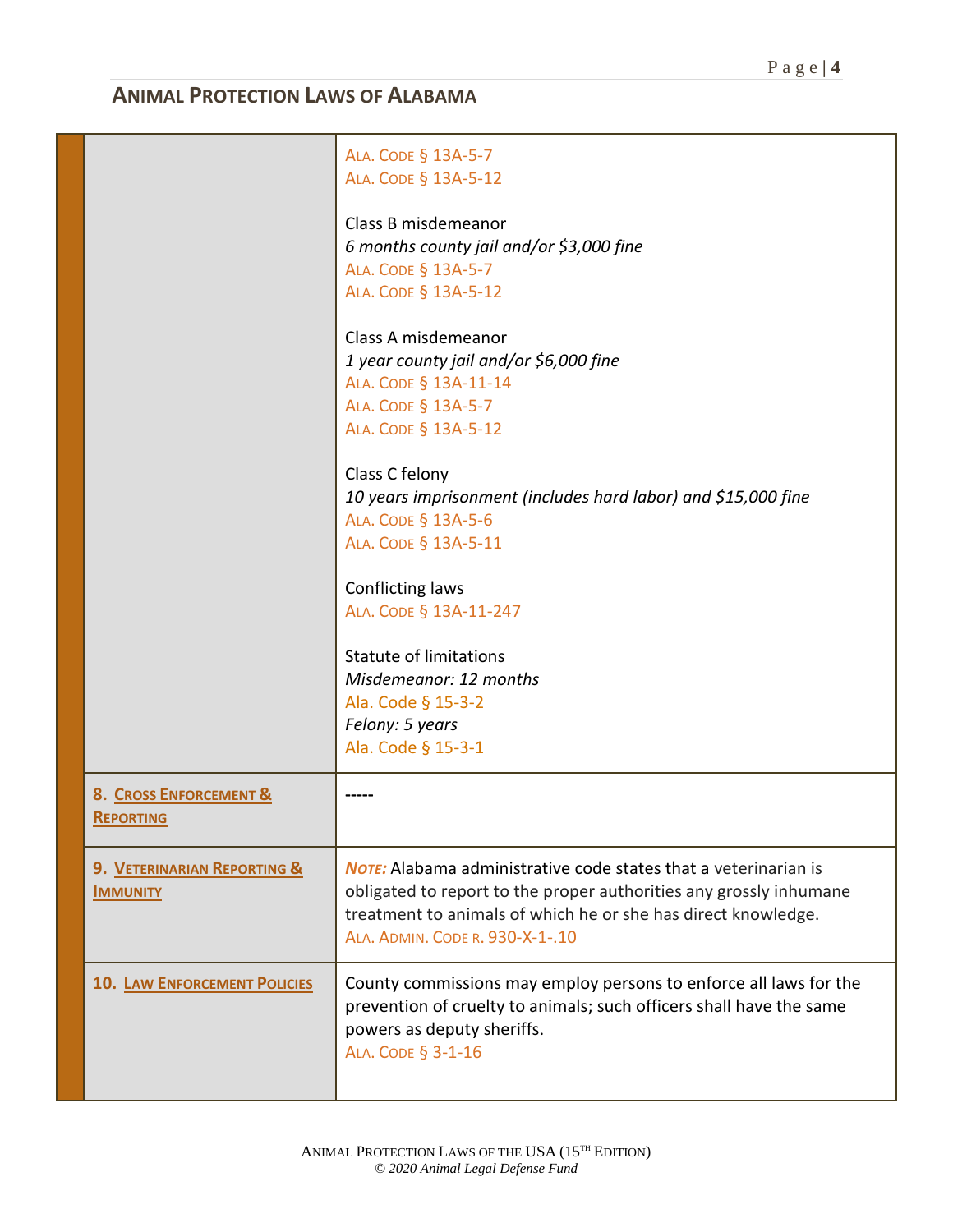|                                                        | Any county or municipality may appoint trained agents to inspect<br>alleged violations and to protect and prevent cruelty to dogs or cats.<br>ALA. CODE § 13A-11-242                                                                 |
|--------------------------------------------------------|--------------------------------------------------------------------------------------------------------------------------------------------------------------------------------------------------------------------------------------|
|                                                        | No liability for actions taken in good faith for county, municipality,<br>employees or agents, regardless of final disposition of dog or cat.<br>ALA. CODE § 13A-11-243                                                              |
| 11. SEIZURE                                            | Authorized officers, humane society employees may seize animals.<br>ALA. CODE § 3-1-13<br>Note: This statute was held unconstitutional on due process grounds.<br>Humane Soc. of Marshall County v. Adams, 439 So.2d 150 (Ala.1983). |
|                                                        | Dogs used in dogfighting shall be seized as contraband and awarded to<br>the humane society or other agency handling stray animals.<br>ALA. CODE § 3-1-29                                                                            |
|                                                        | Law enforcement officers and appointed trained agents may seize dog<br>or cat or order owner to provide on-site care.<br>ALA. CODE § 13A-11-243                                                                                      |
|                                                        |                                                                                                                                                                                                                                      |
| <b>12. COURTROOM ANIMAL</b><br><b>ADVOCATE PROGRAM</b> |                                                                                                                                                                                                                                      |
| 13. PROTECTION ORDERST                                 |                                                                                                                                                                                                                                      |
| 14. RESTITUTION +                                      | Upon conviction, court shall order fine sentenced to be used as<br>necessary for restitution.<br>ALA. CODE § 3-1-10                                                                                                                  |
|                                                        | Cost of care is a lien.                                                                                                                                                                                                              |
|                                                        | ALA. CODE § 3-1-13<br>Note: This statute was held unconstitutional on due process grounds.<br>Humane Soc. of Marshall County v. Adams, 439 So.2d 150 (Ala.1983).                                                                     |
|                                                        | Court may order defendant to post cost-of-care bonds for dogs seized<br>from dogfighting.<br>ALA. CODE § 3-1-29                                                                                                                      |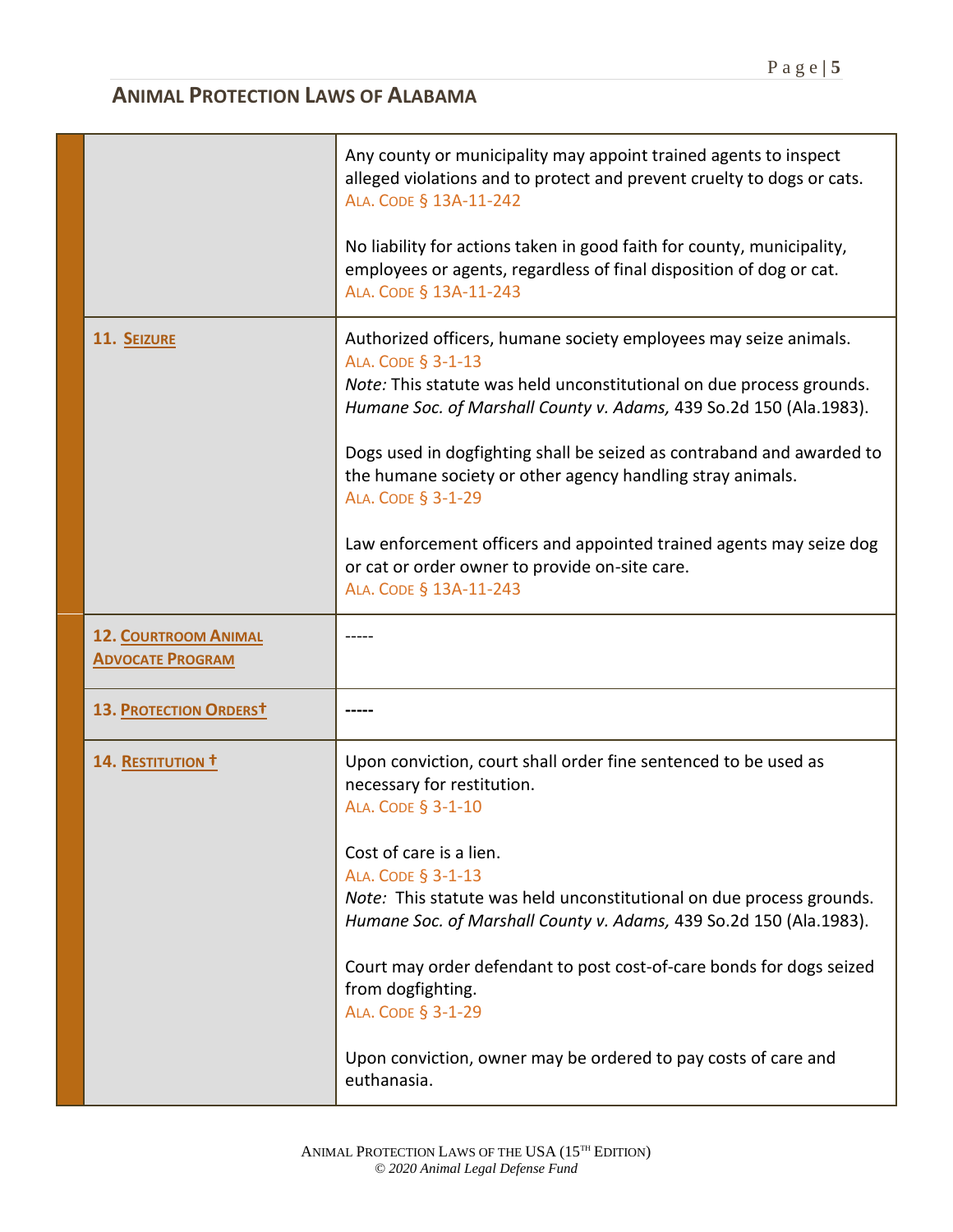|                                                  | ALA. CODE § 13a-11-245(c)(2)                                                                                                                                                                                                                                                                                                                                                                                                                                                                                                                                                                                                                                                                                                                                                                                     |
|--------------------------------------------------|------------------------------------------------------------------------------------------------------------------------------------------------------------------------------------------------------------------------------------------------------------------------------------------------------------------------------------------------------------------------------------------------------------------------------------------------------------------------------------------------------------------------------------------------------------------------------------------------------------------------------------------------------------------------------------------------------------------------------------------------------------------------------------------------------------------|
| <b>15. FORFEITURE &amp; POSSESSION</b><br>BANS T | If owner does not reclaim animal within 10 days of lien notice, humane<br>society has disposition.<br>ALA. CODE § 3-1-13<br>Note: This statute was held unconstitutional on due process grounds.<br>Humane Soc. of Marshall County v. Adams, 439 So.2d 150 (Ala.1983).<br>At its discretion, agency shall humanely dispatch or dispose of dogs<br>confiscated from dogfighting.<br>ALA. CODE § 3-1-29<br>The court, at a hearing to be set within 20 days of seizure or order to<br>provide care, may order destruction or humane disposition of seized<br>dog or cat or enjoin further possession or custody of unseized dog or<br>cat, if owner is found unable, unwilling or unfit to adequately provide<br>for, protect, and have custody of dog or cat.<br>ALA. CODE § 13A-11-244<br>ALA. CODE § 13A-11-245 |
| 16. COURT-ORDERED<br>TREATMENT <sup>†</sup>      |                                                                                                                                                                                                                                                                                                                                                                                                                                                                                                                                                                                                                                                                                                                                                                                                                  |
| 17. HOT CARS                                     |                                                                                                                                                                                                                                                                                                                                                                                                                                                                                                                                                                                                                                                                                                                                                                                                                  |
| <b>18. CIVIL NUISANCE ABATEMENT</b>              |                                                                                                                                                                                                                                                                                                                                                                                                                                                                                                                                                                                                                                                                                                                                                                                                                  |
| 19. AG-GAG LAWS                                  | It is unlawful to obtain access to an animal facility by false pretenses                                                                                                                                                                                                                                                                                                                                                                                                                                                                                                                                                                                                                                                                                                                                         |
|                                                  | for the purpose of performing acts not authorized by that facility, or to<br>knowingly obtain control by theft or deception that is unauthorized<br>any records, data, materials, equipment, or animals of any animal<br>facility for the purpose of depriving the rightful owner.<br>ALA. CODE §§ 13A-11-152, 13A-11-153, 13A-11-154, 13A-11-155, 13A-<br>11-156, 13A-11-157, 13A-11-158<br>Less than \$250 loss: Class A misdemeanor<br>More than \$250 loss: Class C felony                                                                                                                                                                                                                                                                                                                                   |

\* States may have other more specific statutes in addition to the general animal protection statutes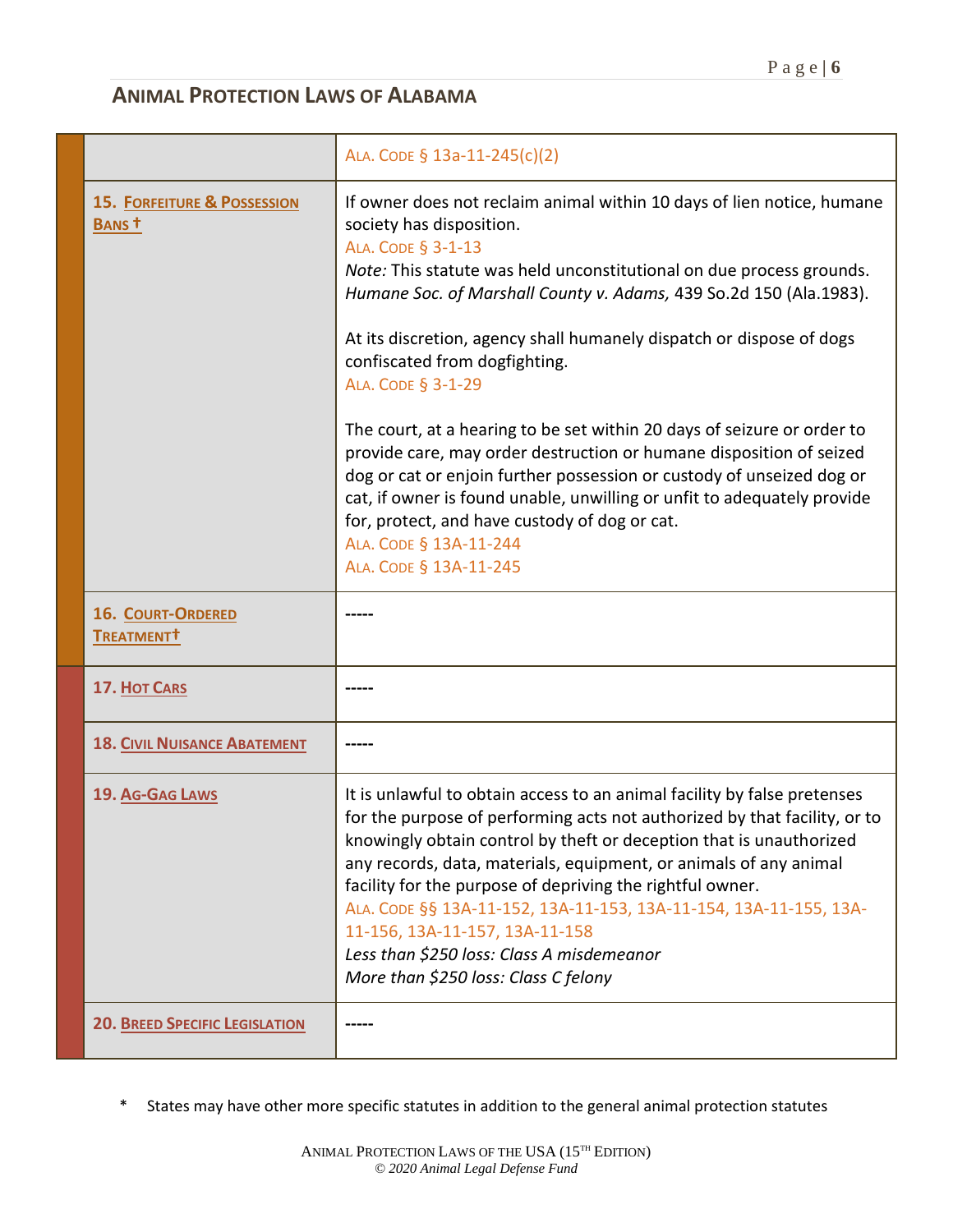referenced in this table.

- \*\* Despite statutory maximums, states often employ sentencing guidelines that may significantly alter the allowable sentence.
- † This table generally references only those provisions that are within each state's animal protection statutes. States may employ similar provisions within other non-animal-specific criminal and civil statutes, and may also have a variety of animal-related regulations in effect.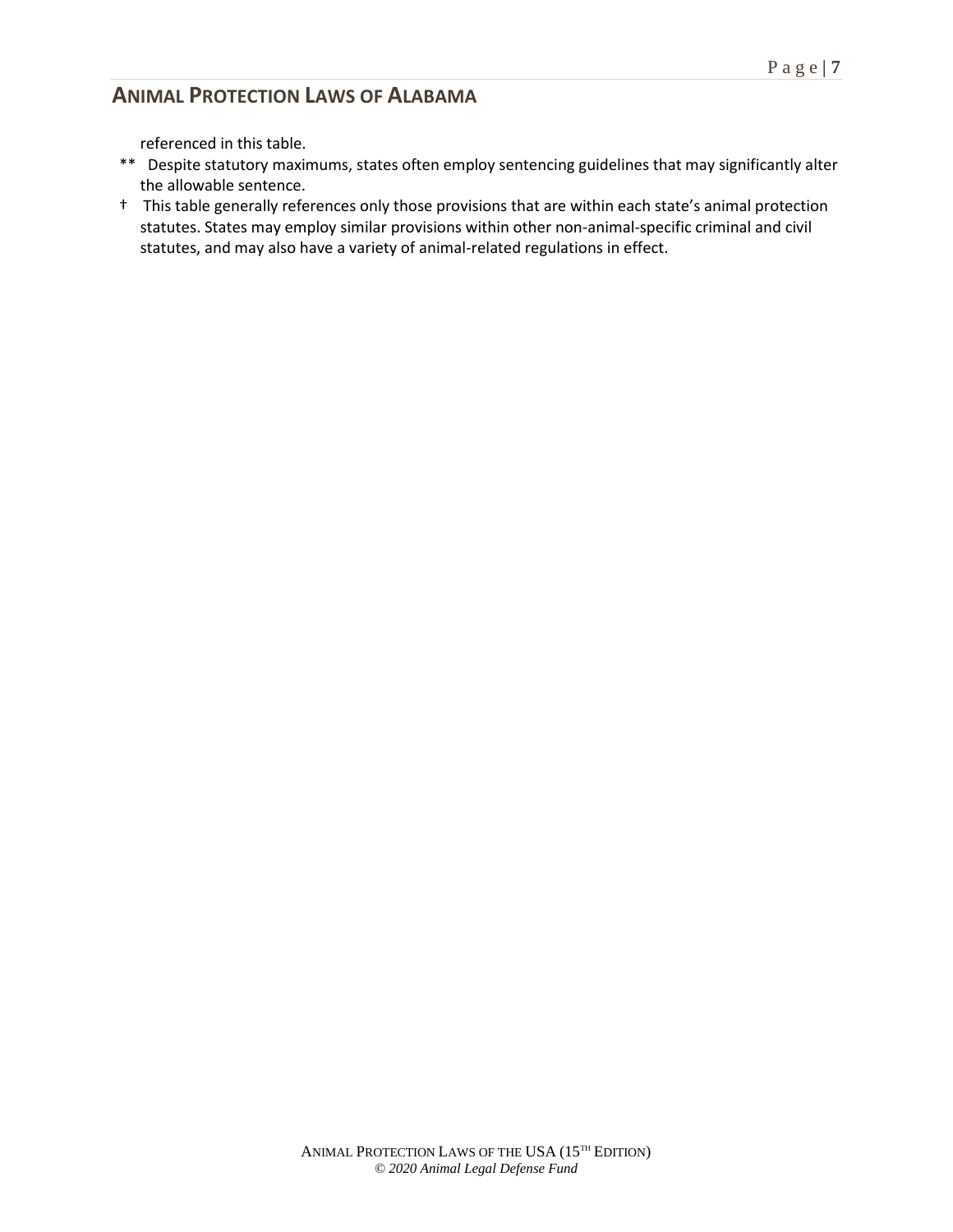# **1. DEFINITION OF "ANIMAL"**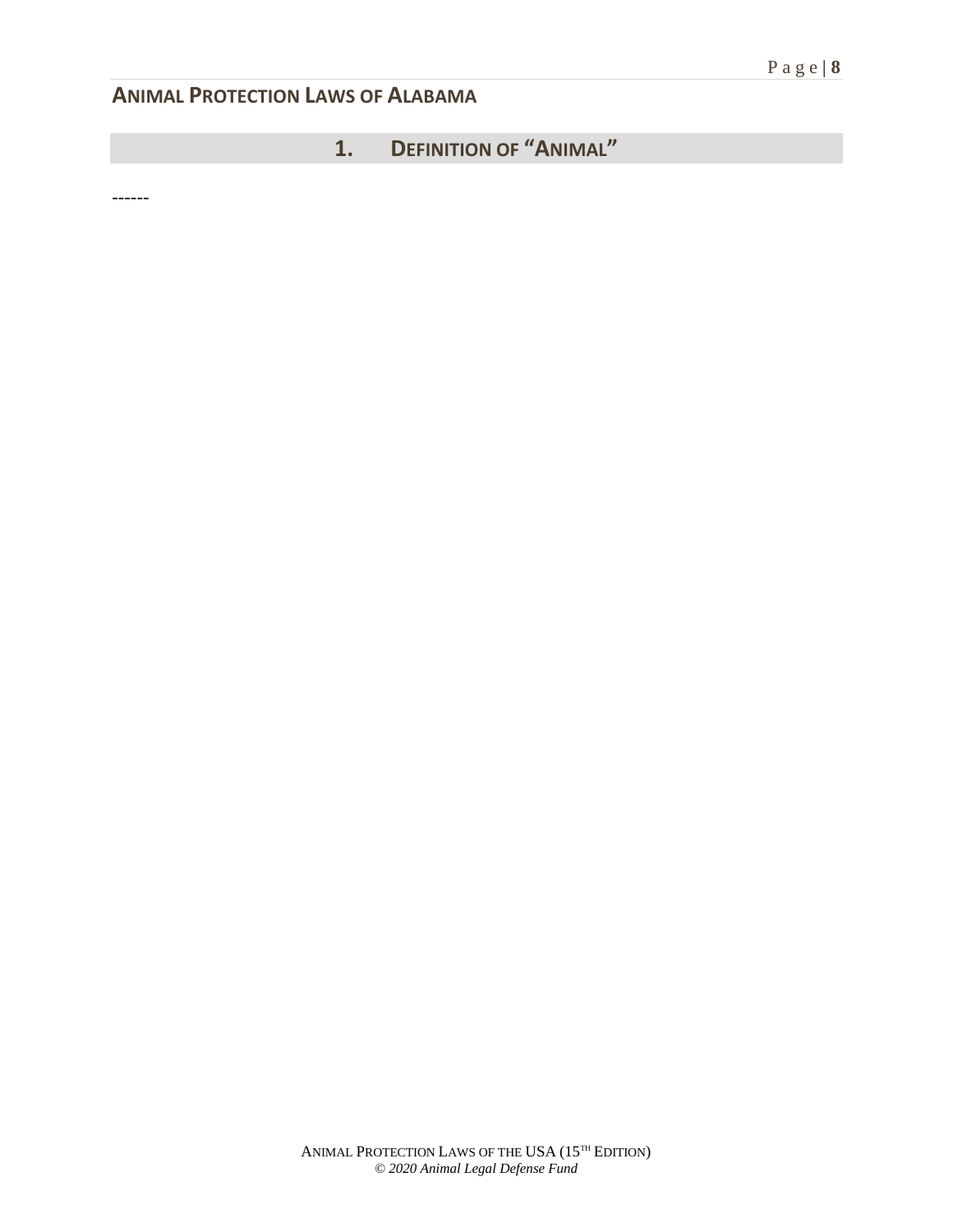### **2. GENERAL CRUELTY**

#### **ALA. CODE § 3-1-10. Wanton or malicious injury, etc., to animals or other property.**

*Any person, who unlawfully, wantonly or maliciously kills, disables, disfigures, destroys or injures any animal or article or commodity of value which is the property of another must, on* conviction, be fined not less than twice the value of the injury or damage to the owner of the property nor more than \$1,000.00 and may also be imprisoned in the county jail, or sentenced to hard labor for the county for not more than six months, and so much of the fine as may be necessary to repair the injury or loss shall go to the party injured.

#### **ALA. CODE § 3-1-11.1. Killing or disabling livestock; penalty.**

- (a) *Any person, who unlawfully, wantonly, or maliciously kills, disables, disfigures, destroys, or injures the livestock of another while the livestock is on the premises of the owner of the livestock or on the premises of a person having charge thereof shall be guilty of a Class C felony.*
- (b) *In addition to being guilty of a Class C felony, any person who unlawfully, wantonly, or maliciously kills, disables, disfigures, destroys, or injures the livestock of another while the livestock is on the premises of the owner of the livestock, or on the premises of a person having charge thereof, shall be liable for damages sustained by the killing, disabling, disfiguring, or destroying of the livestock in an amount equal to double the value thereof.*
- (c) *For purposes of this section, livestock is defined as equine or equidae, cows, swine, goats, and sheep.*

#### **ALA. CODE § 13A-11-14. Cruelty to animals.**

- (a) *A person commits the crime of cruelty to animals if, except as otherwise authorized by law, he recklessly or with criminal negligence:*
	- (1) *Subjects any animal to cruel mistreatment; or*
	- (2) *Subjects any animal in his or her custody to cruel neglect; or*
	- (3) *Kills or injures without good cause any animal belonging to another.*
- (b) *Cruelty to animals is a Class A misdemeanor and on the first conviction of a violation of this section shall be punished by a fine of not more than three thousand dollars (\$3,000) or imprisonment in the county jail for not more than one year, or both fine and imprisonment; on a second conviction of a violation of this section, shall be punished by a fine of not less than five hundred dollars (\$500) nor more than three thousand dollars (\$3,000) or imprisonment in the county jail for not more than one year, or both fine and imprisonment; and on a third or subsequent conviction of a violation of this section, shall*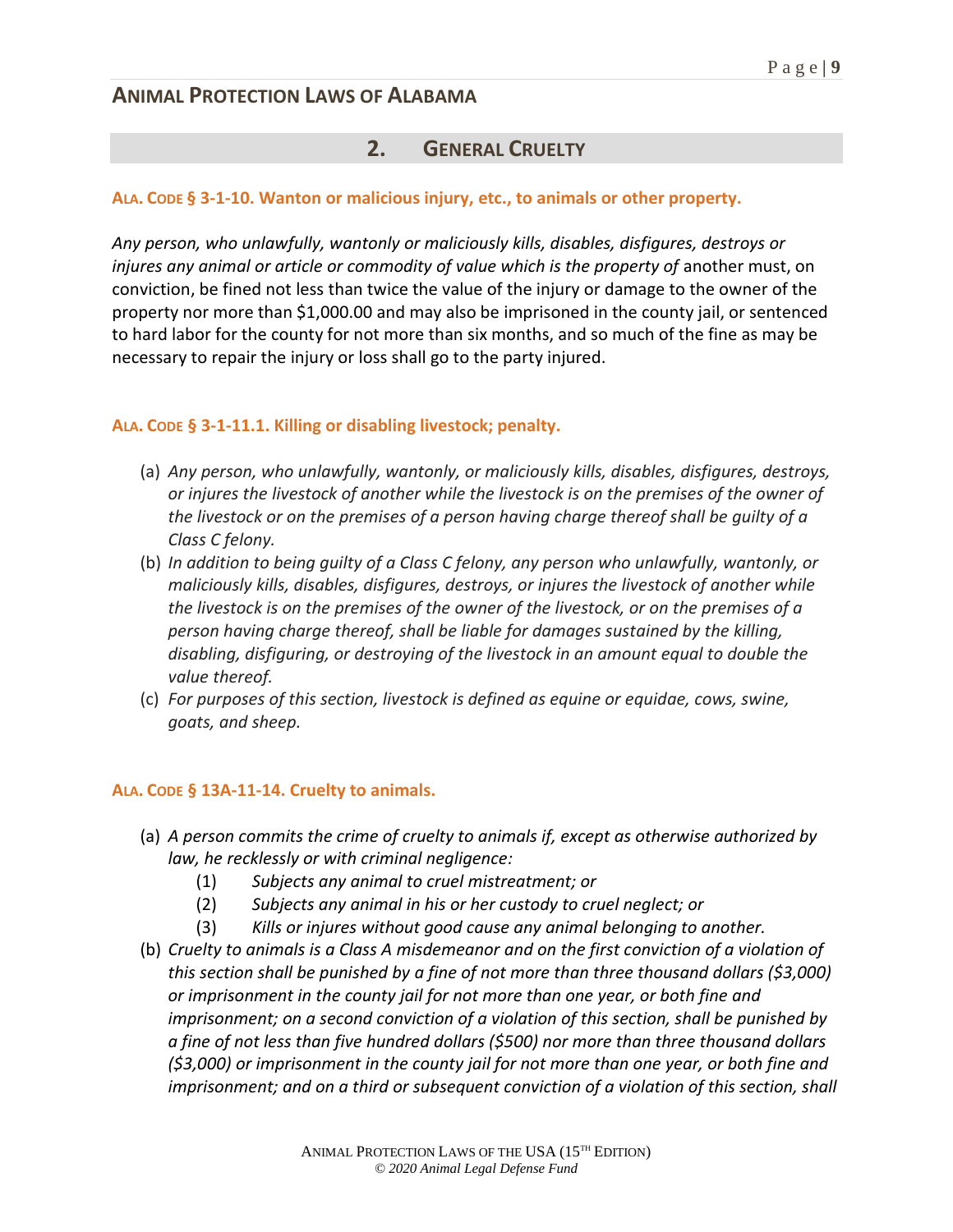*be punished by a fine of not less than one thousand dollars (\$1,000) nor more than three thousand dollars (\$3,000) or imprisonment in the county jail for not more than one year, or both fine and imprisonment.*

#### **ALA. CODE § 13A-11-14.1. Aggravated cruelty to animals.**

- (a) *A person commits the crime of aggravated cruelty to animals if the person intentionally or knowingly violates Section 13A-11-14, Code of Alabama 1975, and the act of cruelty or neglect involved the infliction of torture to the animal.*
- (b) *The word torture as used in this section shall mean the act of doing physical injury to an animal by the infliction of inhumane treatment or gross physical abuse meant to cause the animal intensive or prolonged pain or serious physical injury, or by causing the death of the animal.*
- (c) For purposes of this section and Section 13A-11-14, the terms torture and cruelty do not include the following:
	- (1) Actions taken if there is a reasonable fear of imminent attack, or conduct which is otherwise permitted under the agricultural or animal husbandry laws, customs, or practices of this state or the United States, including, but not limited to, catfish, cattle, goats, horses, pigs, hogs, poultry, sheep, penraised game, rodeo stock and other farm animals.
	- (2) Conduct which is permitted under the fishing, hunting, and trapping laws, customs, or practices of this state or the United States.
	- (3) Conduct that is permitted under the laws, customs, or practices of this state or the United States related to the training, conditioning, and use of animals for rodeos, equine activities, livestock shows, field trials, and similar activities, or the use of dogs for hunting, service work, or similar activities.
	- (4) Conduct that is licensed or lawful under the Alabama Veterinary Practice Act or conduct by any licensed veterinarian that complies with accepted standards of practice of the profession within the State of Alabama, including, but not limited to, euthanasia.
	- (5) Conduct that is lawful under the laws of this state or the United States relating to activities undertaken by research and education facilities and institutions.
	- (6) Conduct that is prohibited under Section 13A-12-4.
- (d) *Aggravated cruelty to animals is a Class C felony.*

#### **ALA. CODE § 13A-11-240. Definitions.**

(a) *The word "torture" as used in this act shall mean the act of doing physical injury to a dog or cat by the infliction of inhumane treatment or gross physical abuse meant to cause*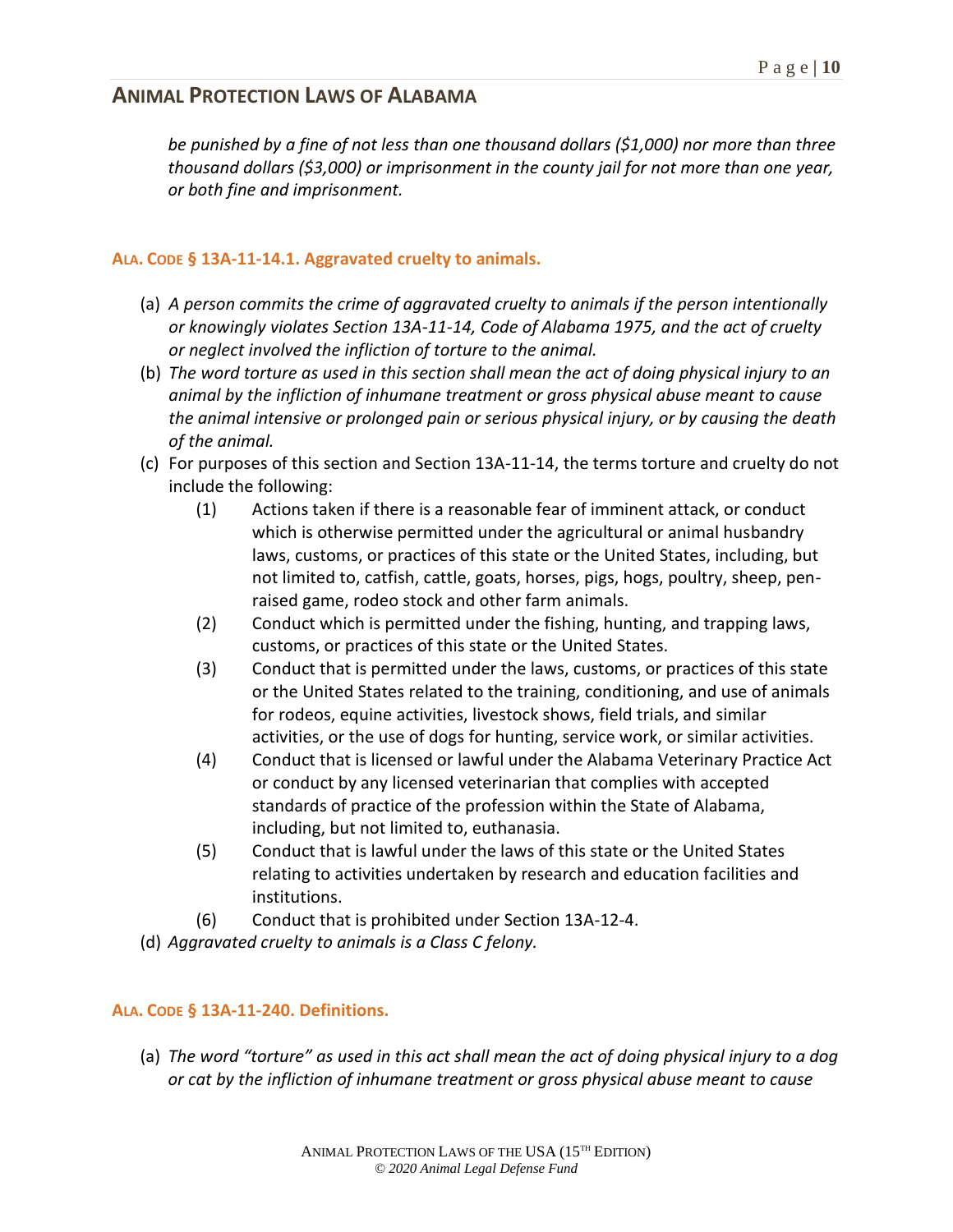*said animal intensive or prolonged pain or serious physical injury, or thereby causing death due to said act.*

- (b) *The word "cruel" as used in this article shall mean: Every act, omission, or neglect, including abandonment, where unnecessary or unjustifiable pain or suffering, including abandonment, is caused or where unnecessary pain or suffering is allowed to continue.*
- (c) The words "dog or cat" as used in this article shall mean any domesticated member of the dog or cat family.

#### **ALA. CODE § 13A-11-241. Cruelty in first and second degrees.**

- (a) *A person commits the crime of cruelty to a dog or cat in the first degree if he or she intentionally tortures any dog or cat or skins a domestic dog or cat or offers for sale or exchange or offers to buy or exchange the fur, hide, or pelt of a domestic dog or cat. Cruelty to a dog or cat in the first degree is a Class C felony. A conviction for a felony pursuant to this section shall not be considered a felony for purposes of the Habitual Felony Offender Act, Section 13A-5-9 to 13A-5-10.1, inclusive.*
- (b) *A person commits the crime of cruelty to a dog or cat in the second degree if he or she, in a cruel manner, overloads, overdrives, deprives of necessary sustenance or shelter, unnecessarily or cruelly beats, injuries, mutilates, or causes the same to be done. Cruelty to a dog or cat in the second degree is a Class A misdemeanor.*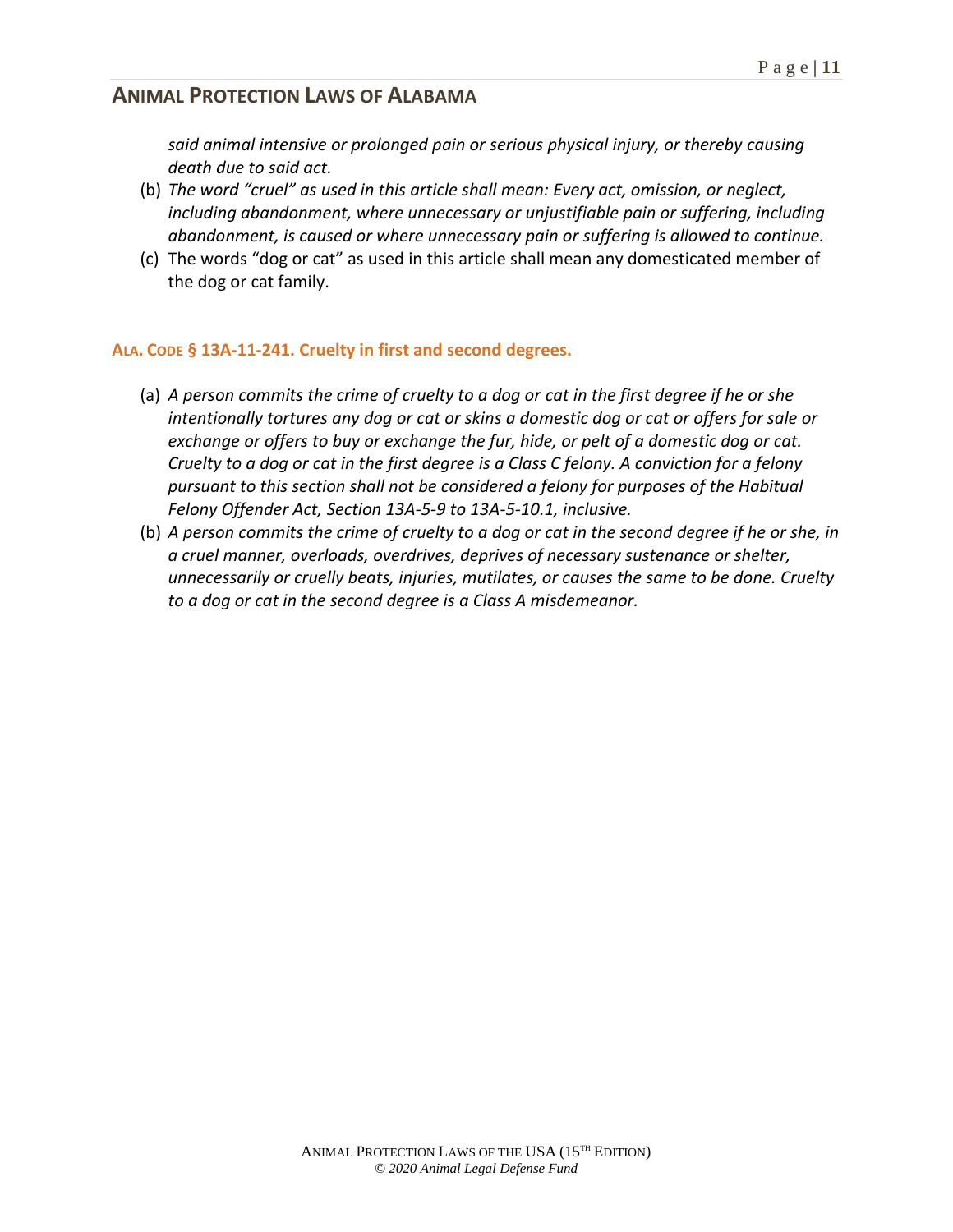## **3. EXEMPTIONS**

#### **ALA. CODE § 3-1-11. Wanton or malicious injury, etc.; defenses.**

*Upon the trial, the defendant may prove in mitigation or justification, as the jury may determine, that, at the time of the killing, disabling, disfiguring, destruction or injury, the animal killed, disabled, disfigured, destroyed or injured was trespassing and had within six months previously thereto trespassed upon a growing crop, enclosed by a lawful fence or while such animal was running at large in violation of law. No conviction must be had, if it is shown that, before the commencement of the prosecution, compensation for the injury was made or tendered to the owner.*

#### **ALA. CODE § 13A-6-221. Bestiality.**

- (a) A person commits the crime of bestiality if he or she:
	- (1) Knowingly engages in or submits to any sexual conduct or sexual contact with an animal.
	- (2) Knowingly causes, aids, or abets another in engaging in any sexual conduct or sexual contact with an animal.
	- (3) Knowingly permits any sexual conduct or sexual contact with an animal upon premises under his or her control.
	- (4) Knowingly organizes, promotes, conducts, advertises, aids, abets, observes, or performs any service furthering an act involving sexual conduct or sexual contact with an animal for a commercial or recreational purpose.
- (b) Bestiality is a Class A misdemeanor.
- (c) *This section shall not apply to accepted animal husbandry practices, conformation judging practices, or accepted veterinary medicine practices.*

#### **ALA. CODE § 13A-11-14.1. Aggravated cruelty to animals.**

- (a) A person commits the crime of aggravated cruelty to animals if the person intentionally or knowingly violates Section 13A-11-14, Code of Alabama 1975, and the act of cruelty or neglect involved the infliction of torture to the animal.
- (b) The word torture as used in this section shall mean the act of doing physical injury to an animal by the infliction of inhumane treatment or gross physical abuse meant to cause the animal intensive or prolonged pain or serious physical injury, or by causing the death of the animal.
- (c) *For purposes of this section and Section 13A-11-14, the terms torture and cruelty do not include the following:*
	- (1) *Actions taken if there is a reasonable fear of imminent attack, or conduct which*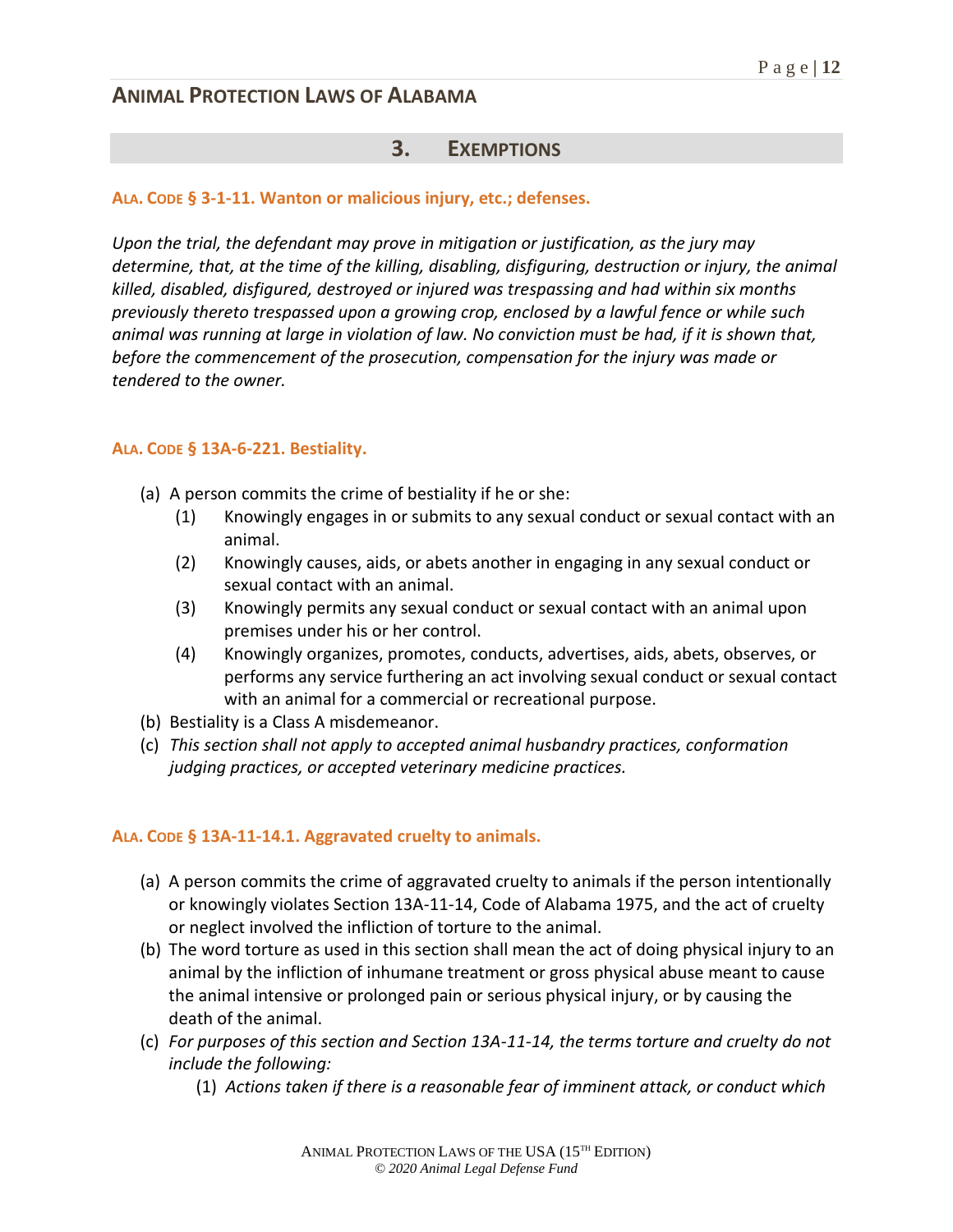*is otherwise permitted under the agricultural or animal husbandry laws, customs, or practices of this state or the United States, including, but not limited to, catfish, cattle, goats, horses, pigs, hogs, poultry, sheep, pen-raised game, rodeo stock and other farm animals.*

- (2) *Conduct which is permitted under the fishing, hunting, and trapping laws, customs, or practices of this state or the United States.*
- (3) *Conduct that is permitted under the laws, customs, or practices of this state or the United States related to the training, conditioning, and use of animals for rodeos, equine activities, livestock shows, field trials, and similar activities, or the use of dogs for hunting, service work, or similar activities.*
- (4) *Conduct that is licensed or lawful under the Alabama Veterinary Practice Act or conduct by any licensed veterinarian that complies with accepted standards of practice of the profession within the State of Alabama, including, but not limited to, euthanasia.*
- (5) *Conduct that is lawful under the laws of this state or the United States relating to activities undertaken by research and education facilities and institutions.*
- (6) *Conduct that is prohibited under Section 13A-12-4, Code of Alabama 1975.*
- (d) Aggravated cruelty to animals is a Class C felony.

#### **ALA. CODE § 13A-11-246. Applicability.**

*This article shall not apply to any of the following persons or institutions:*

- (1) *Academic and research enterprises that use dogs or cats for medical or pharmaceutical research or testing.*
- (2) *Any owner of a dog or cat who euthanizes the dog or cat for humane purposes.*
- (3) *Any person who kills a dog or cat found outside of the owned or rented property of the owner or custodian of the dog or cat when the dog or cat threatens immediate physical injury or is causing physical injury to any person, animal, bird, or silvicultural or agricultural industry.*
- (4) *A person who shoots a dog or cat with a BB gun not capable of inflicting serious injury when the dog or cat is defecating or urinating on the person's property.*
- (5) *A person who uses a training device, anti-bark collar, or an invisible fence on his or her own dog or cat or with permission of the owner.*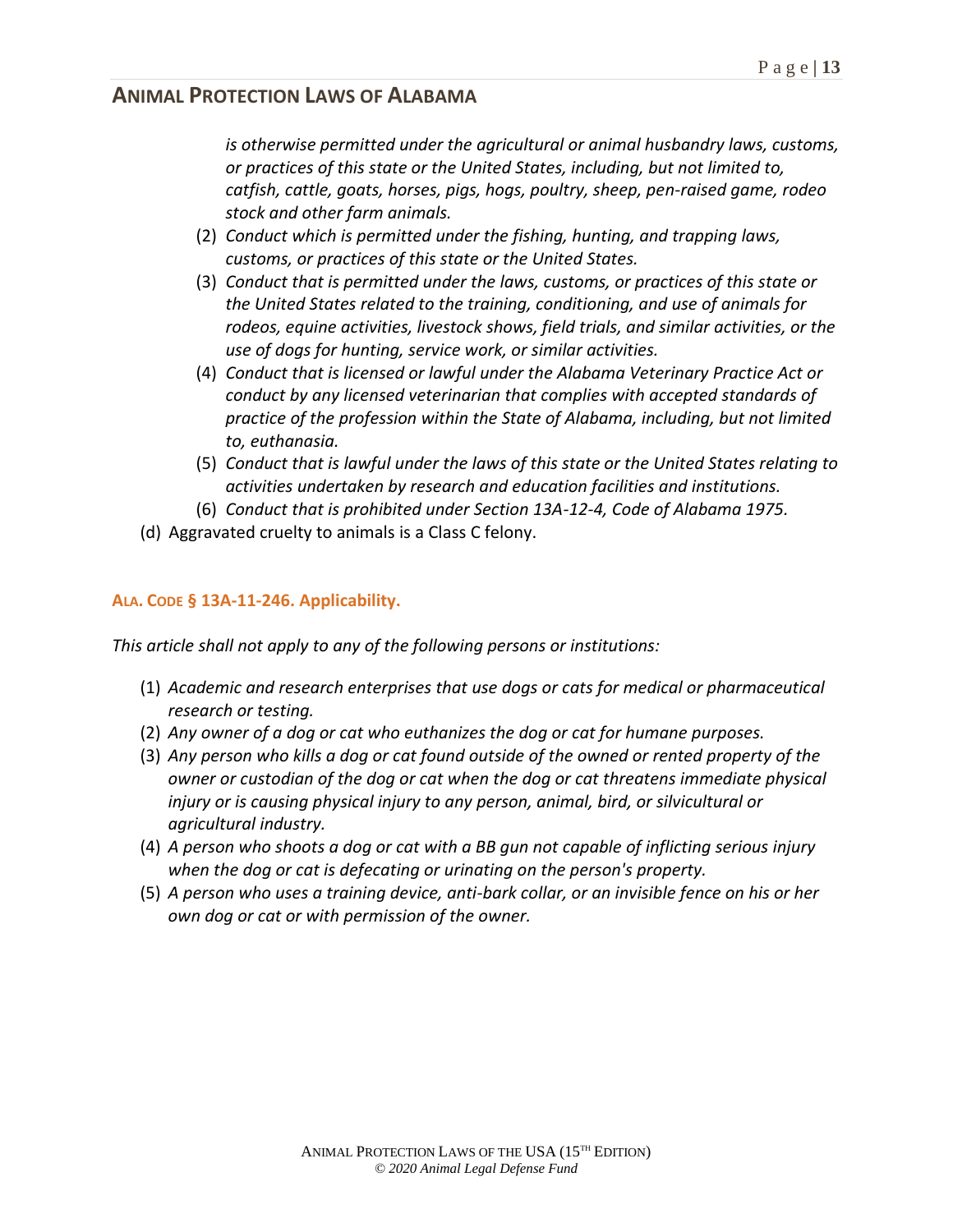### **4. FIGHTING AND RACKETEERING**

#### **ALA. CODE § 3-1-29. Activities relating to fighting of dogs prohibited; punishment; confiscation; procedures for disposition of animals.**

- (a) *It shall be a Class C felony for any person to do any of the following:*
	- (1) *To own, possess, keep or train any dog with the intent that such dog shall be engaged in an exhibition of fighting with another dog.*
	- (2) *For amusement or gain, to cause any dog to fight with another dog, or cause any dogs to injure each other.*
	- (3) *To permit any act in violation of subdivisions (1) and (2) of this subsection.*
- (b) *It shall be a Class C felony for any person to be knowingly present, as a spectator, at any place, building, or tenement where preparations are being made for an exhibition of the fighting of dogs, with the intent to be present at such preparations, or to be knowingly present at such exhibition or to knowingly aid or abet another in such exhibition.*
- (c) Any dog used to fight other dogs in violation of subsection (a) of this section, shall be confiscated as contraband by the sheriff or other law enforcement officers and shall not be returned to the owner, trainer or possessor of said dog. The court shall award the animals to the humane society or other agency handling stray animals. At its discretion, the humane society or other agency handling stray animals shall humanely dispatch or dispose of any confiscated dog.
- (d) Any dog confiscated pursuant to subsection (c) of this section by the sheriff or other law enforcement officers shall be taken to the local humane society or other animal welfare agency.
- (e) An appointed veterinarian or officer of the humane society or other animal welfare agency may upon delivery or at any time thereafter destroy the animal that is in his or her opinion injured, diseased past recovery, or whose continued existence is inhumane and destruction is necessary to relieve pain or suffering.
- (f) After confiscation the humane society or other animal welfare agency may make application to the circuit court for a hearing to determine whether any animal seized pursuant to subsection (c) of this section shall be humanely destroyed due to disease, injury or lack of any useful purpose because of training or viciousness. The court shall set a hearing date not more than 30 days from the filing of the application and shall give notice of the same to the owners of the animals. Upon a finding by the court that the seized animals are diseased, injured or lack any useful purpose due to training or viciousness, it shall be within the authority of the humane society or other animal welfare agency to humanely destroy such animal. Any animal found by the court not to be diseased, injured or lacking any useful purpose due to training or viciousness shall be delivered to a court-approved private veterinarian or a private housing facility under the supervision of a veterinarian. Expenses incurred in connection with the housing, care or upkeep of the dogs by any person, firm, partnership, corporation or other entity shall be taxed against the owner.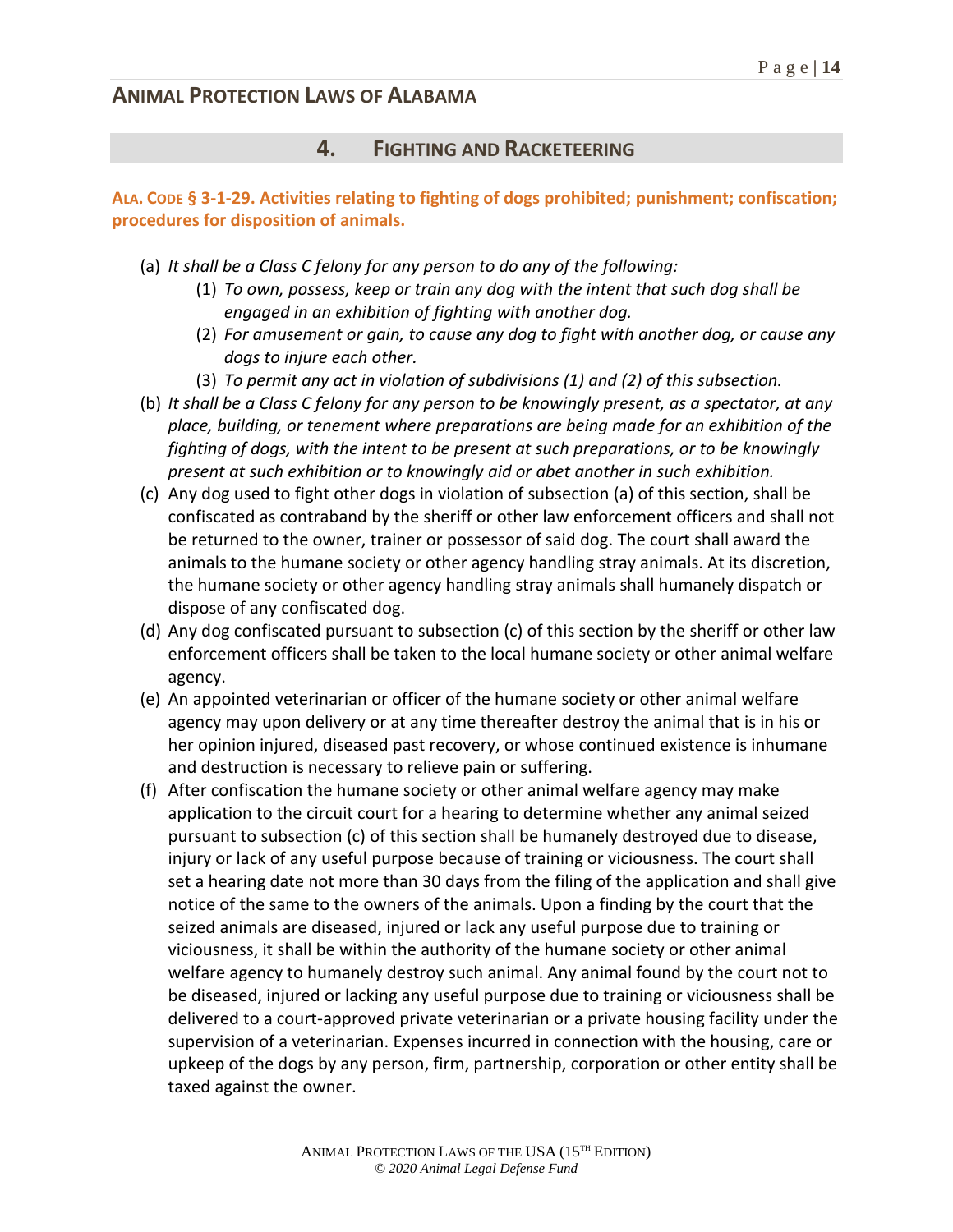- (g) After confiscation, any entity holding a dog confiscated pursuant to this section may make application to the circuit court for issuance of an order requiring the owner or keeper of the dog to post a bond or deposit funds with the clerk of the court to cover the reasonable costs of the seizure, care, keeping, and the possible disposal of the dog. Reasonable costs shall include, but not be limited to, transportation, food, shelter, and care, including veterinary care. The bond or deposited funds shall be ordered posted in 30–day increments until such time as the case that was the cause of the dog being confiscated is resolved. The court shall set a hearing date no more than 10 days from filing of the application and shall give notice of the same to the owner or keeper of the dog.
	- (1) If, within 72 hours of the conclusion of the hearing, the owner or keeper fails to post the bond or deposit funds with the clerk of the court as ordered by the court, then the dog shall be forfeited by operation of law.
	- (2) If the owner or keeper presents sufficient evidence for the judge presiding over the hearing to determine that the owner or keeper is indigent, the owner or keeper may be relieved of the requirement to post a bond or deposit funds with the clerk of the court and may be relieved of the forfeiture provision under subdivision (1).
	- (3) The owner or keeper may choose at any time to surrender the dog to the local animal shelter or other animal housing facility holding the dog. The surrender shall not be considered a presumption of guilt.
	- (4) At the end of the time for which expenses are covered by the bond or deposit of funds, if the owner or keeper fails to post a new bond or deposit new funds with the clerk of the court, which must be received before the expiration date of the previous bond or deposit of funds, then the dog shall be forfeited by operation of law. The court may correct, alter, or otherwise adjust the bond or funds to be deposited upon a motion made before the expiration date of the previous bond or deposit of funds. No person may file more than one motion seeking an adjustment to the bond or funds to be deposited for each six-month period for which the dog is held under this section.
	- (5) The entity holding the dog confiscated pursuant to this section shall be entitled to draw on any bond posted or funds deposited to cover the actual costs incurred in the seizure, care, keeping, and the possible disposal of the dog.
	- (6) Upon resolution of any criminal charges brought against the owner or keeper of the dog confiscated pursuant to this section, the owner or keeper shall be refunded the amount remaining on any bond posted or funds deposited in accordance with this section not expended for the seizure, care, keeping, or disposal of the dog.
- (h) If any dog owner is convicted under subsection (a) or (b) of this section, the animal or animals shall be awarded to the local humane society or other animal welfare agency.
- (i) At any time, if a dog is confiscated pursuant to this section, the state or entity holding the dog may file a petition with the circuit court seeking civil forfeiture of the seized dog.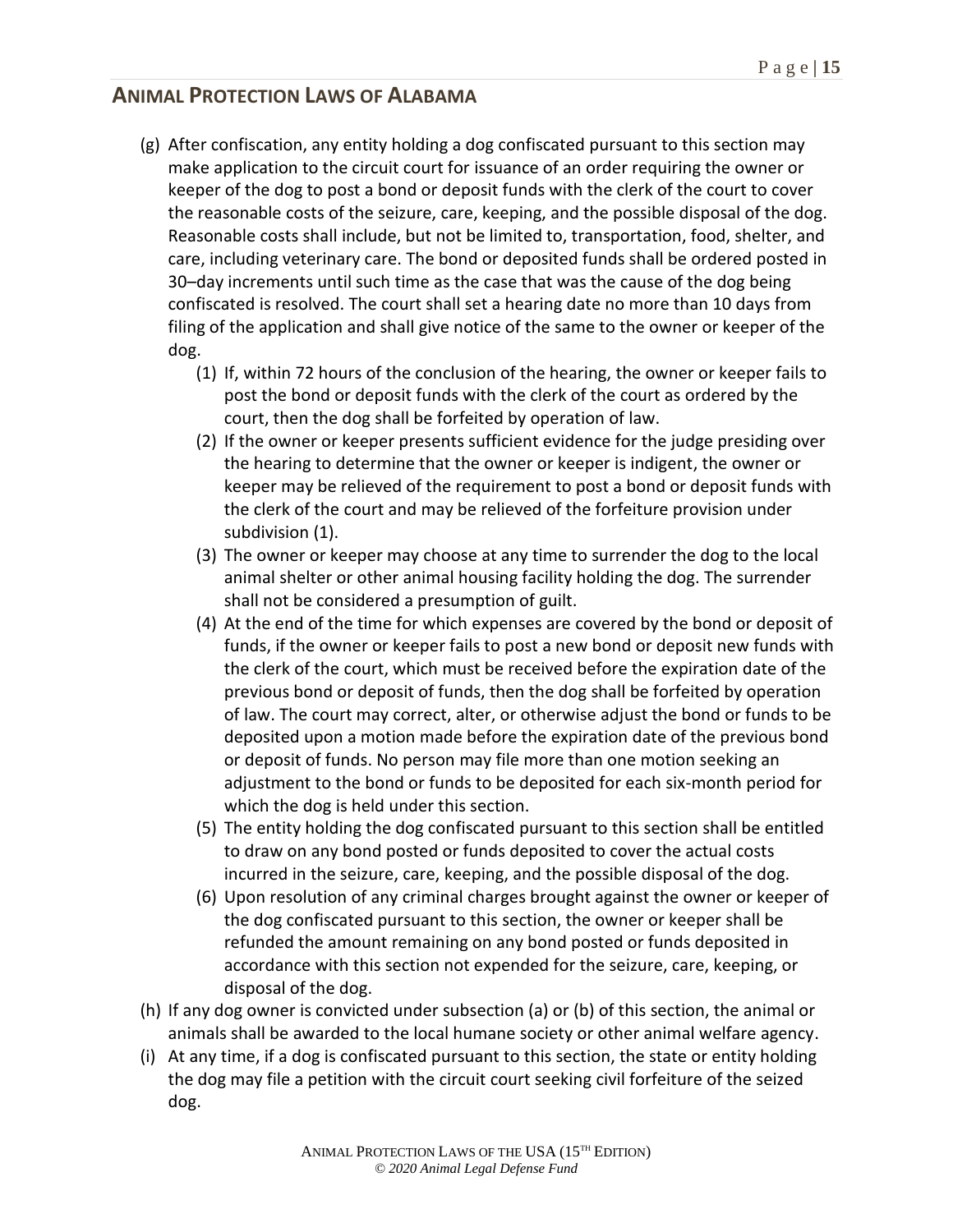- (1) As part of this petition, the state or entity holding the dog may seek an extension of any bond ordered by the judge under subsection (g) of this section, pending resolution of the civil forfeiture petition filed pursuant to this subsection. The bond extension shall be considered in accordance with the procedures set forth in subsection (g) of this section. Upon resolution of a civil forfeiture petition filed under this subsection, the owner or keeper shall be refunded the amount remaining on any bond posted or funds deposited in accordance with this subsection not expended for the seizure, care, keeping, or disposal of the dog.
- (2) The court shall set a hearing date no more than 20 days from the filing of the petition for civil forfeiture and shall give notice of the hearing to the owner or keeper of the dog.
- (3) If the state meets its burden at the forfeiture hearing, the judge shall order the owner or keeper to forfeit ownership of the dog.
- (4) If the state fails to meet its burden at this forfeiture hearing, the judge shall order the dog immediately returned to the owner or keeper.

### **ALA. CODE § 13A-12-4. Keeping cockpit; cockfighting.**

*Any person who keeps a cockpit or who in any public place fights cocks shall, on conviction, be fined not less than \$20.00 nor more than \$50.00.*

#### **ALA. CODE § 13A-12-6. Hog and canine fighting.**

- (a) *As used in this section, the term "hog" shall mean a pig, swine, or boar.*
- (b) *The crime of hog and canine fighting occurs when a person organizes or conducts any commercial or private event, commonly referred to as a "catch," wherein there is a display of combat or fighting between one or more domestic or feral canines and feral or domestic hogs and in which it is intended or reasonably foreseeable that the canines or hogs would be injured, maimed, mutilated, or killed.*
- (c) *The crime of hog and canine fighting occurs when a person intentionally does any of the following for the purpose of organizing, conducting, or financially or materially supporting any event as provided in subsection (b):*
	- *(1) Finance, commercially advertise, sell admission tickets, or employ persons.*
	- *(2) Own, manage, or operate any facility or property.*
	- *(3) Supply, breed, train, or keep canines or hogs.*
	- *(4) Knowingly purchase tickets of admission.*
- (d) *This section shall not apply to the lawful hunting of hogs with canines or the use of canines for the management, farming, or herding of hogs which are livestock or the private training of canines for the purposes enumerated in this subsection provided that such training is conducted in the field and is not in violation of this section.*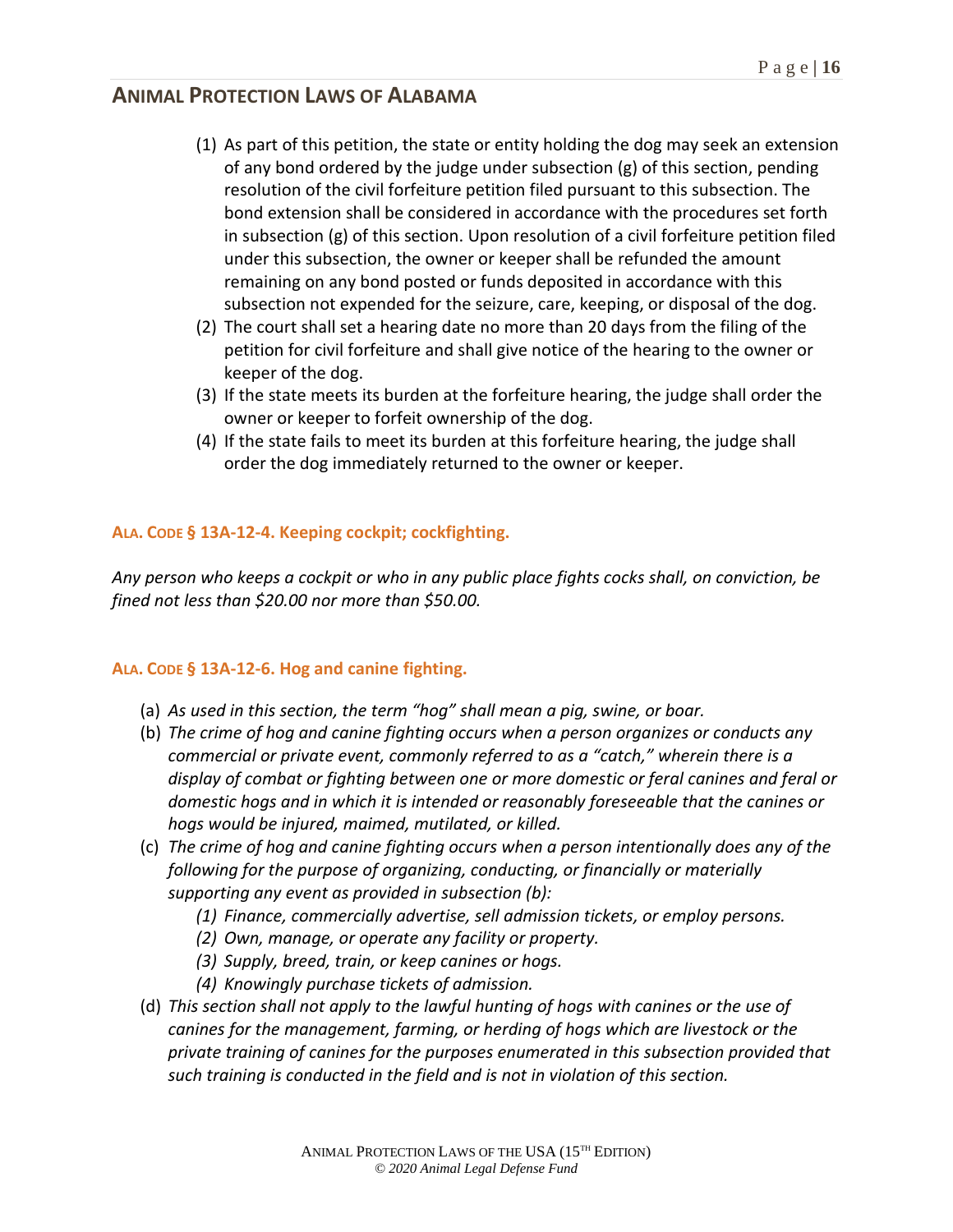(e) *A violation of this section is a Class A misdemeanor upon conviction for a first offense. A second or subsequent violation is a Class C felony. After a first violation, a judge shall inform the defendant of the enhanced penalty upon a second or subsequent violation.*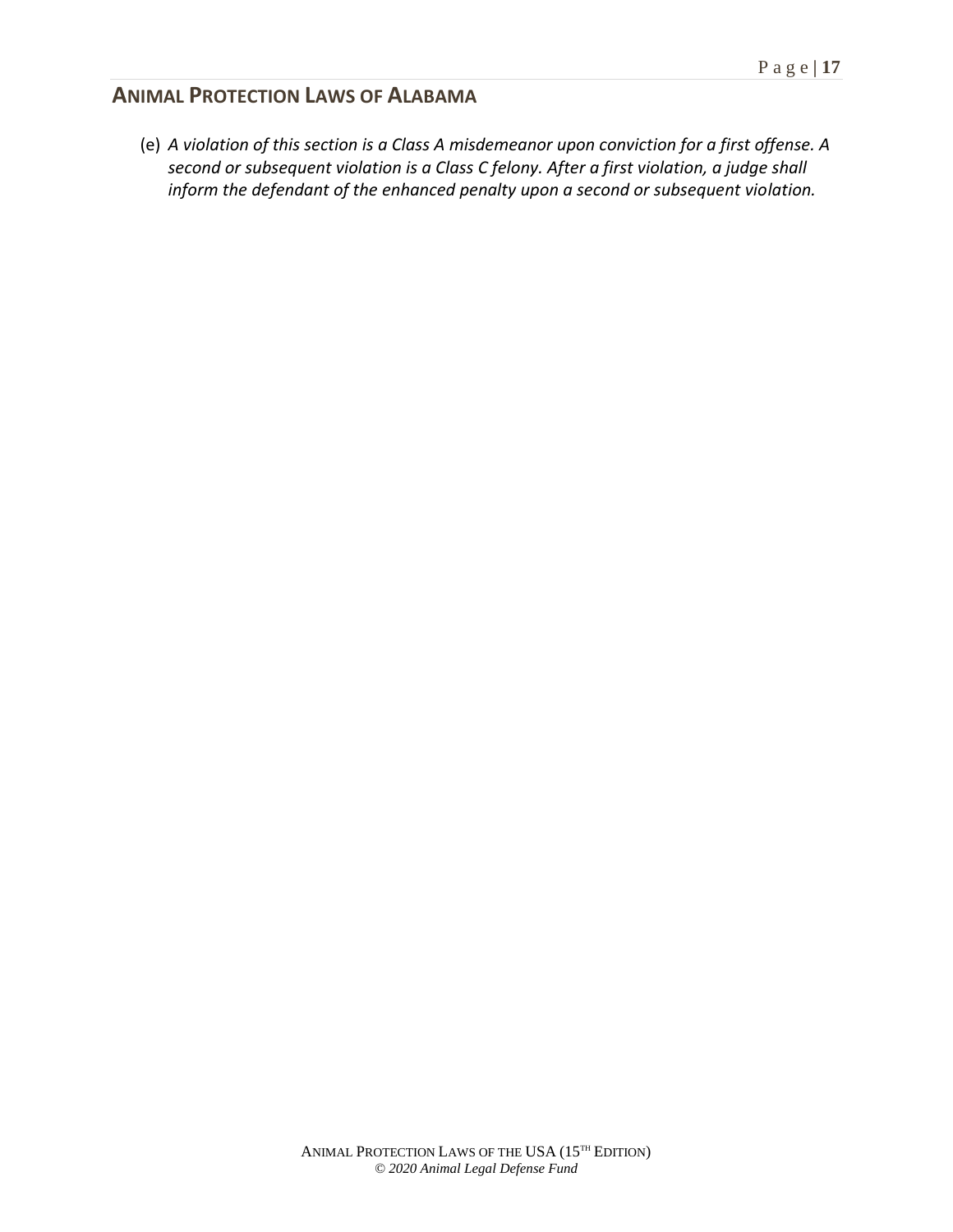### **5. SEXUAL ASSAULT**

#### **ALA. CODE § 13A-6-220. Definitions.**

*For purposes of this section, the following terms shall have the following meanings:*

- (1) *Sexual conduct. Any touching or fondling by a person, either directly or through clothing, of the sex organs or anus of an animal or any transfer or transmission of semen by the person upon any part of the animal for the purpose of sexual gratification or arousal of the person.*
- (2) *Sexual contact. Any contact, however slight, between the mouth, sex organ, or anus of a person and the sex organ or anus of an animal, any penetration, however slight, of any part of the body of the person into the sex organ or anus of an animal, or any penetration of the sex organ or anus of the person into the mouth of the animal for the purpose of sexual gratification or sexual arousal of the person.*

#### **ALA. CODE § 13A-6-221. Bestiality.**

- (a) *A person commits the crime of bestiality if he or she:*
	- (1) *Knowingly engages in or submits to any sexual conduct or sexual contact with an animal.*
	- (2) *Knowingly causes, aids, or abets another in engaging in any sexual conduct or sexual contact with an animal.*
	- (3) *Knowingly permits any sexual conduct or sexual contact with an animal upon premises under his or her control.*
	- (4) *Knowingly organizes, promotes, conducts, advertises, aids, abets, observes, or performs any service furthering an act involving sexual conduct or sexual contact with an animal for a commercial or recreational purpose.*
- (b) *Bestiality is a Class A misdemeanor.*
- (c) *This section shall not apply to accepted animal husbandry practices, conformation judging practices, or accepted veterinary medicine practices.*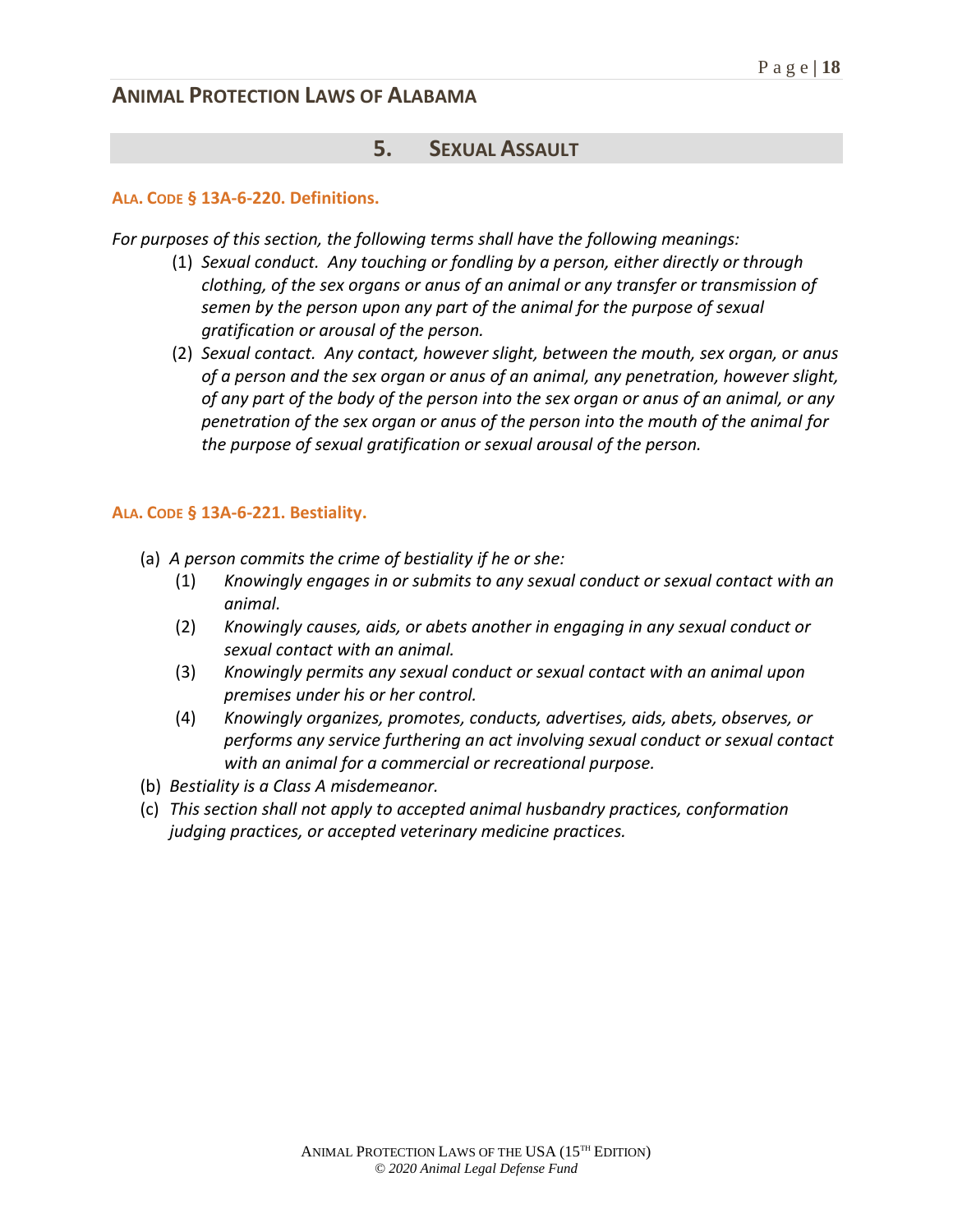## **6. CRUELTY TO WORKING ANIMALS**

#### **ALA. CODE § 13A-11-231. Definitions.**

For the purposes of this article, the following terms have the following meanings:

- (1) HARASS. To engage in any conduct directed toward a service dog or handler that is likely to impede or interfere with the performance of a service dog in its duties or places the health and safety of the service dog or its handler in jeopardy. Such conduct includes actions which distract, obstruct, or intimidate the service dog, such as taunting, teasing, or striking.
- (2) INJURY. Physical or emotional injury to the service dog.
- (3) NOTICE. An actual verbal or other communication warning that the behavior of the person or the dog of the person is harassing toward the performance of a service dog in its duty or endangering the health and safety of the service dog.
- (4) SERVICE DOG. A dog that has been individually trained for the purpose of assisting or accommodating a physician-diagnosed physical or mental disability or medical condition of a person as that term is used in the federal Americans with Disabilities Act. Service dogs include, but are not limited to, guide or leader dogs for persons who are blind; dogs that assist persons with physical disabilities by providing balance support, pulling a wheelchair, or performing other tasks; dogs that provide hearing assistance by alerting individuals who are deaf to specific sounds; and dogs who alert persons to an impending potential medical crisis. The term includes a therapy dog.
- (5) THERAPY DOG. A trained emotional support dog that has been tested and registered by a nonprofit national therapy dog organization that sets standards and requirements for the health, welfare, task work, and oversight of therapy dogs and their handlers. The term therapy dog includes a dog trained to visit and provide emotional support to children, the sick and disabled, the aged, and victims in the court system. A registered therapy dog is trained for public access in facilities including, but not limited to, libraries, nursing homes, hospitals, schools, hospice, courthouse facilities, funeral homes, disaster areas, and homes where visits are needed to aid in health care and emotional support. A registered therapy dog is covered under this article from the time the dog leaves its home until the time it returns while in the performance of its duties as defined herein. The handler of a registered therapy dog shall be a member in good standing of a national therapy dog organization and be clearly identified with an organization and have authorized credentials.
- (6) VALUE. The value of the service dog to the service dog user as demonstrated by any of the following elements:
	- a. Cost of the service dog.
	- b. Replacement and training or retraining expenses for the service dog and the user.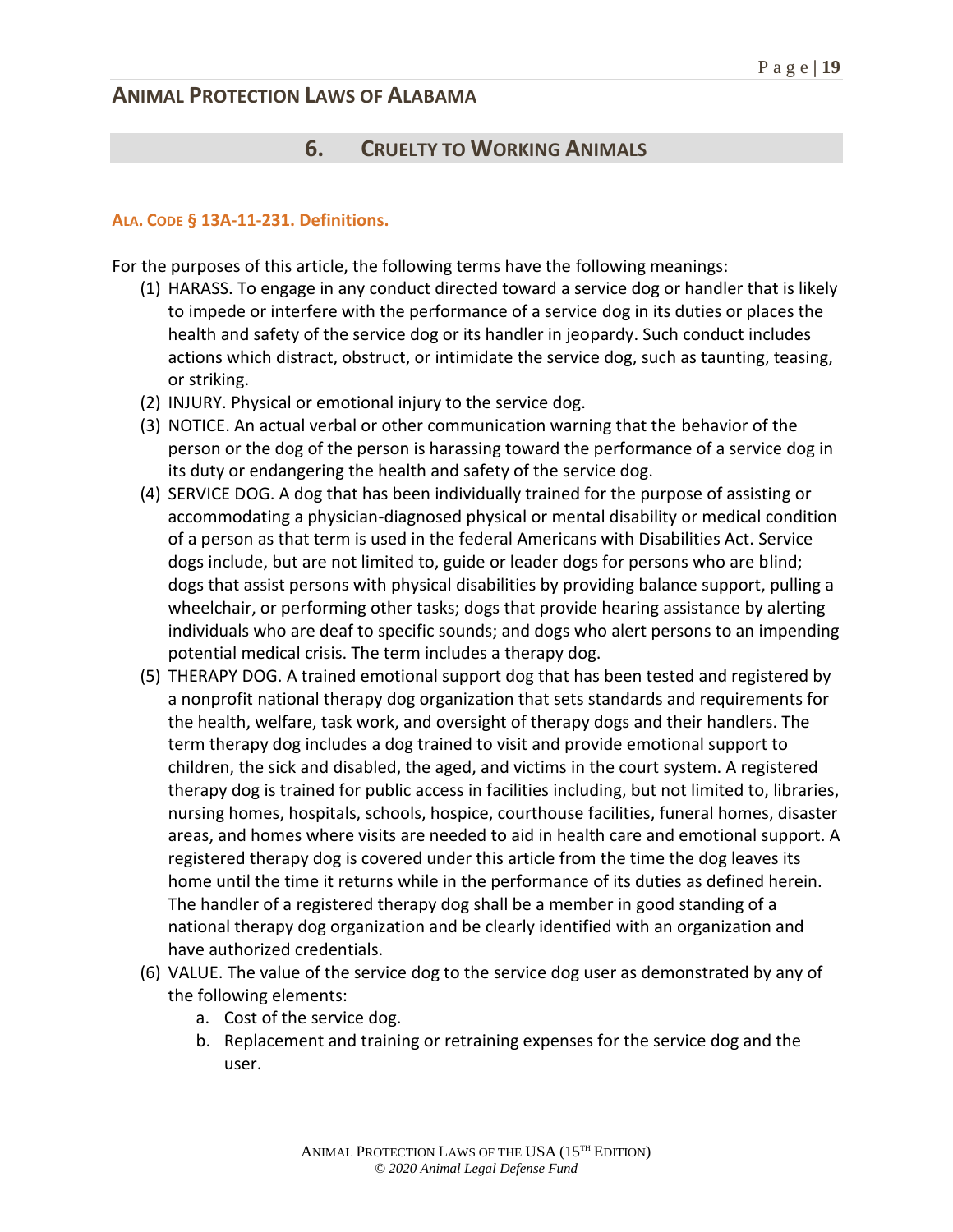- c. Veterinary and other medical and boarding expenses for the service dog during a period of treatment for injury.
- d. Lost wages or income incurred by the service dog user during any period the user is without the services of the service dog.
- e. Any additional expenses incurred by the service dog user directly because of the loss of the use of the service dog.

#### **ALA. CODE § 13A-11-232. Harassment of service dog.**

- (a) *It is unlawful for a person who has received notice that his or her behavior is harassing to a dog the person knows or has reason to believe is a service dog to continue that behavior with malice or reckless disregard.*
- (b) It is unlawful for a person with reckless disregard to allow his or her dog that is not contained by a fence, a leash, or other containment system to harass a service dog.
- (c) *A person who violates subsection (a) or (b) is guilty of a Class C misdemeanor.*

#### **ALA. CODE § 13A-11-233. Causing injury to service dog.**

- (a) *It is unlawful for any person without legal justification or authority to cause injury to a service dog, or to allow his or her dog to cause injury to a service dog.*
- (b) A person who violates subsection (a) with reckless disregard is guilty of a Class B misdemeanor.
- *(c) A person who intentionally or willfully violates subsection (a) is guilty of a Class A misdemeanor.*

### **ALA. CODE § 13A-11-234. Causing death to service dog; causing injury resulting in disability to service dog.**

- (a) *It is unlawful for any person without legal justification or authority to cause the death of a service dog or cause an injury resulting in disability to the service dog such that it is no longer able to function in that role, or for that person to allow his or her dog to cause the same.*
- (b) *A person who violates subsection (a) with reckless disregard is guilty of a Class A misdemeanor.*
- (c) *A person who intentionally or willfully violates subsection (a) is guilty of a Class A misdemeanor.*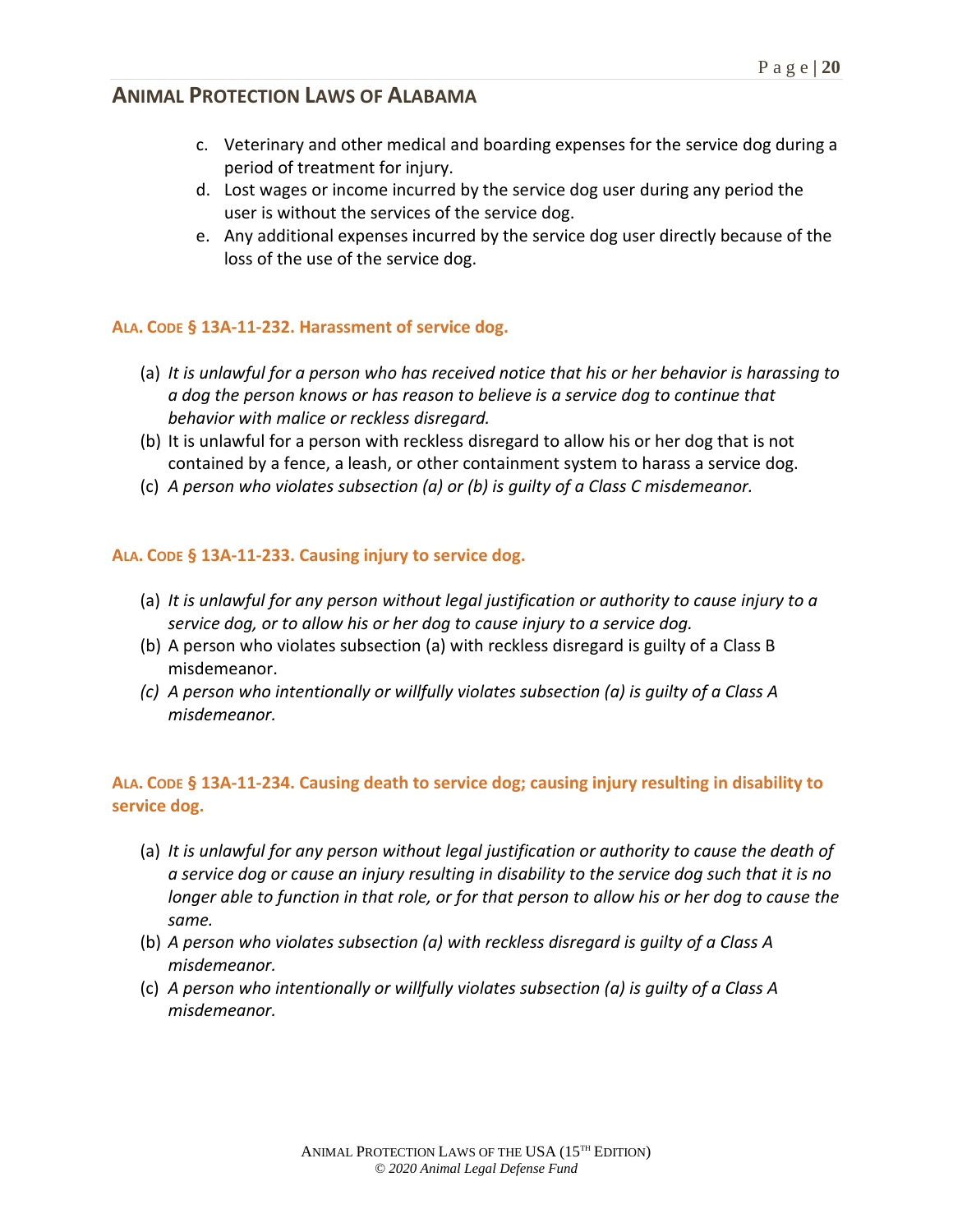**ALA. CODE § 13A-11-261. Harassment of, interference with, etc., duties of police animals, search and rescue animals, or handlers; causing physical harm or death; entering containment area; restraining, taunting, endangering, etc.**

- (a) *Any person who intentionally and knowingly causes, attempts to cause, or causes another person to harass, interfere, or obstruct a police animal or search and rescue animal being used by a handler in lawfully performing duties or causes harassment, interference, or obstruction of a handler in lawfully performing his or her duties is guilty of a Class A misdemeanor.*
- (b) *Any person who intentionally and knowingly causes or attempts to cause physical harm to a police animal or search and rescue animal which results in no long-term damage or disfigurement of the animal and any temporary loss of service of the animal does not exceed 30 calendar days, is guilty of a Class A misdemeanor.*
- (c) *Any person who intentionally and knowingly causes or attempts to cause serious physical harm, theft, or death of a police animal or search and rescue animal is guilty of a Class C felony.*
- (d) *Any person who intentionally and knowingly enters a containment area of a police animal or search and rescue animal without the consent of the handler, causes or attempts to cause any item or substance to enter the containment area without the consent of the handler, or who releases a police animal or search and rescue animal without the consent of the handler, is guilty of a Class A misdemeanor.*
- (e) *An owner or keeper of a dog or other animal, who fails to reasonably restrain the dog or animal from taunting, tormenting, chasing, approaching in a menacing fashion or apparent attitude of attack, or attempting to bite or otherwise endanger a police animal or search and rescue animal, is responsible for any violation of this article in the same manner as if he or she knowingly caused or attempted to cause the violation.*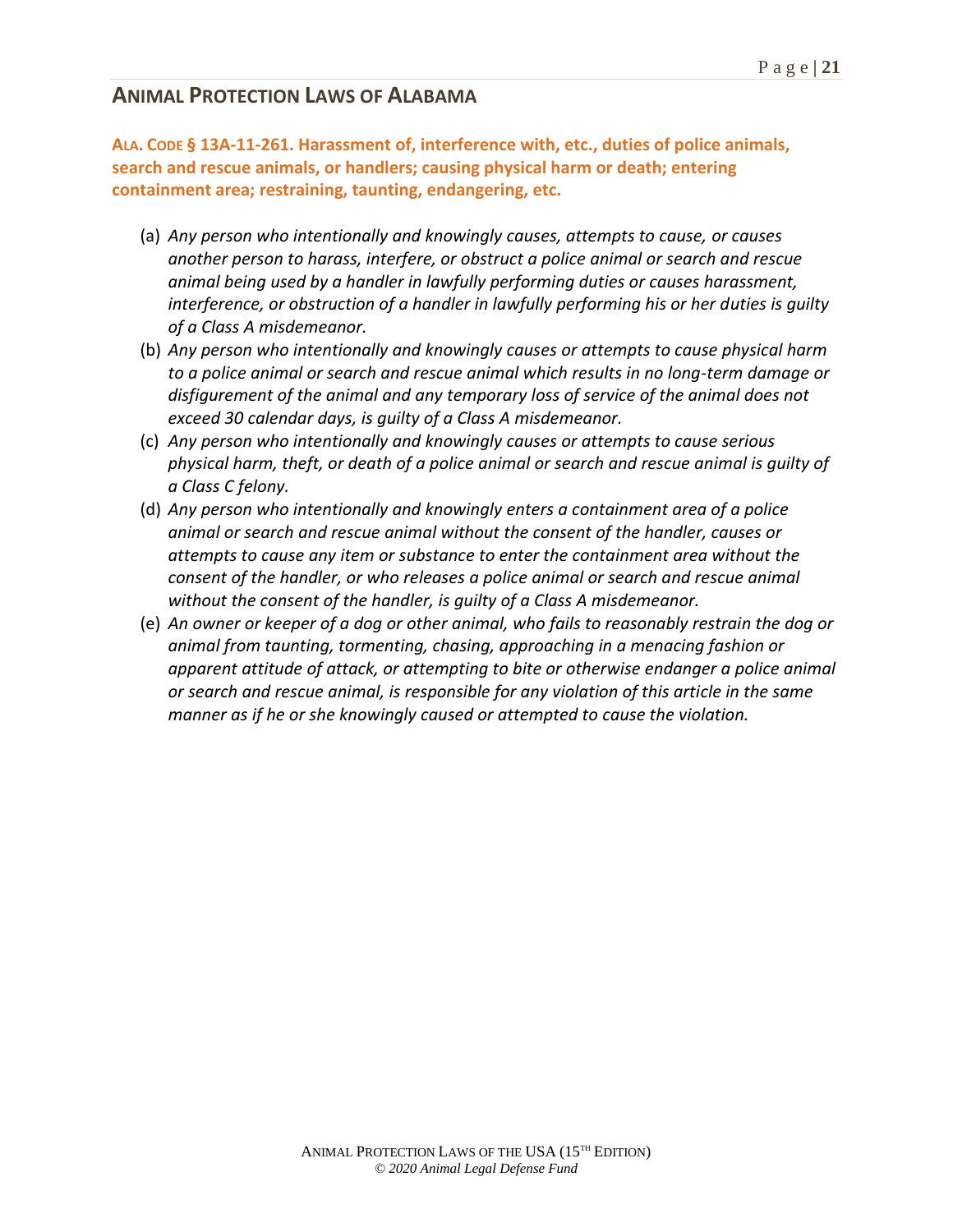### **7. MAXIMUM PENALTIES & STATUTES OF LIMITATIONS**

*NOTE*: Penalties for violations of ALA. CODE § 13A-11-14 and § 13A-12-4 are in the substantive statute, available in the General Cruelty section of this document.

#### **ALA. CODE § 13A-5-6. Prison terms; felonies.**

- (a) *Sentences for felonies shall be for a definite term of imprisonment, which imprisonment includes hard labor, within the following limitations:*
	- (1) For a Class A felony, for life or not more than 99 years or less than 10 years.
	- (2) For a Class B felony, not more than 20 years or less than 2 years.
	- (3) *For a Class C felony, not more than 10 years or less than 1 year and 1 day and must be in accordance with subsection (b) of Section 15-18-8 unless sentencing is pursuant to Section 13A-5-9 or the offense is a sex offense pursuant to Section 15-20A-5.*
	- (4) For a Class D felony, not more than 5 years or less than 1 year and 1 day and must be in accordance with subsection (b) of Section 15-18-8.
	- (5) For a Class A felony in which a firearm or deadly weapon was used or attempted to be used in the commission of the felony, or a Class A felony sex offense involving a child as defined in Section 15–20A–4, not less than 20 years.
	- (6) For a Class B or C felony in which a firearm or deadly weapon was used or attempted to be used in the commission of the felony, or a Class B felony sex offense involving a child as defined in Section 15–20A–4, not less than 10 years.
- (b) The actual time of release within the limitations established by subsection (a) of this section shall be determined under procedures established elsewhere by law.
- (c) In addition to any penalties heretofore or hereafter provided by law, in all cases where an offender is designated as a sexually violent predator pursuant to Section 15–20A–19, or where an offender is convicted of a Class A felony sex offense involving a child as defined in Section 15–20A–4, and is sentenced to a county jail or the Alabama Department of Corrections, the sentencing judge shall impose an additional penalty of not less than 10 years of post-release supervision to be served upon the defendant's release from incarceration.
- (d) In addition to any penalties heretofore or hereafter provided by law, in all cases where an offender is convicted of a sex offense pursuant to Section 13A-6-61, 13A-6-63, or 13A-6-65.1, when the defendant was 21 years of age or older and the victim was six years of age or less at the time the offense was committed, the defendant shall be sentenced to life imprisonment without the possibility of parole.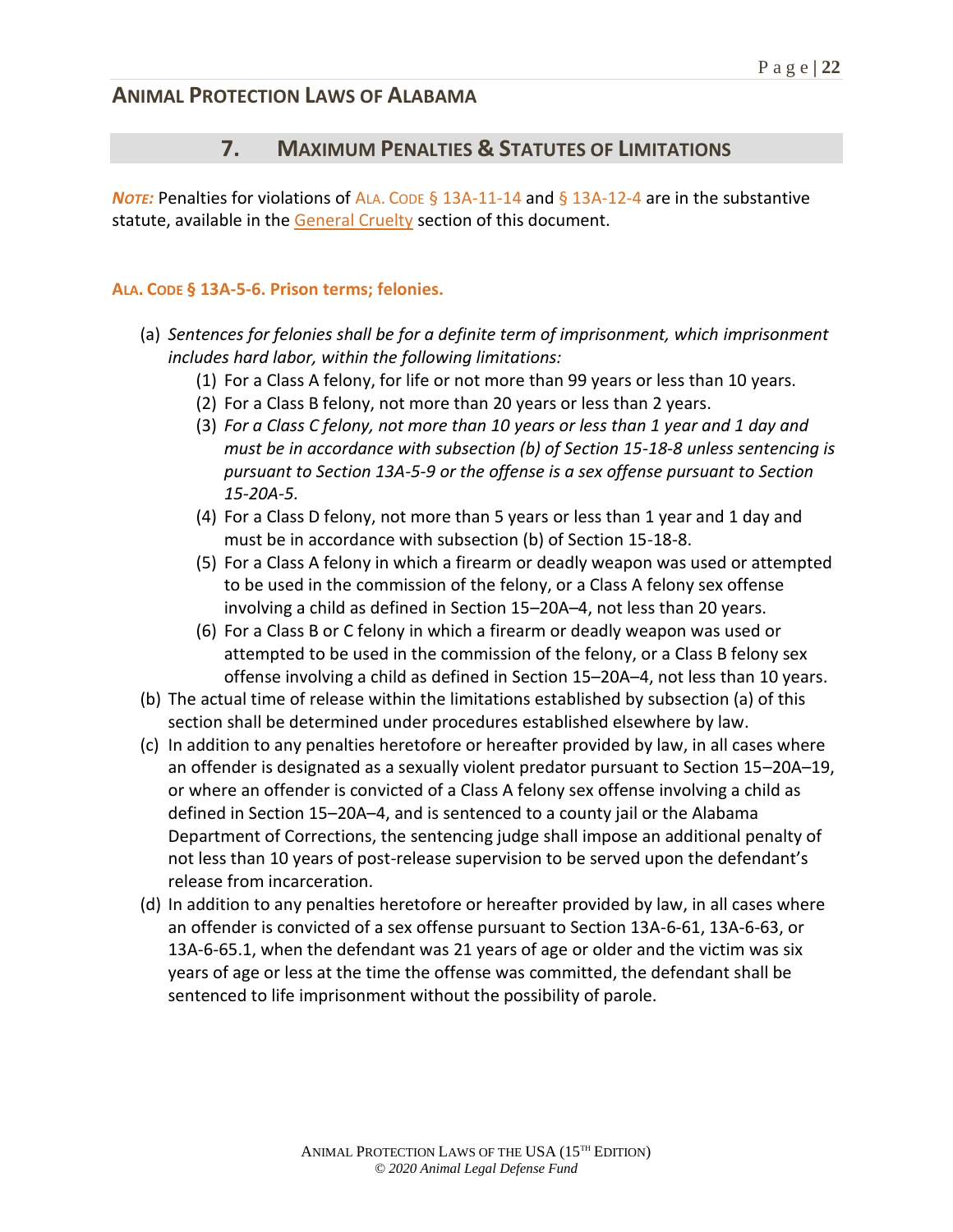#### **ALA. CODE § 13A-5-7. Prison terms; misdemeanors.**

- (a) *Sentences for misdemeanors shall be a definite term of imprisonment in the county jail or to hard labor for the county, within the following limitations:*
	- (1) *For a Class A misdemeanor, not more than one year.*
	- (2) *For a Class B misdemeanor, not more than six months.*
	- (3) For a Class C misdemeanor, not more than three months.
- (b) Sentences for violations shall be for a definite term of imprisonment in the county jail, not to exceed 30 days.

#### **ALA. CODE § 13A-5-11. Fines; felonies.**

- (a) *A sentence to pay a fine for a felony shall be for a definite amount, fixed by the court, within the following limitations:*
	- (1) For a Class A felony, not more than \$60,000;
	- (2) For a Class B felony, not more than \$30,000;
	- (3) *For a Class C felony, not more than \$15,000;*
	- (4) *For a Class D felony, not more than \$7,500; or*
	- (5) *Any amount not exceeding double the pecuniary gain to the defendant or loss to the victim caused by the commission of the offense.*
- (b) *As used in this section, "gain" means the amount of money or the value of property derived from the commission of the crime, less the amount of money or the value of property returned to the victim of the crime or seized or surrendered to lawful authority prior to the time sentence is imposed. "Value" shall be determined by the standards established in subdivision (14) of Section 13A-8-1.*
- (c) *The court may conduct a hearing upon the issue of defendant's gain or the victim's loss from the crime according to procedures established by rule of court.*
- (d) This section shall not apply if a higher fine is otherwise authorized by law for a specific crime.

#### **ALA. CODE § 13A-5-12. Fines; misdemeanors.**

- (a) A sentence to pay a fine for a misdemeanor shall be for a definite amount, fixed by the court, within the following limitations:
	- (1) *For a Class A misdemeanor, not more than \$6,000;*
	- (2) *For a Class B misdemeanor, not more than \$3,000;*
	- (3) *For a Class C misdemeanor, not more than \$500; or*
	- (4) Any amount not exceeding double the pecuniary gain to the defendant or loss to the victim caused by the commission of the offense.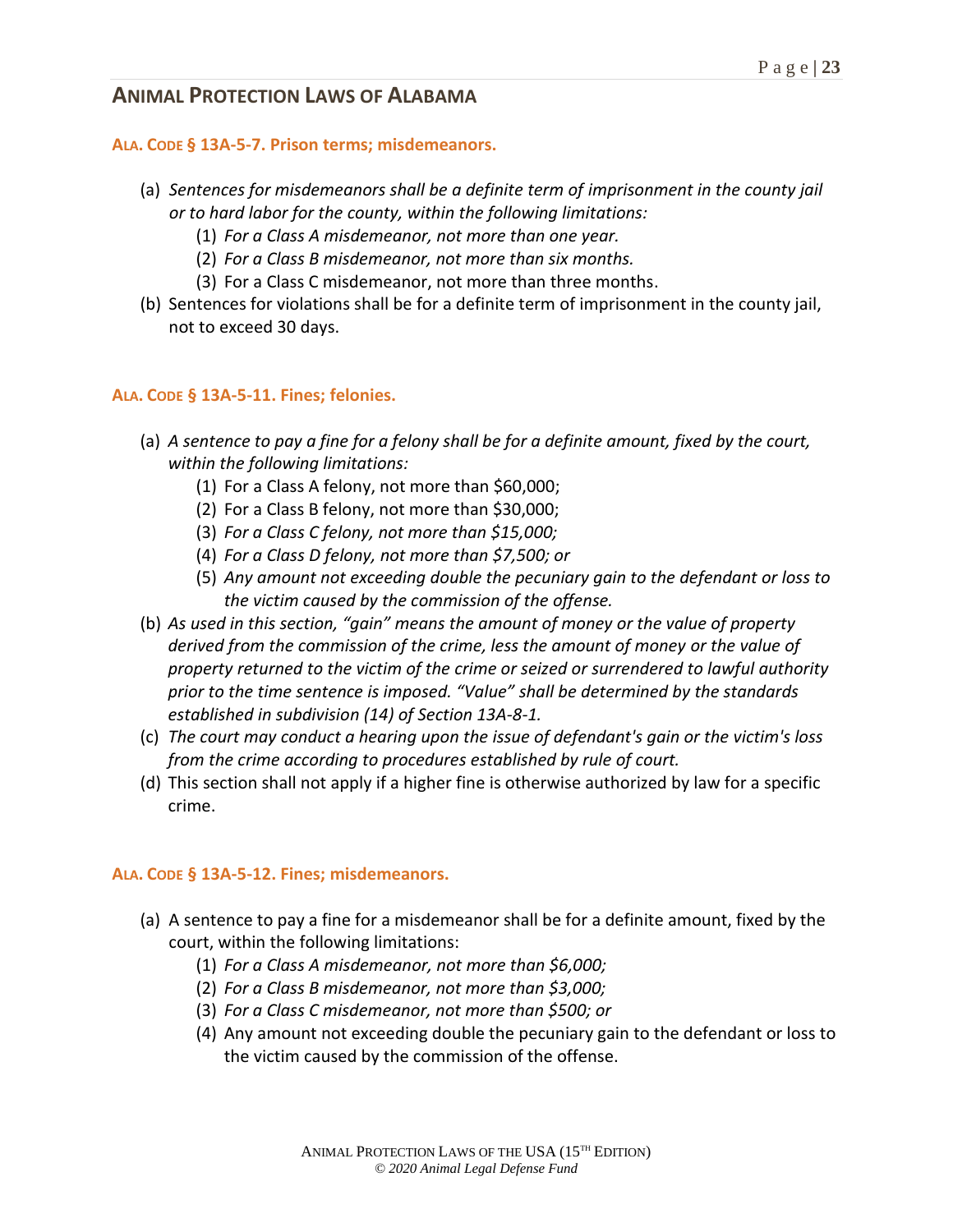- (b) A sentence to pay a fine for a violation shall be for a definite amount, fixed by the court, not to exceed \$200, or any amount not exceeding double the pecuniary gain to the defendant or loss to the victim caused by the commission of the offense.
- (c) As used in this section, "gain" means the amount of money or the value of property derived from the commission of the crime, less the amount of money or the value of property returned to the victim of the crime or seized or surrendered to lawful authority prior to the time sentence is imposed. "Value" shall be determined by the standards established in subdivision (14) of Section 13A-8-1.
- (d) The court may conduct a hearing upon the issue of defendant's gain or the victim's loss from the crime according to procedures established by rule of court.

#### **ALA. CODE § 13A-11-247. Conflicting laws.**

This article shall not be construed to repeal other criminal laws. *Whenever conduct prescribed by any provision of this article is also prescribed by any other provision of law, the provision which carries the more serious penalty shall be applied.*

#### **Ala. Code § 15-3-1. Felonies generally.**

Except as otherwise provided by law, the prosecution of all felonies, except those specified in Section 15-3-3, Section 15-3-5, or any other felony that has a specified limitations period, shall be commenced within five years after the commission of the offense.

#### **Ala. Code § 15-3-2. Misdemeanors.**

Unless otherwise provided, the prosecution of all misdemeanors before a circuit or district court must be commenced within 12 months after the commission of the offense.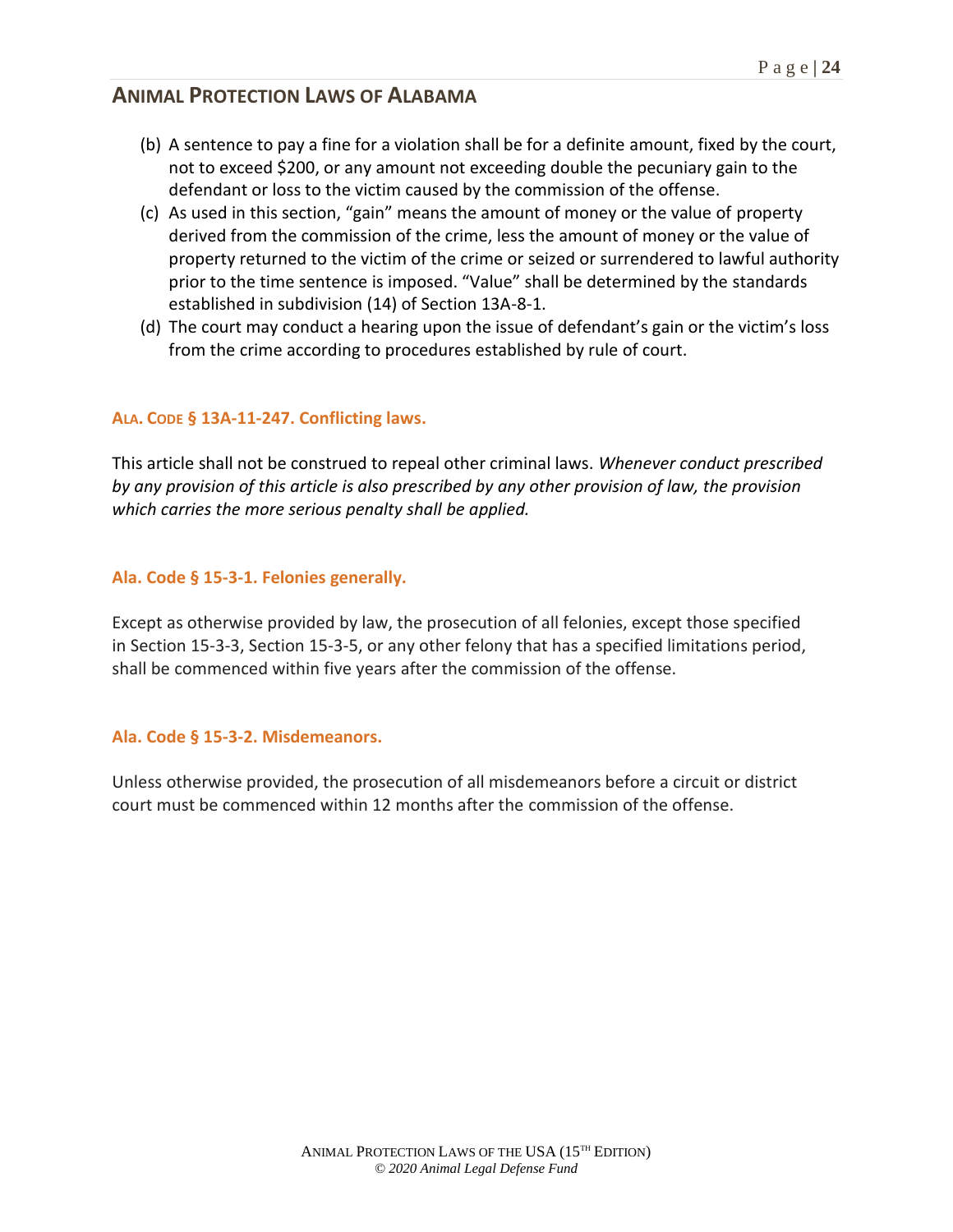## **8. CROSS ENFORCEMENT & REPORTING**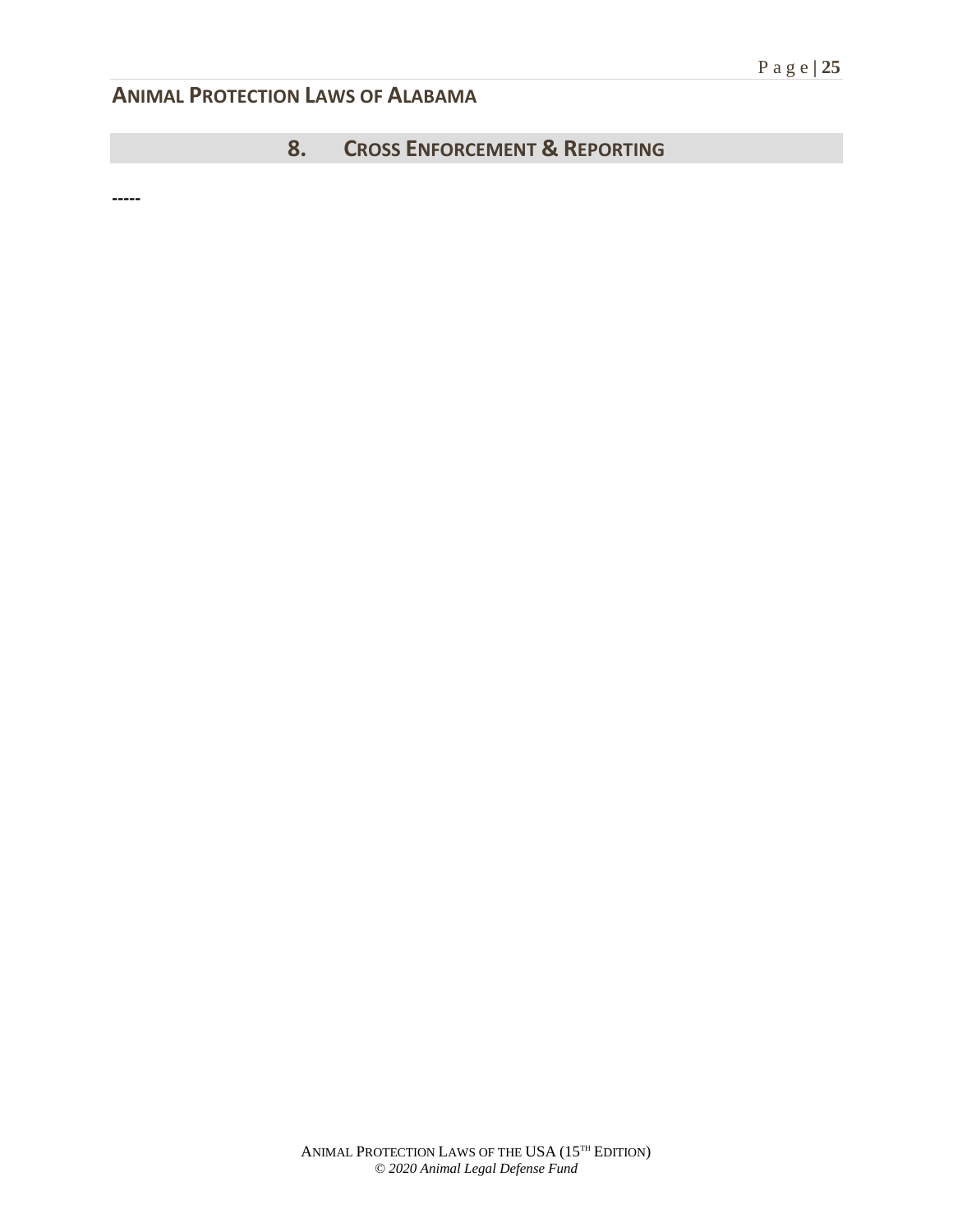### **9. VETERINARY REPORTING & IMMUNITY**

*NOTE:* Alabama's administrative code requires veterinarians to report cruelty.

**ALA. ADMIN. CODE R. 930-X-1-.10**

**…**

*(16) A veterinarian is obligated to report to the proper authorities any grossly inhumane treatment to animals of which he or she has direct knowledge.*

*…*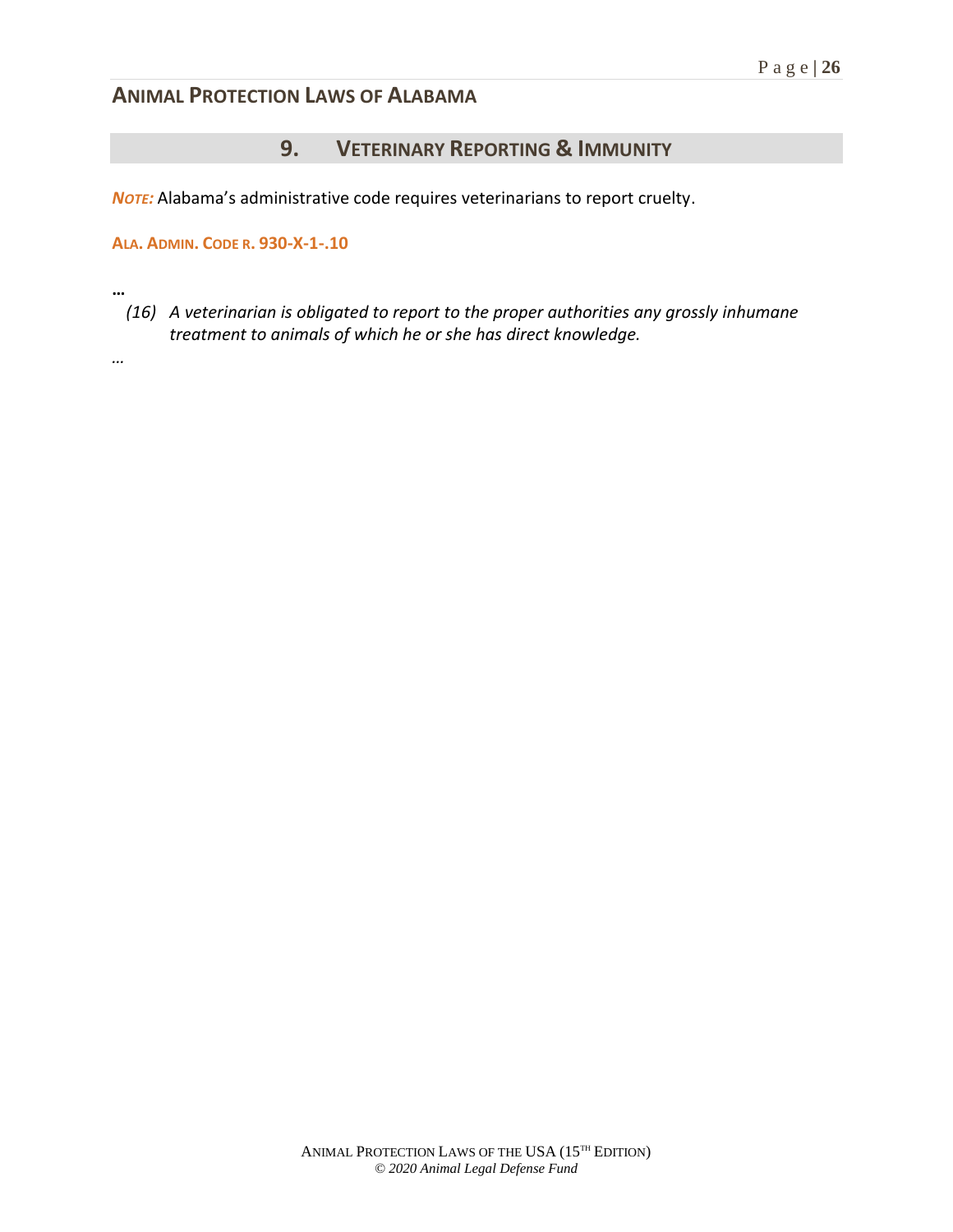### **10. LAW ENFORCEMENT POLICIES**

#### **ALA. CODE § 3-1-16. Prevention of cruelty to animals; enforcement officers**

*The county commissions of the respective counties of this state may employ a suitable person or persons who shall be charged specially with the duty of enforcing all laws for the prevention of cruelty to animals, and to fix the compensation of such officer or officers, which shall be paid in the same manner as other salaries of county employees are paid, and such officer or officers, upon taking the oath as required to be taken by deputy sheriffs, shall be vested with all powers now vested by law in deputy sheriffs.*

#### **ALA. CODE § 13A-11-242. Appointment of agents.**

*Any county or municipality may appoint one or more trained agents to inspect alleged violations of this article, to protect dogs or cats from any cruelty charged, and to prevent any cruelty to any dog or cat. Any appointment made pursuant to this section shall be made at a meeting of the local governing body duly called with notice.*

#### **ALA. CODE § 13A-11-243. Powers of agents, officers; liability.**

- *(a) Any law enforcement officer and any agent of the county or the municipality appointed pursuant to Section 13A-11-242, having reasonable belief, evidence of, or having found a dog or cat to be neglected or cruelly treated may perform either of the following:*
	- *(1) Remove the dog or cat from its present location.*
	- *(2) Order the owner of the dog or cat to provide certain care to the dog or cat at the owner's expense without the removal of the dog or cat from its present location.*
- *(b) Neither the county or municipality, nor any employee or agent of the county or municipality, acting in good faith, shall be liable for any actions taken under this section, regardless of whether or not the dog or cat is returned to its owner after impoundment.*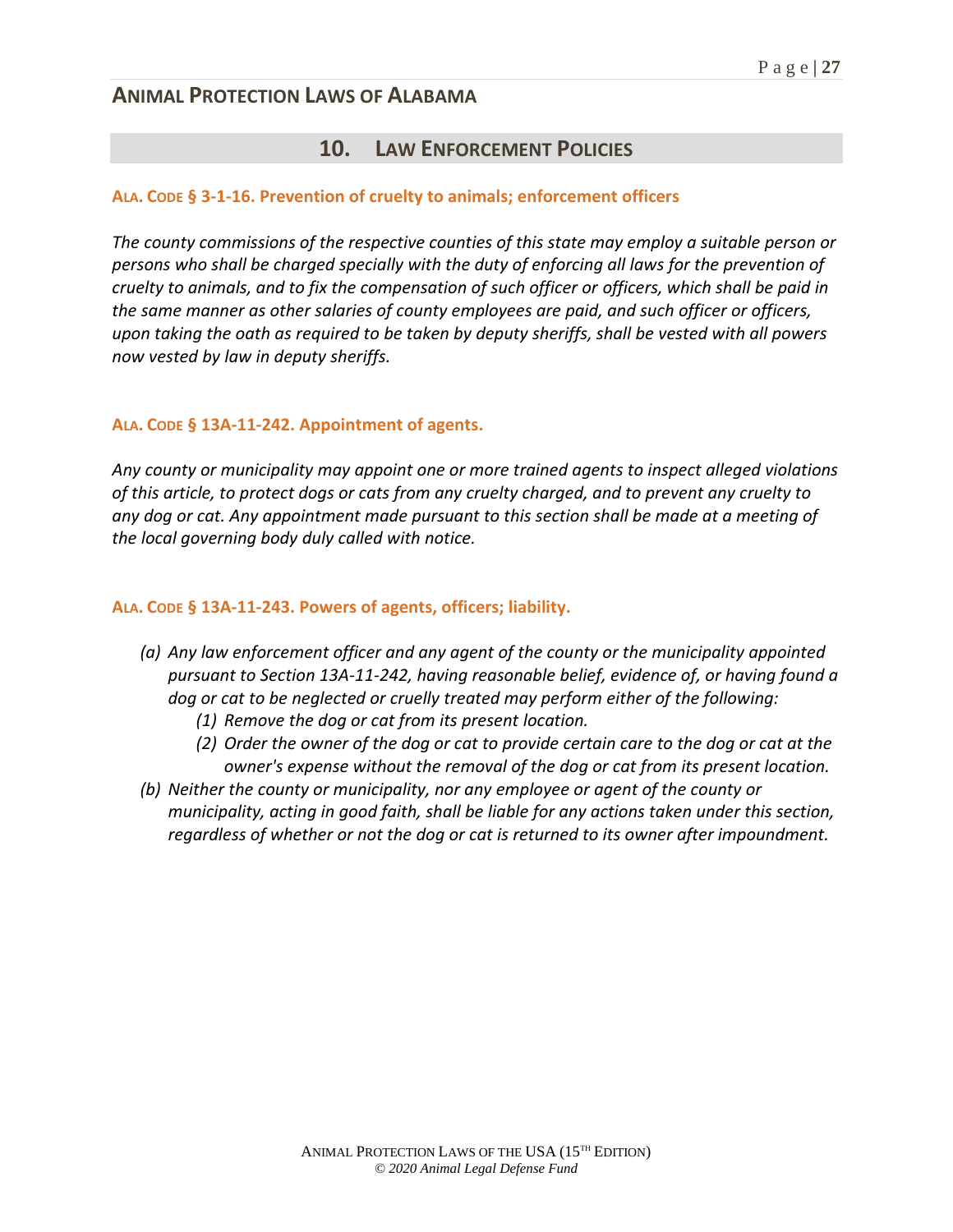### **11. SEIZURE**

*NOTE:* The following statute was held unconstitutional on due process grounds. *Humane Soc. of Marshall County v. Adams,* 439 So.2d 150 (Ala.1983).

**ALA. CODE § 3-1-13. Right of officers, etc., of humane societies to take charge of and care for neglected or abused animals; written notice to owner from whom animal taken; lien for expenses for care and keeping of animal.**

*Any duly authorized officer or employee of a recognized humane society shall have the right to take charge of any animal which is sick or disabled due to neglect or is being cruelly treated or abused and to provide care for such animal until it is deemed to be in suitable condition to be returned to its owner or to the person from whose custody such animal was taken.* 

*The officer so taking such animal shall at the time of taking the animal give written notice to the owner or person from whose custody it was taken.*

The necessary expenses incurred for the care and keeping of the animal after such notice by the humane society shall be a lien thereon and, if the animal is not reclaimed within 10 days from the giving of such notice, the humane society may sell the animal to satisfy such lien. If the humane society determines that the animal cannot be sold, it may cause the animal to be otherwise disposed of.

#### **ALA. CODE § 3-1-29. Activities relating to fighting of dogs prohibited; punishment; confiscation; procedures for disposition of animals.**

- (a) It shall be a Class C felony for any person to do any of the following:
	- (1) To own, possess, keep or train any dog with the intent that such dog shall be engaged in an exhibition of fighting with another dog.
	- (2) For amusement or gain, to cause any dog to fight with another dog, or cause any dogs to injure each other.
	- (3) To permit any act in violation of subdivisions (1) and (2) of this subsection.
- (b) It shall be a Class C felony for any person to be knowingly present, as a spectator, at any place, building, or tenement where preparations are being made for an exhibition of the fighting of dogs, with the intent to be present at such preparations, or to be knowingly present at such exhibition or to knowingly aid or abet another in such exhibition.
- (c) *Any dog used to fight other dogs in violation of subsection (a) of this section, shall be confiscated as contraband by the sheriff or other law enforcement officers and shall not be returned to the owner, trainer or possessor of said dog. The court shall award the animals to the humane society or other agency handling stray animals. At its discretion, the humane society or other agency handling stray animals shall humanely dispatch or*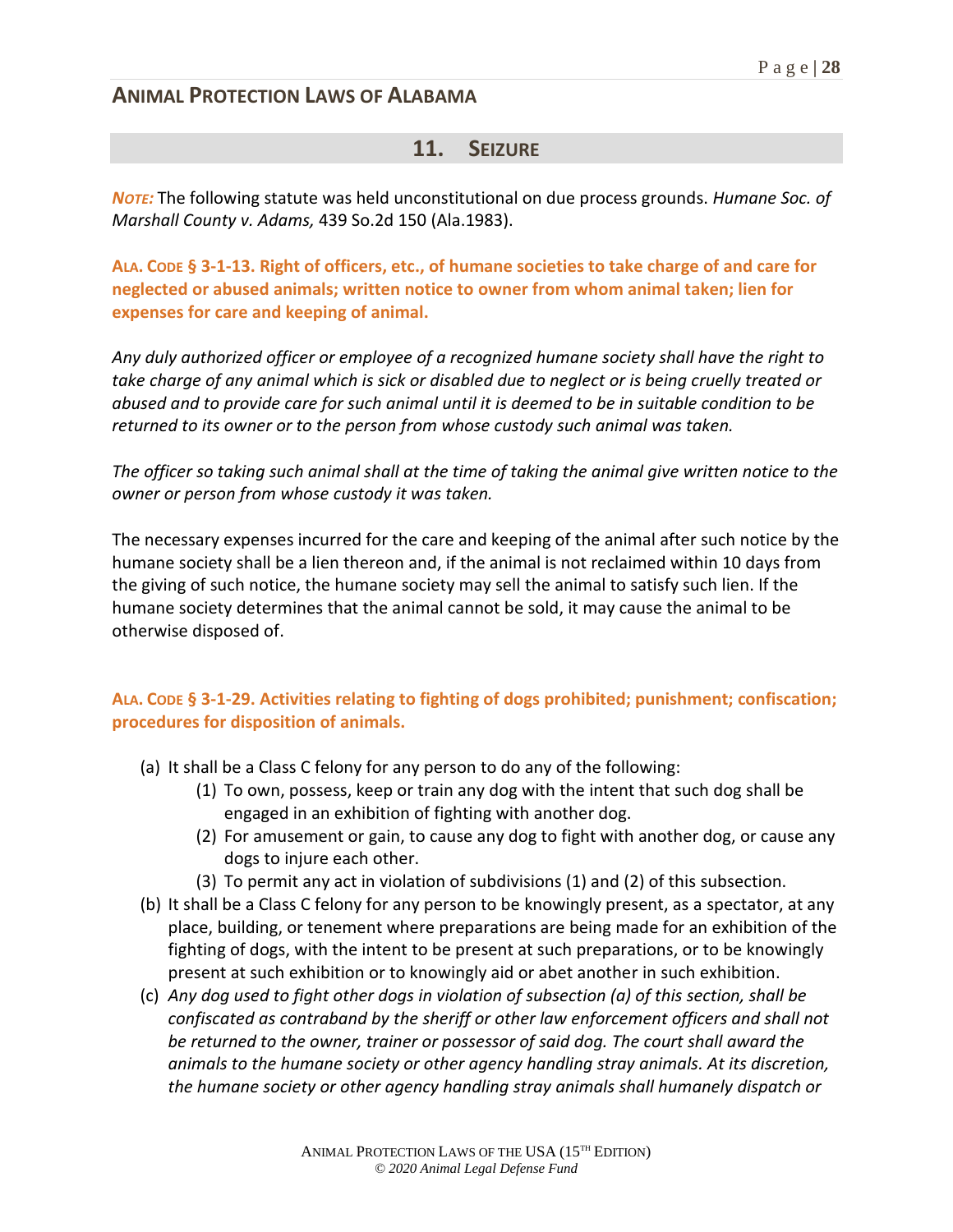*dispose of any confiscated dog.*

- (d) *Any dog confiscated pursuant to subsection (c) of this section by the sheriff or other law enforcement officers shall be taken to the local humane society or other animal welfare agency.*
- (e) An appointed veterinarian or officer of the humane society or other animal welfare agency may upon delivery or at any time thereafter destroy the animal that is in his or her opinion injured, diseased past recovery, or whose continued existence is inhumane and destruction is necessary to relieve pain or suffering.
- (f) After confiscation the humane society or other animal welfare agency may make application to the circuit court for a hearing to determine whether any animal seized pursuant to subsection (c) of this section shall be humanely destroyed due to disease, injury or lack of any useful purpose because of training or viciousness. The court shall set a hearing date not more than 30 days from the filing of the application and shall give notice of the same to the owners of the animals. Upon a finding by the court that the seized animals are diseased, injured or lack any useful purpose due to training or viciousness, it shall be within the authority of the humane society or other animal welfare agency to humanely destroy such animal. Any animal found by the court not to be diseased, injured or lacking any useful purpose due to training or viciousness shall be delivered to a court-approved private veterinarian or a private housing facility under the supervision of a veterinarian. Expenses incurred in connection with the housing, care or upkeep of the dogs by any person, firm, partnership, corporation or other entity shall be taxed against the owner.
- (g) After confiscation, any entity holding a dog confiscated pursuant to this section may make application to the circuit court for issuance of an order requiring the owner or keeper of the dog to post a bond or deposit funds with the clerk of the court to cover the reasonable costs of the seizure, care, keeping, and the possible disposal of the dog. Reasonable costs shall include, but not be limited to, transportation, food, shelter, and care, including veterinary care. The bond or deposited funds shall be ordered posted in 30–day increments until such time as the case that was the cause of the dog being confiscated is resolved. The court shall set a hearing date no more than 10 days from filing of the application and shall give notice of the same to the owner or keeper of the dog.
	- (1) If, within 72 hours of the conclusion of the hearing, the owner or keeper fails to post the bond or deposit funds with the clerk of the court as ordered by the court, then the dog shall be forfeited by operation of law.
	- (2) If the owner or keeper presents sufficient evidence for the judge presiding over the hearing to determine that the owner or keeper is indigent, the owner or keeper may be relieved of the requirement to post a bond or deposit funds with the clerk of the court and may be relieved of the forfeiture provision under subdivision (1).
	- (3) The owner or keeper may choose at any time to surrender the dog to the local animal shelter or other animal housing facility holding the dog. The surrender shall not be considered a presumption of guilt.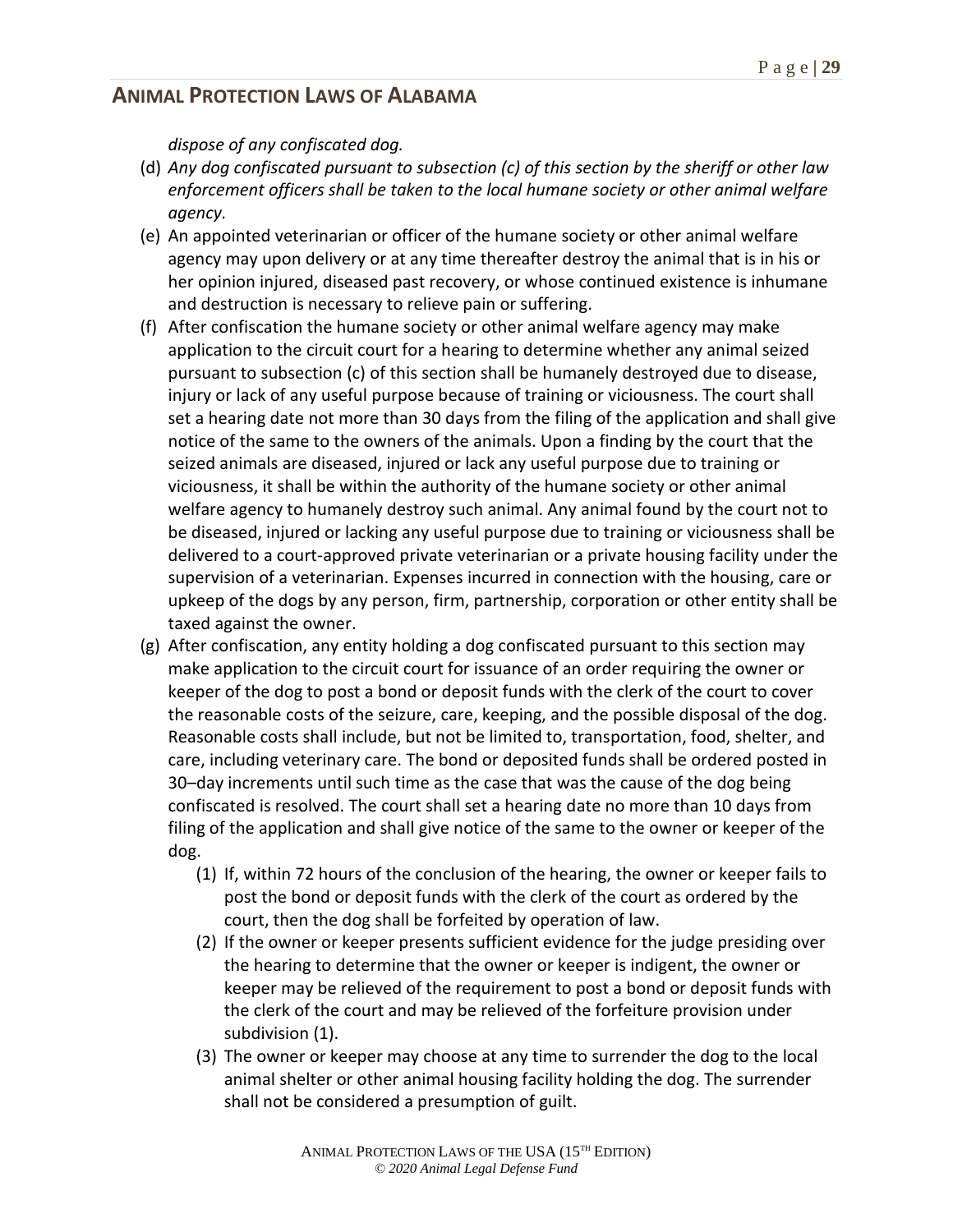- (4) At the end of the time for which expenses are covered by the bond or deposit of funds, if the owner or keeper fails to post a new bond or deposit new funds with the clerk of the court, which must be received before the expiration date of the previous bond or deposit of funds, then the dog shall be forfeited by operation of law. The court may correct, alter, or otherwise adjust the bond or funds to be deposited upon a motion made before the expiration date of the previous bond or deposit of funds. No person may file more than one motion seeking an adjustment to the bond or funds to be deposited for each six-month period for which the dog is held under this section.
- (5) The entity holding the dog confiscated pursuant to this section shall be entitled to draw on any bond posted or funds deposited to cover the actual costs incurred in the seizure, care, keeping, and the possible disposal of the dog.
- (6) Upon resolution of any criminal charges brought against the owner or keeper of the dog confiscated pursuant to this section, the owner or keeper shall be refunded the amount remaining on any bond posted or funds deposited in accordance with this section not expended for the seizure, care, keeping, or disposal of the dog.
- (h) If any dog owner is convicted under subsection (a) or (b) of this section, the animal or animals shall be awarded to the local humane society or other animal welfare agency.
- (i) At any time, if a dog is confiscated pursuant to this section, the state or entity holding the dog may file a petition with the circuit court seeking civil forfeiture of the seized dog.
	- (1) As part of this petition, the state or entity holding the dog may seek an extension of any bond ordered by the judge under subsection (g) of this section, pending resolution of the civil forfeiture petition filed pursuant to this subsection. The bond extension shall be considered in accordance with the procedures set forth in subsection (g) of this section. Upon resolution of a civil forfeiture petition filed under this subsection, the owner or keeper shall be refunded the amount remaining on any bond posted or funds deposited in accordance with this subsection not expended for the seizure, care, keeping, or disposal of the dog.
	- (2) The court shall set a hearing date no more than 20 days from the filing of the petition for civil forfeiture and shall give notice of the hearing to the owner or keeper of the dog.
	- (3) If the state meets its burden at the forfeiture hearing, the judge shall order the owner or keeper to forfeit ownership of the dog.
	- (4) If the state fails to meet its burden at this forfeiture hearing, the judge shall order the dog immediately returned to the owner or keeper.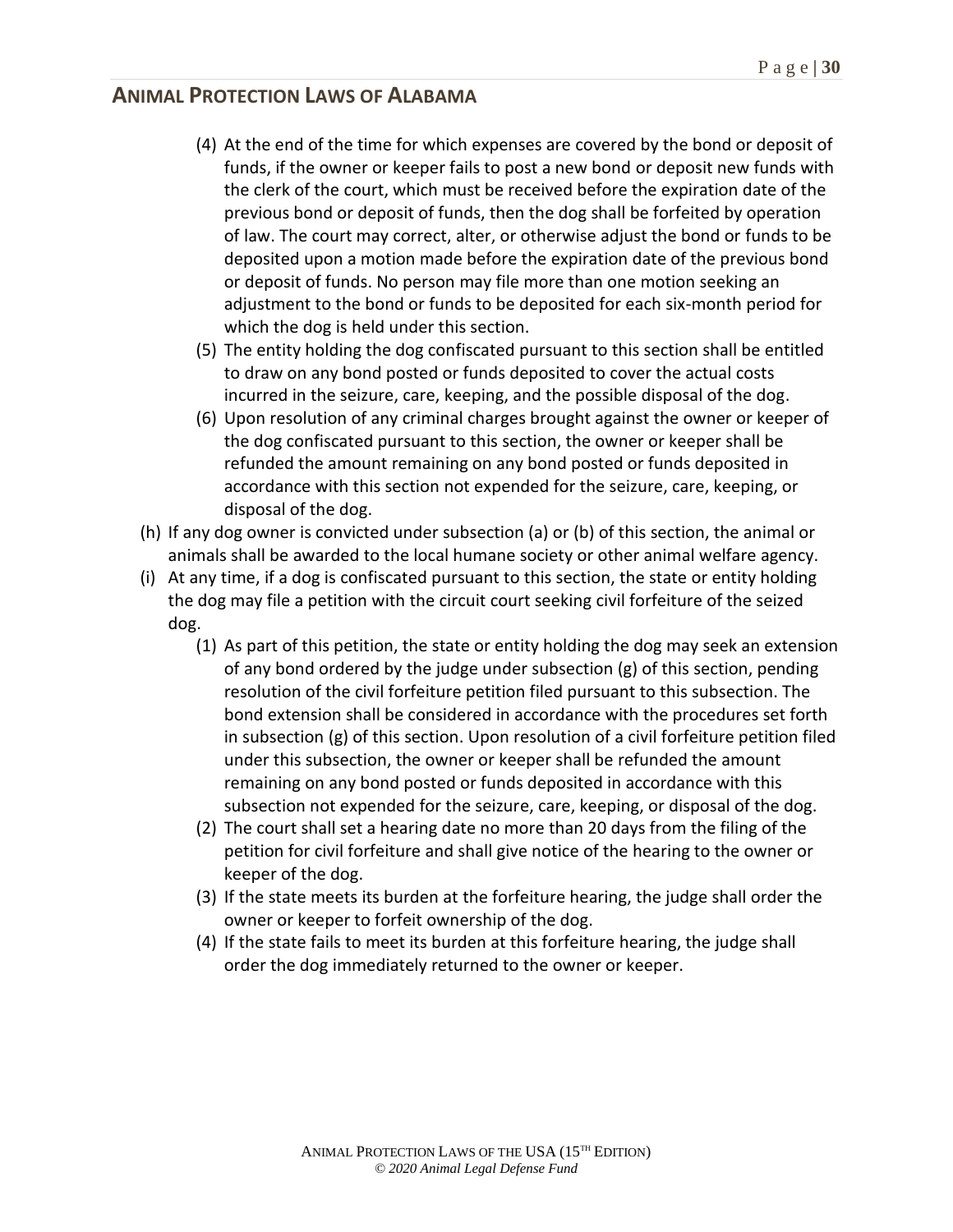#### **ALA. CODE § 13A-11-243. Powers of agents, officers; liability.**

- (a) *Any law enforcement officer and any agent of the county or the municipality appointed pursuant to Section 13A-11-242, having reasonable belief, evidence of, or having found a dog or cat to be neglected or cruelly treated may perform either of the following:*
	- (1) *Remove the dog or cat from its present location.*
	- (2) *Order the owner of the dog or cat to provide certain care to the dog or cat at the owner's expense without the removal of the dog or cat from its present location.*
- (b) Neither the county or municipality, nor any employee or agent of the county or municipality, acting in good faith, shall be liable for any actions taken under this section, regardless of whether or not the dog or cat is returned to its owner after impoundment.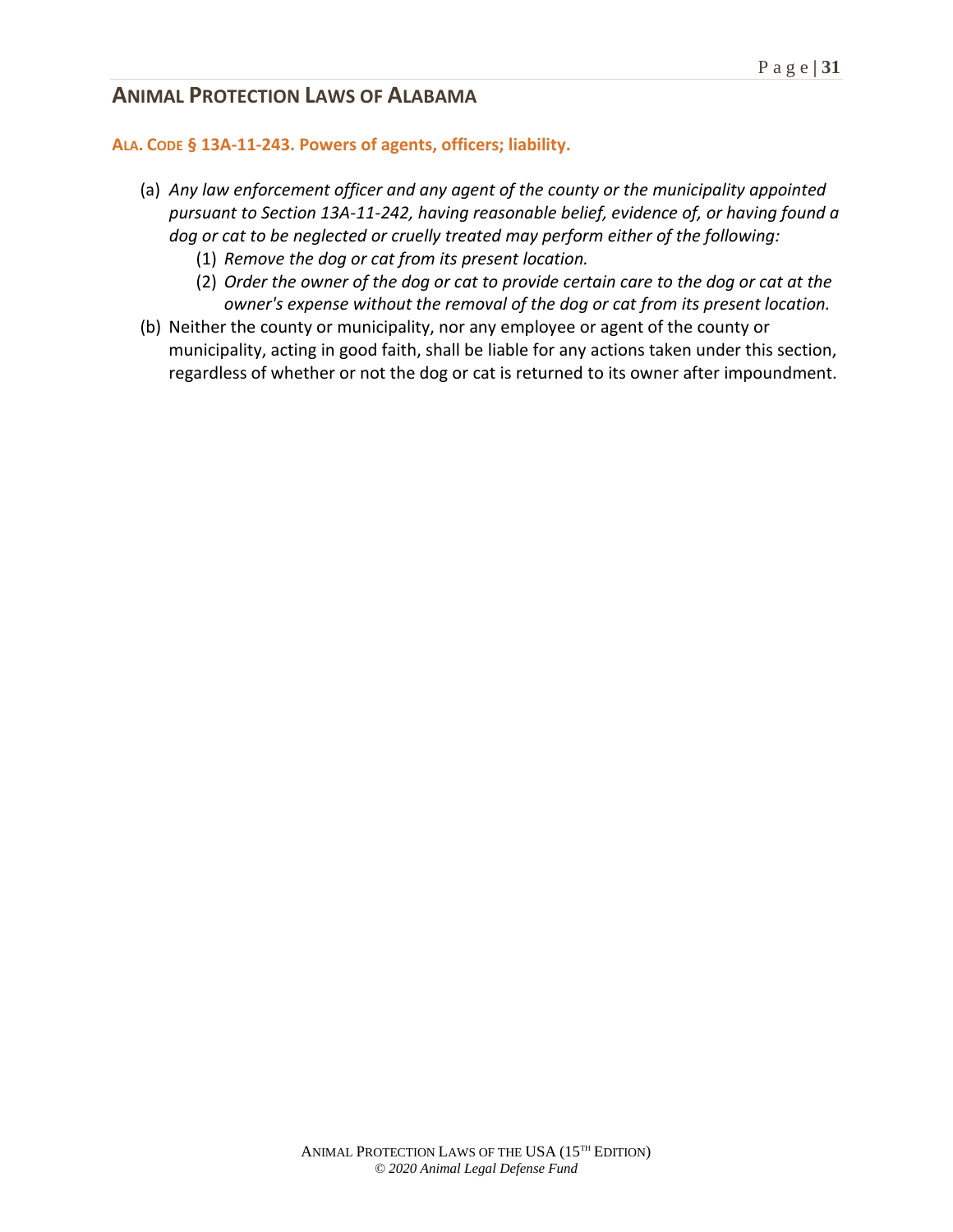## **12. COURTROOM ANIMAL ADVOCATE PROGRAM**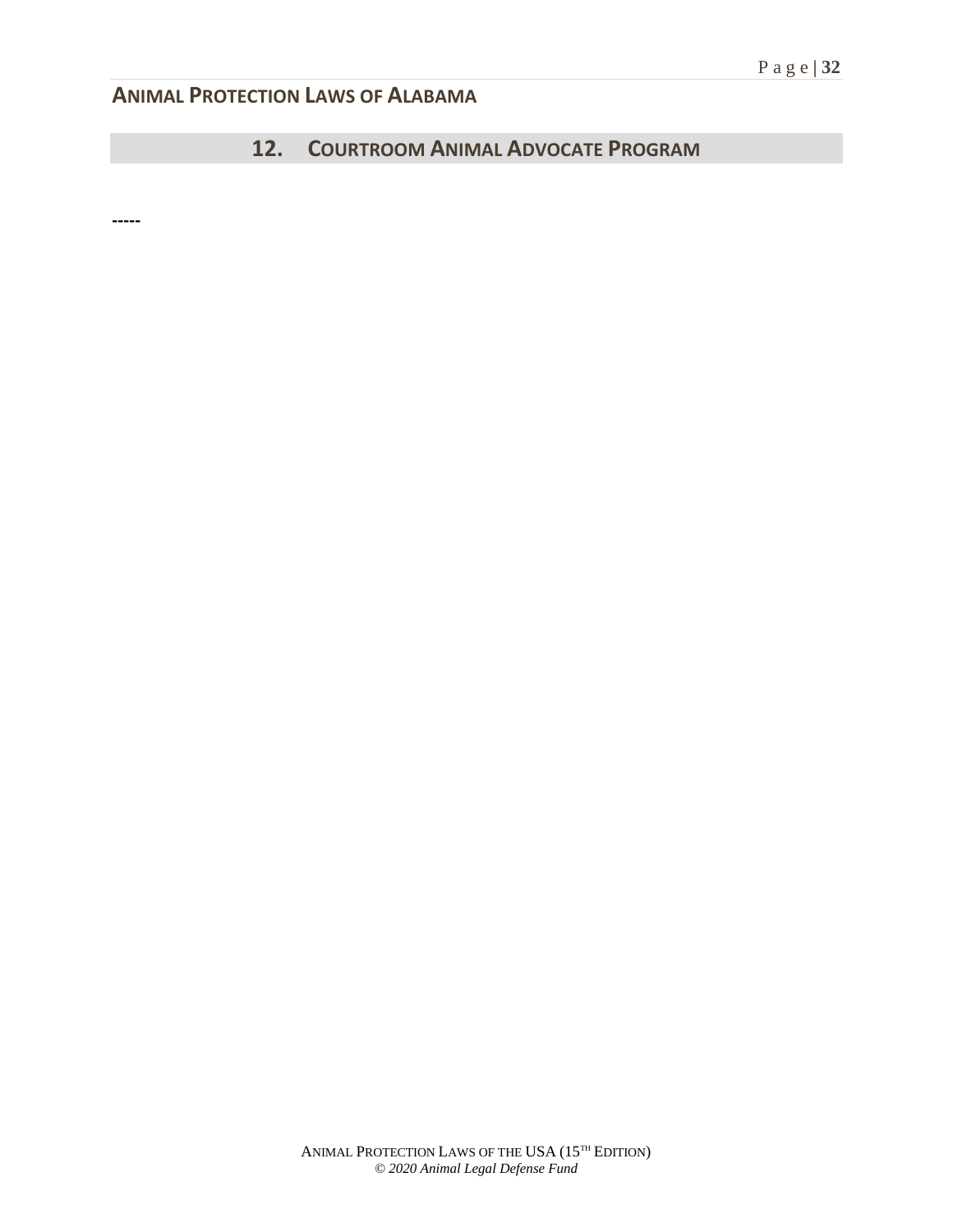## **13. PROTECTION ORDERS**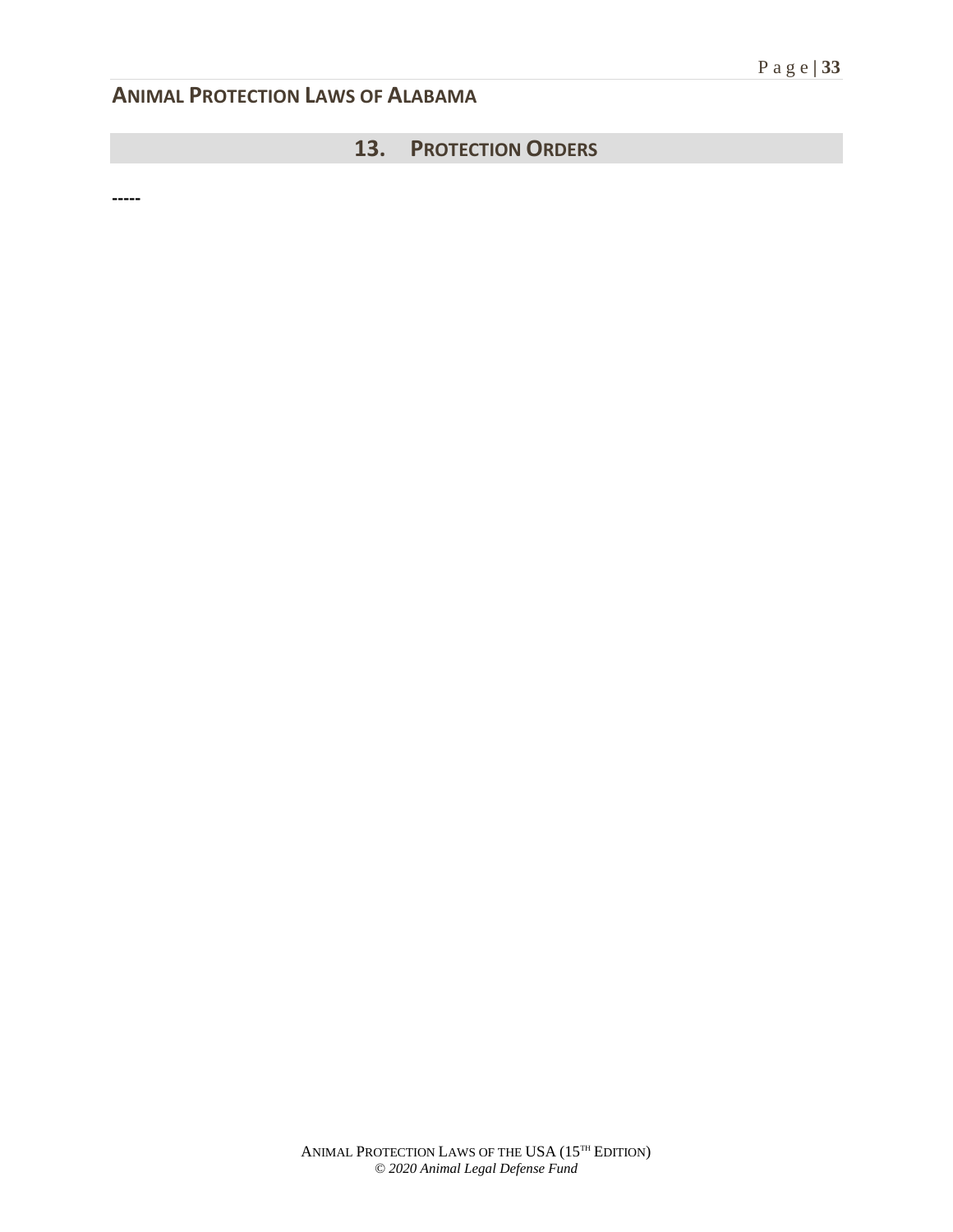## **14. RESTITUTION**

#### **ALA. CODE § 3-1-10. Wanton or malicious injury, etc., to animals or other property.**

Any person, who unlawfully, wantonly or maliciously kills, disables, disfigures, destroys or injures any animal or article or commodity of value which is the property of another must, on conviction, be fined not less than twice the value of the injury or damage to the owner of the property nor more than \$1,000.00 and may also be imprisoned in the county jail, or sentenced to hard labor for the county for not more than six months, *and so much of the fine as may be necessary to repair the injury or loss shall go to the party injured.*

*NOTE:* The following statute was held unconstitutional on due process grounds. *Humane Soc. of Marshall County v. Adams,* 439 So.2d 150 (Ala.1983).

**ALA. CODE § 3-1-13. Right of officers, etc., of humane societies to take charge of and care for neglected or abused animals; written notice to owner from whom animal taken; lien for expenses for care and keeping of animal.**

Any duly authorized officer or employee of a recognized humane society shall have the right to take charge of any animal which is sick or disabled due to neglect or is being cruelly treated or abused and to provide care for such animal until it is deemed to be in suitable condition to be returned to its owner or to the person from whose custody such animal was taken.

The officer so taking such animal shall at the time of taking the animal give written notice to the owner or person from whose custody it was taken.

*The necessary expenses incurred for the care and keeping of the animal after such notice by the humane society shall be a lien thereon* and, if the animal is not reclaimed within 10 days from the giving of such notice, the humane society may sell the animal to satisfy such lien. If the humane society determines that the animal cannot be sold, it may cause the animal to be otherwise disposed of.

**ALA. CODE § 3-1-29. Activities relating to fighting of dogs prohibited; punishment; confiscation; procedures for disposition of animals.**

- (a) It shall be a Class C felony for any person to do any of the following:
	- (1) To own, possess, keep or train any dog with the intent that such dog shall be engaged in an exhibition of fighting with another dog.
	- (2) For amusement or gain, to cause any dog to fight with another dog, or cause any dogs to injure each other.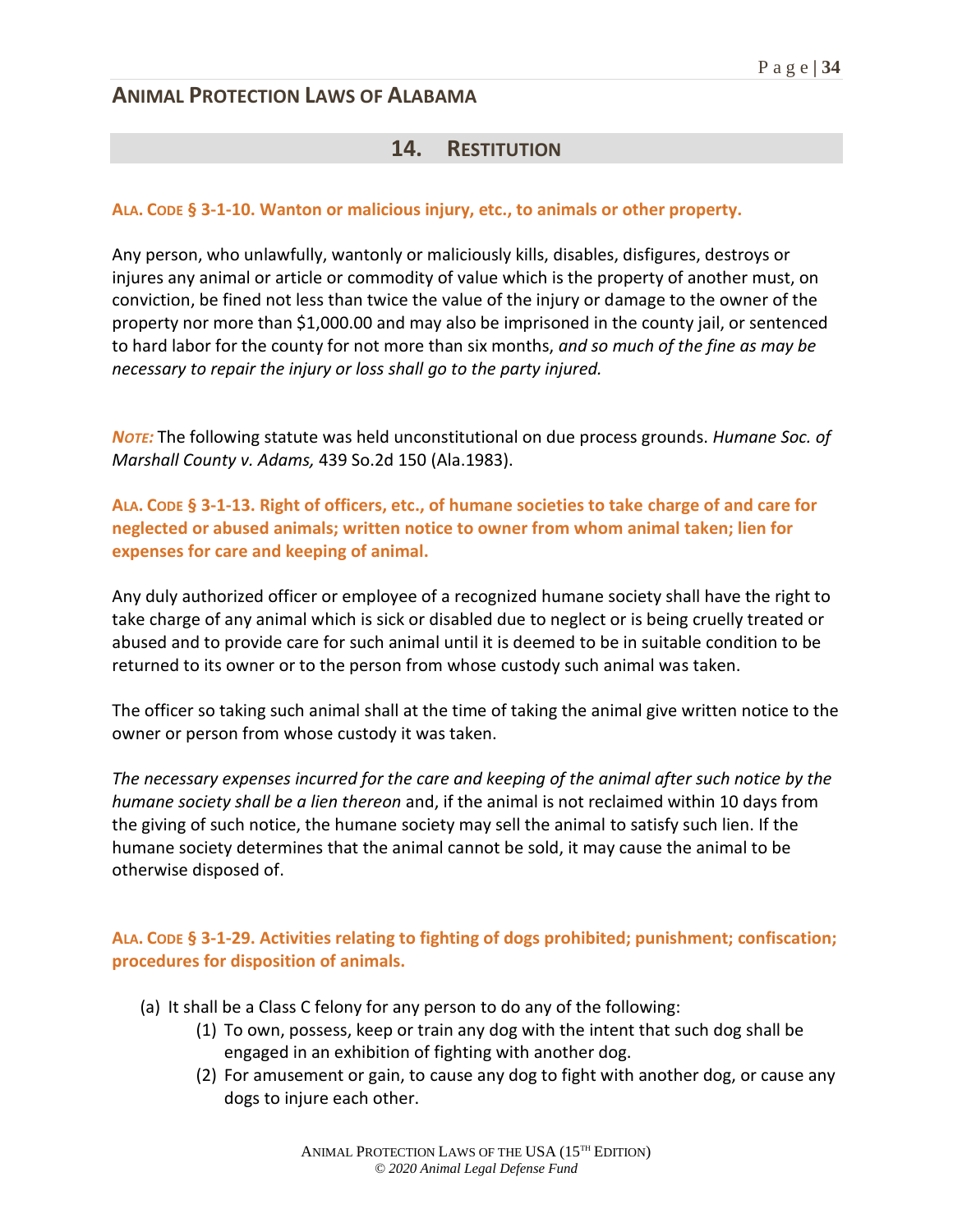- (3) To permit any act in violation of subdivisions (1) and (2) of this subsection.
- (b) It shall be a Class C felony for any person to be knowingly present, as a spectator, at any place, building, or tenement where preparations are being made for an exhibition of the fighting of dogs, with the intent to be present at such preparations, or to be knowingly present at such exhibition or to knowingly aid or abet another in such exhibition.
- (c) Any dog used to fight other dogs in violation of subsection (a) of this section, shall be confiscated as contraband by the sheriff or other law enforcement officers and shall not be returned to the owner, trainer or possessor of said dog. The court shall award the animals to the humane society or other agency handling stray animals. At its discretion, the humane society or other agency handling stray animals shall humanely dispatch or dispose of any confiscated dog.
- (d) Any dog confiscated pursuant to subsection (c) of this section by the sheriff or other law enforcement officers shall be taken to the local humane society or other animal welfare agency.
- (e) An appointed veterinarian or officer of the humane society or other animal welfare agency may upon delivery or at any time thereafter destroy the animal that is in his or her opinion injured, diseased past recovery, or whose continued existence is inhumane and destruction is necessary to relieve pain or suffering.
- (f) After confiscation the humane society or other animal welfare agency may make application to the circuit court for a hearing to determine whether any animal seized pursuant to subsection (c) of this section shall be humanely destroyed due to disease, injury or lack of any useful purpose because of training or viciousness. The court shall set a hearing date not more than 30 days from the filing of the application and shall give notice of the same to the owners of the animals. Upon a finding by the court that the seized animals are diseased, injured or lack any useful purpose due to training or viciousness, it shall be within the authority of the humane society or other animal welfare agency to humanely destroy such animal. Any animal found by the court not to be diseased, injured or lacking any useful purpose due to training or viciousness shall be delivered to a court-approved private veterinarian or a private housing facility under the supervision of a veterinarian. *Expenses incurred in connection with the housing, care or upkeep of the dogs by any person, firm, partnership, corporation or other entity shall be taxed against the owner.*
- (g) *After confiscation, any entity holding a dog confiscated pursuant to this section may make application to the circuit court for issuance of an order requiring the owner or keeper of the dog to post a bond or deposit funds with the clerk of the court to cover the reasonable costs of the seizure, care, keeping, and the possible disposal of the dog. Reasonable costs shall include, but not be limited to, transportation, food, shelter, and care, including veterinary care. The bond or deposited funds shall be ordered posted in 30–day increments until such time as the case that was the cause of the dog being confiscated is resolved. The court shall set a hearing date no more than 10 days from filing of the application and shall give notice of the same to the owner or keeper of the dog.*
	- (1) *If, within 72 hours of the conclusion of the hearing, the owner or keeper fails to*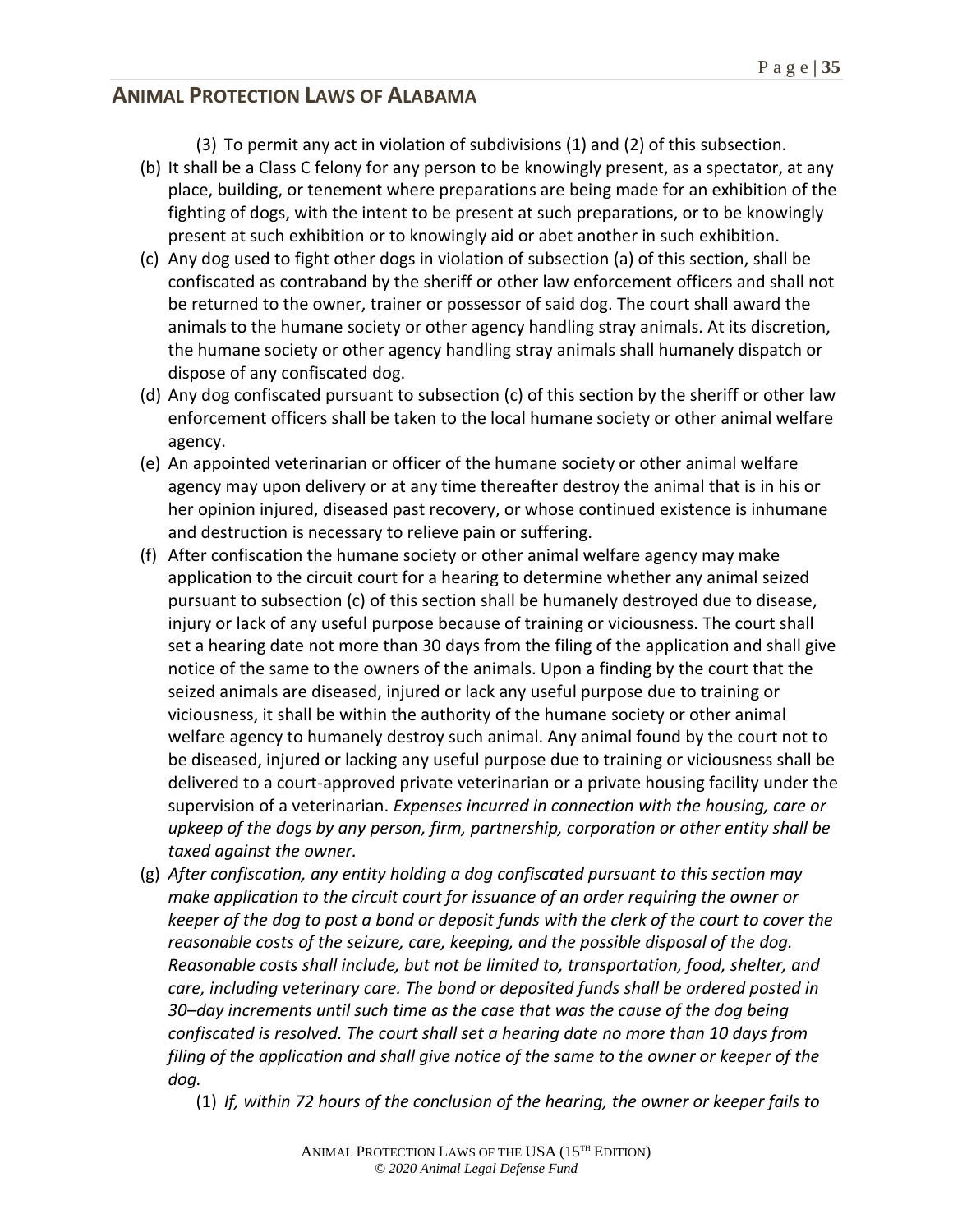*post the bond or deposit funds with the clerk of the court as ordered by the court, then the dog shall be forfeited by operation of law.*

- (2) *If the owner or keeper presents sufficient evidence for the judge presiding over the hearing to determine that the owner or keeper is indigent, the owner or keeper may be relieved of the requirement to post a bond or deposit funds with the clerk of the court and may be relieved of the forfeiture provision under subdivision (1).*
- (3) *The owner or keeper may choose at any time to surrender the dog to the local animal shelter or other animal housing facility holding the dog. The surrender shall not be considered a presumption of guilt.*
- (4) *At the end of the time for which expenses are covered by the bond or deposit of funds, if the owner or keeper fails to post a new bond or deposit new funds with the clerk of the court, which must be received before the expiration date of the previous bond or deposit of funds, then the dog shall be forfeited by operation of law. The court may correct, alter, or otherwise adjust the bond or funds to be deposited upon a motion made before the expiration date of the previous bond or deposit of funds. No person may file more than one motion seeking an adjustment to the bond or funds to be deposited for each six-month period for which the dog is held under this section.*
- (5) *The entity holding the dog confiscated pursuant to this section shall be entitled to draw on any bond posted or funds deposited to cover the actual costs incurred in the seizure, care, keeping, and the possible disposal of the dog.*
- (6) *Upon resolution of any criminal charges brought against the owner or keeper of the dog confiscated pursuant to this section, the owner or keeper shall be refunded the amount remaining on any bond posted or funds deposited in accordance with this section not expended for the seizure, care, keeping, or disposal of the dog.*
- (h) If any dog owner is convicted under subsection (a) or (b) of this section, the animal or animals shall be awarded to the local humane society or other animal welfare agency.
- (i) At any time, if a dog is confiscated pursuant to this section, the state or entity holding the dog may file a petition with the circuit court seeking civil forfeiture of the seized dog.
	- (1) *As part of this petition, the state or entity holding the dog may seek an extension of any bond ordered by the judge under subsection (g) of this section, pending resolution of the civil forfeiture petition filed pursuant to this subsection. The bond extension shall be considered in accordance with the procedures set forth in subsection (g) of this section. Upon resolution of a civil forfeiture petition filed under this subsection, the owner or keeper shall be refunded the amount remaining on any bond posted or funds deposited in accordance with this subsection not expended for the seizure, care, keeping, or disposal of the dog.*
	- (2) The court shall set a hearing date no more than 20 days from the filing of the petition for civil forfeiture and shall give notice of the hearing to the owner or keeper of the dog.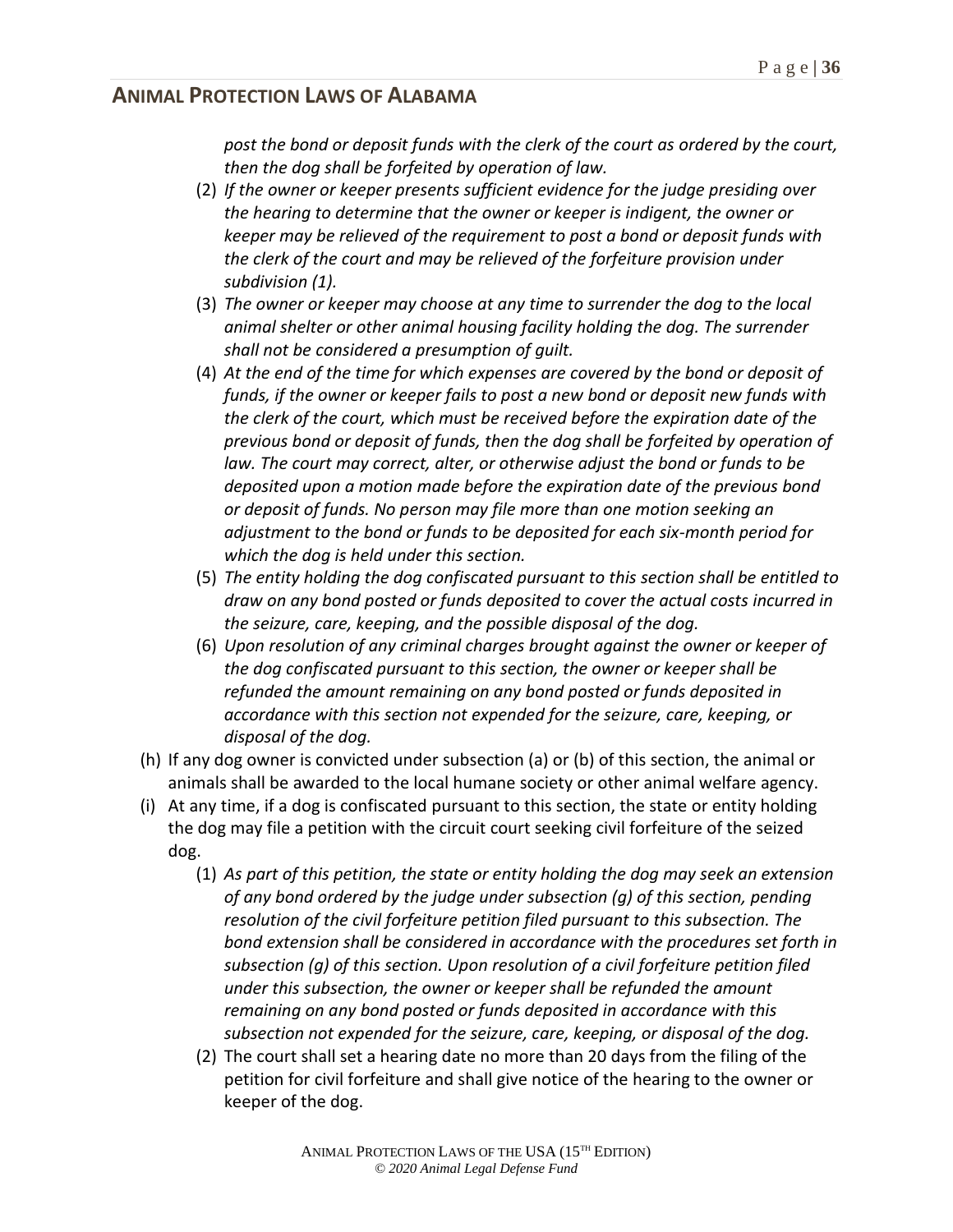- (3) If the state meets its burden at the forfeiture hearing, the judge shall order the owner or keeper to forfeit ownership of the dog.
- (4) If the state fails to meet its burden at this forfeiture hearing, the judge shall order the dog immediately returned to the owner or keeper.

### **ALA. CODE § 13A-11-245. Disposition of animal.**

- (a) The law enforcement officer or agent of the county or municipality may provide for the dog or cat until either the dog or cat is returned to the owner by the court, or the court refuses to return the dog or cat to the owner and implements one of the procedures pursuant to subsection (c).
- (b) If the owner is adjudged by the court, with certification from a licensed veterinarian, to be able to provide adequately for and have custody of the dog or cat, the dog or cat shall be returned to the owner.
- (c) *If the court determines that the owner of the dog or cat is unable, unwilling, or unfit to adequately provide for, protect, and have custody of the dog or cat, the court may implement the following by court order*:
	- (1) Upon the testimony of the person taking custody, a licensed veterinarian, or another qualified witness that the dog or cat requires destruction or other disposition for humane reasons or is of no commercial value, order the dog or cat destroyed or remanded directly to the custody of the dog or cat control, humane shelter, or similar facility designated by the county or the municipality or other appropriate person to be disposed of by the facility or person in a humane manner.
	- (2) *Upon proof of the costs incurred by the agent or agency having custody of the dog or cat, order that the owner pay any costs incurred for the care of the dog or cat and for any costs incurred in destroying the dog or cat. A separate hearing may be held by the judge of the district court on the assessment of costs, which assessment shall include all costs of notice and hearing. In the event the court finds the owner innocent of charges, the owner shall not be charged with costs of the care of the dog or cat in custody.*
- (d) If the court determines that the owner is unable, unwilling, or unfit to adequately provide for and protect any other dog or cat in the custody of the owner that was not originally seized by the agency, agent, or other person when the dog or cat in custody was seized, the court may enjoin the owner of further possession or custody of the unseized dog or cat.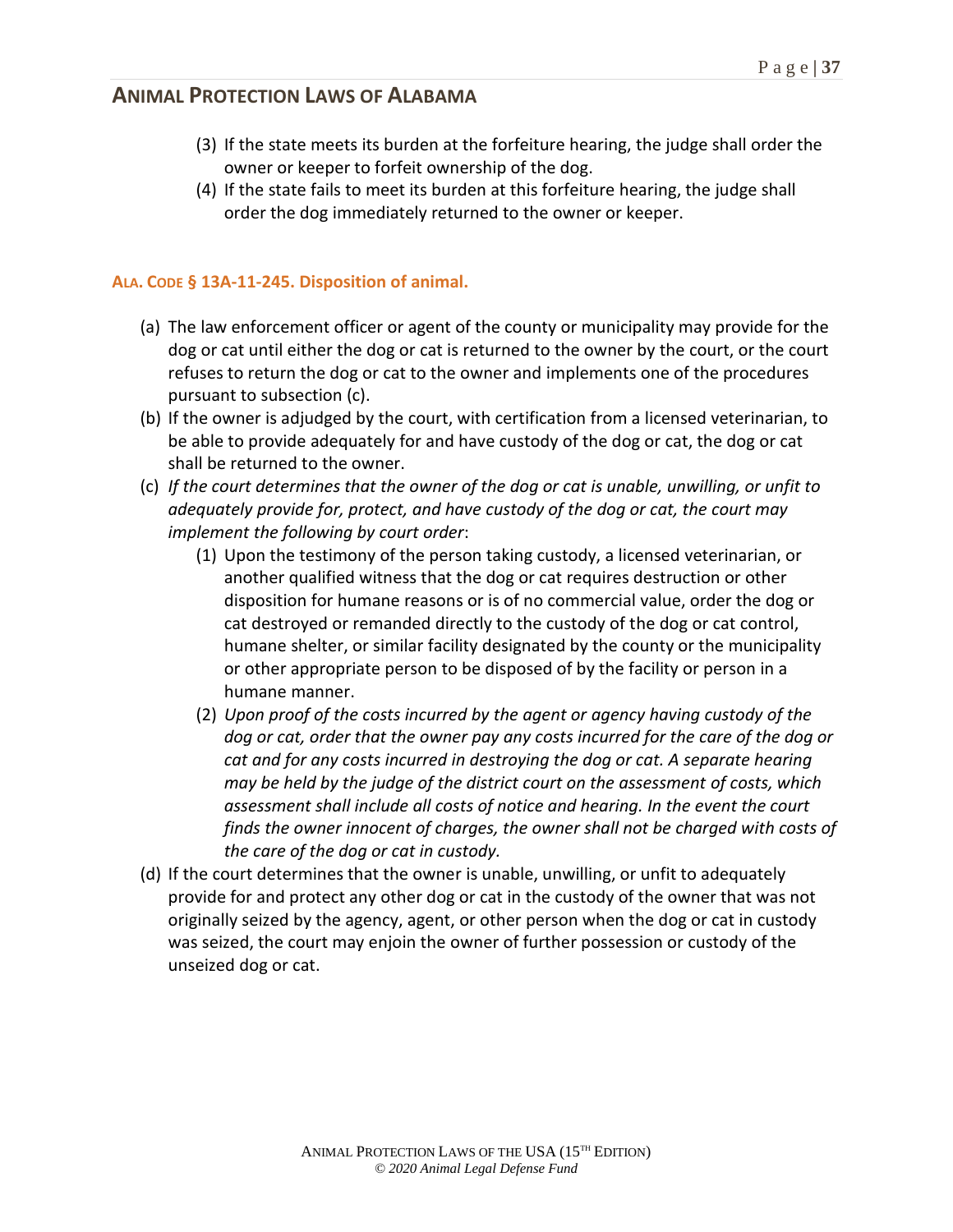## **15. FORFEITURE & POSSESSION BANS**

*NOTE:* The following statute was held unconstitutional on due process grounds. *Humane Soc. of Marshall County v. Adams,* 439 So.2d 150 (Ala.1983).

**ALA. CODE § 3-1-13. Right of officers, etc., of humane societies to take charge of and care for neglected or abused animals; written notice to owner from whom animal taken; lien for expenses for care and keeping of animal.**

Any duly authorized officer or employee of a recognized humane society shall have the right to take charge of any animal which is sick or disabled due to neglect or is being cruelly treated or abused and to provide care for such animal until it is deemed to be in suitable condition to be returned to its owner or to the person from whose custody such animal was taken.

The officer so taking such animal shall at the time of taking the animal give written notice to the owner or person from whose custody it was taken.

The necessary expenses incurred for the care and keeping of the animal after such notice by the humane society shall be a lien thereon and, *if the animal is not reclaimed within 10 days from the giving of such notice, the humane society may sell the animal to satisfy such lien. If the humane society determines that the animal cannot be sold, it may cause the animal to be otherwise disposed of.* 

**ALA. CODE § 3-1-29. Activities relating to fighting of dogs prohibited; punishment; confiscation; procedures for disposition of animals.**

- (a) It shall be a Class C felony for any person to do any of the following:
	- (1) To own, possess, keep or train any dog with the intent that such dog shall be engaged in an exhibition of fighting with another dog.
	- (2) For amusement or gain, to cause any dog to fight with another dog, or cause any dogs to injure each other.
	- (3) To permit any act in violation of subdivisions (1) and (2) of this subsection.
- (b) It shall be a Class C felony for any person to be knowingly present, as a spectator, at any place, building, or tenement where preparations are being made for an exhibition of the fighting of dogs, with the intent to be present at such preparations, or to be knowingly present at such exhibition or to knowingly aid or abet another in such exhibition.
- (c) Any dog used to fight other dogs in violation of subsection (a) of this section, shall be confiscated as contraband by the sheriff or other law enforcement officers and shall not be returned to the owner, trainer or possessor of said dog. The court shall award the animals to the humane society or other agency handling stray animals. At its discretion, the humane society or other agency handling stray animals shall humanely dispatch or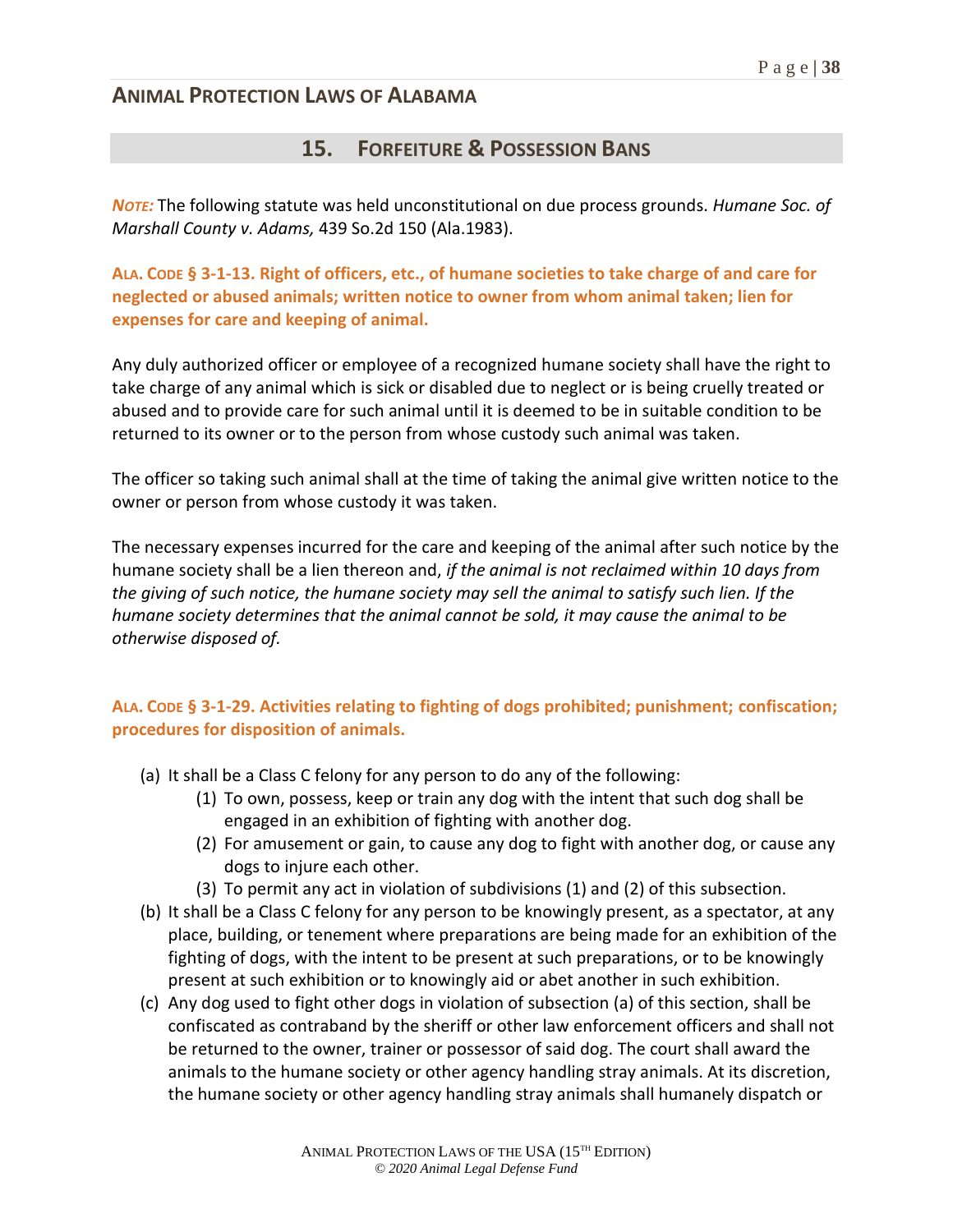dispose of any confiscated dog.

- (d) Any dog confiscated pursuant to subsection (c) of this section by the sheriff or other law enforcement officers shall be taken to the local humane society or other animal welfare agency.
- (e) *An appointed veterinarian or officer of the humane society or other animal welfare agency may upon delivery or at any time thereafter destroy the animal that is in his or her opinion injured, diseased past recovery, or whose continued existence is inhumane and destruction is necessary to relieve pain or suffering.*
- (f) *After confiscation the humane society or other animal welfare agency may make application to the circuit court for a hearing to determine whether any animal seized pursuant to subsection (c) of this section shall be humanely destroyed due to disease, injury or lack of any useful purpose because of training or viciousness. The court shall set a hearing date not more than 30 days from the filing of the application and shall give notice of the same to the owners of the animals. Upon a finding by the court that the seized animals are diseased, injured or lack any useful purpose due to training or viciousness, it shall be within the authority of the humane society or other animal welfare agency to humanely destroy such animal. Any animal found by the court not to be diseased, injured or lacking any useful purpose due to training or viciousness shall be delivered to a court-approved private veterinarian or a private housing facility under the supervision of a veterinarian. Expenses incurred in connection with the housing, care or upkeep of the dogs by any person, firm, partnership, corporation or other entity shall be taxed against the owner.*
- (g) After confiscation, any entity holding a dog confiscated pursuant to this section may make application to the circuit court for issuance of an order requiring the owner or keeper of the dog to post a bond or deposit funds with the clerk of the court to cover the reasonable costs of the seizure, care, keeping, and the possible disposal of the dog. Reasonable costs shall include, but not be limited to, transportation, food, shelter, and care, including veterinary care. The bond or deposited funds shall be ordered posted in 30–day increments until such time as the case that was the cause of the dog being confiscated is resolved. The court shall set a hearing date no more than 10 days from filing of the application and shall give notice of the same to the owner or keeper of the dog.
	- (1) *If, within 72 hours of the conclusion of the hearing, the owner or keeper fails to post the bond or deposit funds with the clerk of the court as ordered by the court, then the dog shall be forfeited by operation of law.*
	- (2) *If the owner or keeper presents sufficient evidence for the judge presiding over the hearing to determine that the owner or keeper is indigent, the owner or keeper may be relieved of the requirement to post a bond or deposit funds with the clerk of the court and may be relieved of the forfeiture provision under subdivision (1).*
	- (3) *The owner or keeper may choose at any time to surrender the dog to the local animal shelter or other animal housing facility holding the dog. The surrender shall not be considered a presumption of guilt.*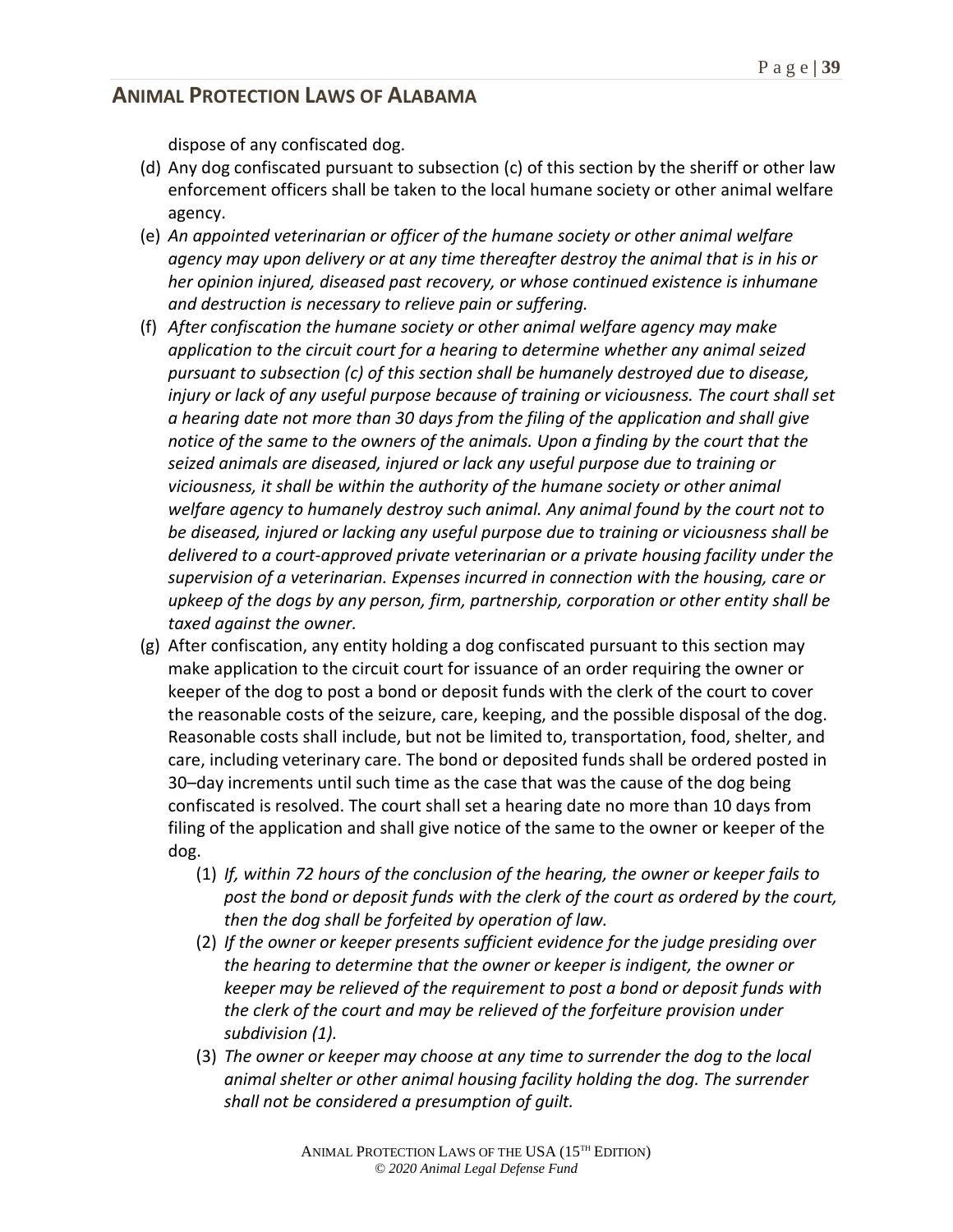- (4) *At the end of the time for which expenses are covered by the bond or deposit of funds, if the owner or keeper fails to post a new bond or deposit new funds with the clerk of the court, which must be received before the expiration date of the previous bond or deposit of funds, then the dog shall be forfeited by operation of law. The court may correct, alter, or otherwise adjust the bond or funds to be deposited upon a motion made before the expiration date of the previous bond or deposit of funds. No person may file more than one motion seeking an adjustment to the bond or funds to be deposited for each six-month period for which the dog is held under this section.*
- (5) *The entity holding the dog confiscated pursuant to this section shall be entitled to draw on any bond posted or funds deposited to cover the actual costs incurred in the seizure, care, keeping, and the possible disposal of the dog.*
- (6) *Upon resolution of any criminal charges brought against the owner or keeper of the dog confiscated pursuant to this section, the owner or keeper shall be refunded the amount remaining on any bond posted or funds deposited in accordance with this section not expended for the seizure, care, keeping, or disposal of the dog.*
- (h) *If any dog owner is convicted under subsection (a) or (b) of this section, the animal or animals shall be awarded to the local humane society or other animal welfare agency.*
- (i) *At any time, if a dog is confiscated pursuant to this section, the state or entity holding the dog may file a petition with the circuit court seeking civil forfeiture of the seized dog.*
	- (1) *As part of this petition, the state or entity holding the dog may seek an extension of any bond ordered by the judge under subsection (g) of this section, pending resolution of the civil forfeiture petition filed pursuant to this subsection. The bond extension shall be considered in accordance with the procedures set forth in subsection (g) of this section. Upon resolution of a civil forfeiture petition filed under this subsection, the owner or keeper shall be refunded the amount remaining on any bond posted or funds deposited in accordance with this subsection not expended for the seizure, care, keeping, or disposal of the dog.*
	- (2) *The court shall set a hearing date no more than 20 days from the filing of the petition for civil forfeiture and shall give notice of the hearing to the owner or keeper of the dog.*
	- (3) *If the state meets its burden at the forfeiture hearing, the judge shall order the owner or keeper to forfeit ownership of the dog.*
	- (4) *If the state fails to meet its burden at this forfeiture hearing, the judge shall order the dog immediately returned to the owner or keeper.*

#### **ALA. CODE § 13A-11-244. Hearing.**

(a) The law enforcement officer or any agent of the county or of the municipality, without the requirement of any fee or charge for court costs, shall immediately petition the municipal court if the violation involves a municipal ordinance or the district court in the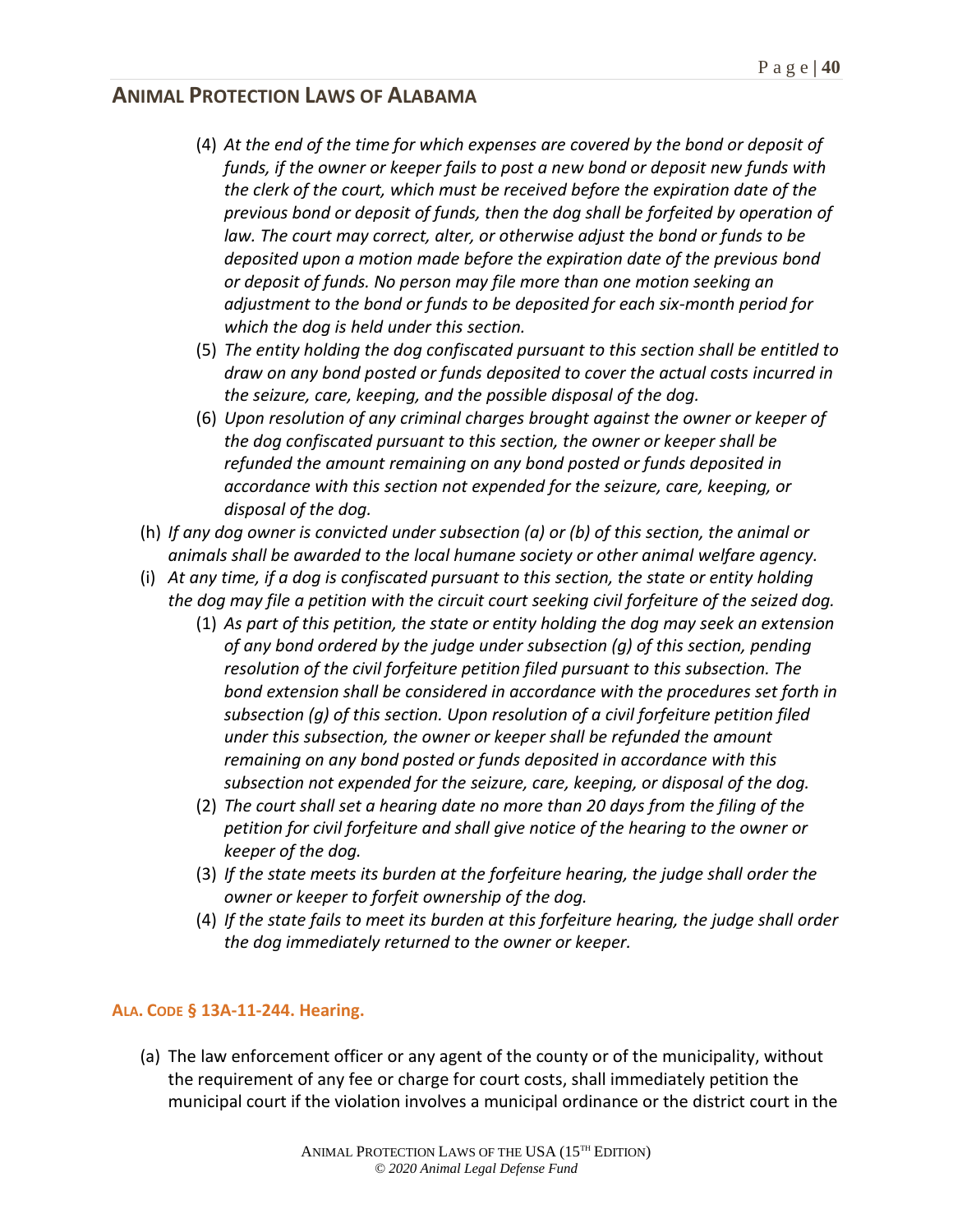county in which the dog or cat is found for a hearing to be set within 20 days of seizure of the dog or cat or issuance of the order to provide care. *The hearing shall be held not more than 10 days after the setting of the date to determine whether the owner, if known, is able to provide adequately and protectively for the dog or cat and is fit to have custody of the dog or cat. The hearing shall be concluded and the court order entered within 30 days after the date the hearing is commenced.*

(b) *The owner, at least five days prior to holding such a hearing, shall be notified of the date of the hearing to determine if the owner is able to provide adequately and protectively for the dog or cat and is fit to have custody of the dog or cat.*

#### **ALA. CODE § 13A-11-245. Disposition of animal.**

- (a) The law enforcement officer or agent of the county or municipality may provide for the dog or cat until either the dog or cat is returned to the owner by the court, or the court refuses to return the dog or cat to the owner and implements one of the procedures pursuant to subsection (c).
- (b) *If the owner is adjudged by the court, with certification from a licensed veterinarian, to be able to provide adequately for and have custody of the dog or cat, the dog or cat shall be returned to the owner.*
- (c) *If the court determines that the owner of the dog or cat is unable, unwilling, or unfit to adequately provide for, protect, and have custody of the dog or cat, the court may implement the following by court order:*
	- (1) *Upon the testimony of the person taking custody, a licensed veterinarian, or another qualified witness that the dog or cat requires destruction or other disposition for humane reasons or is of no commercial value, order the dog or cat destroyed or remanded directly to the custody of the dog or cat control, humane shelter, or similar facility designated by the county or the municipality or other appropriate person to be disposed of by the facility or person in a humane manner.*
	- (2) Upon proof of the costs incurred by the agent or agency having custody of the dog or cat, order that the owner pay any costs incurred for the care of the dog or cat and for any costs incurred in destroying the dog or cat. A separate hearing may be held by the judge of the district court on the assessment of costs, which assessment shall include all costs of notice and hearing. In the event the court finds the owner innocent of charges, the owner shall not be charged with costs of the care of the dog or cat in custody.
- (d) *If the court determines that the owner is unable, unwilling, or unfit to adequately provide for and protect any other dog or cat in the custody of the owner that was not originally seized by the agency, agent, or other person when the dog or cat in custody was seized, the court may enjoin the owner of further possession or custody of the unseized dog or cat.*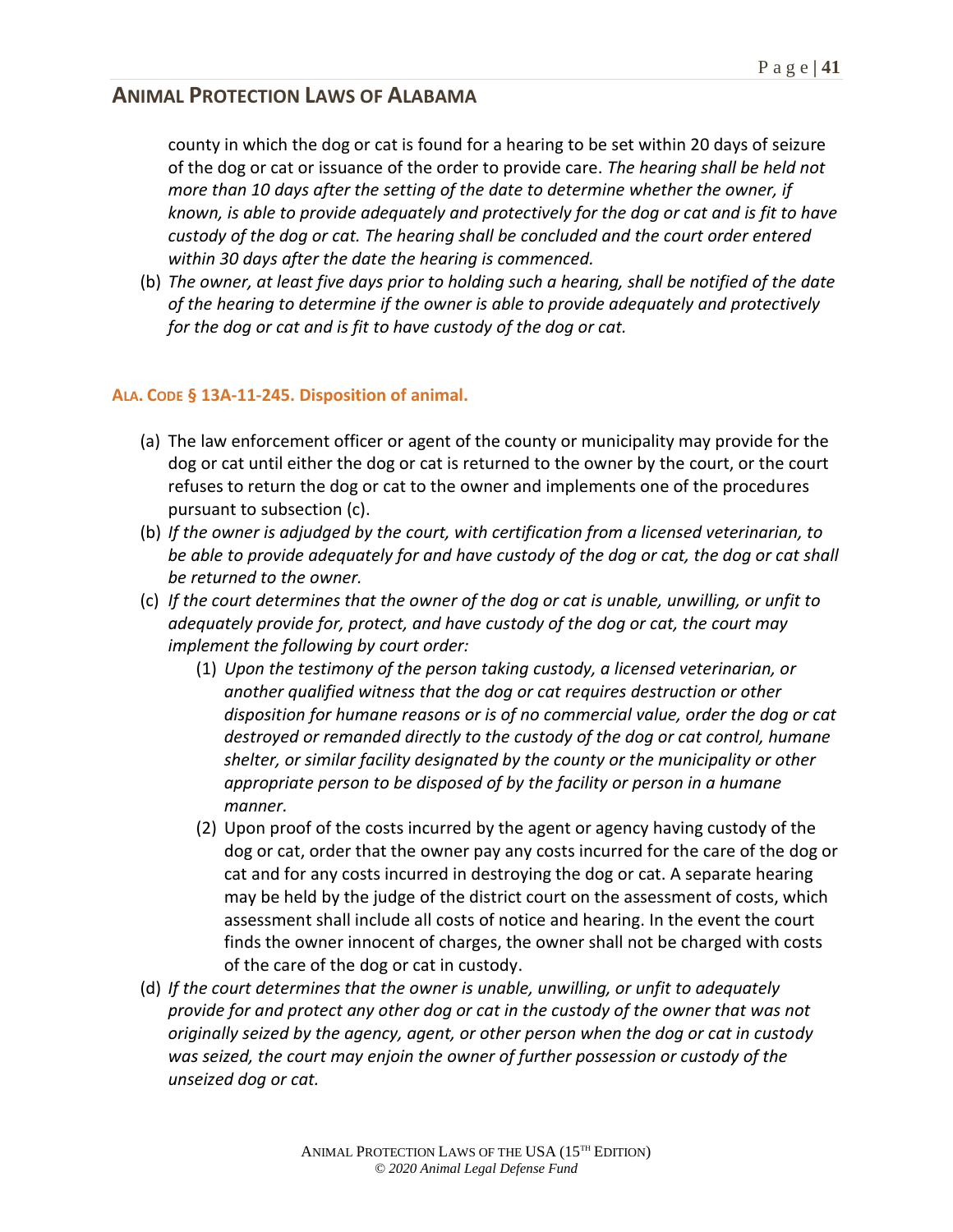## **16. COURT-ORDERED TREATMENT**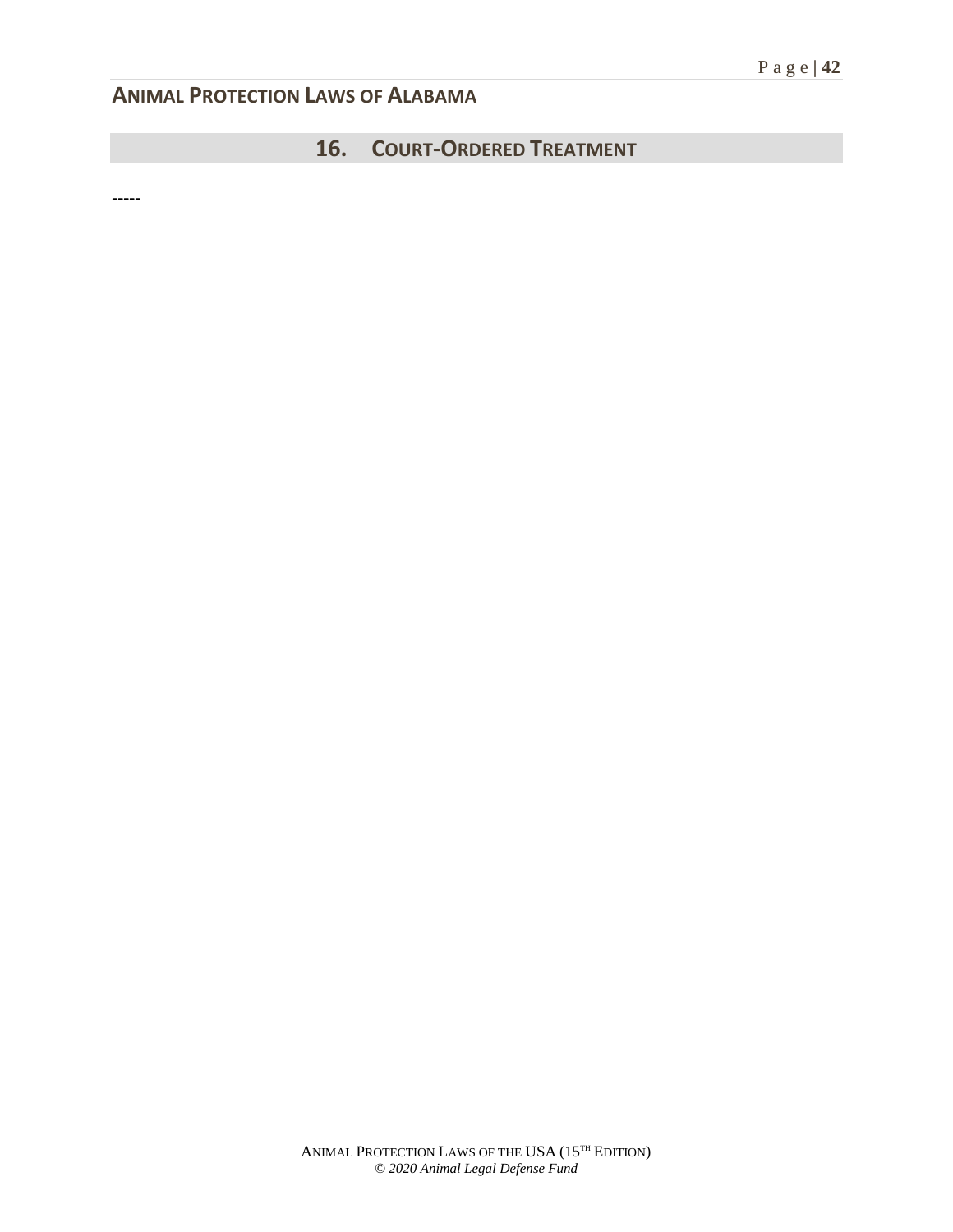## **17. HOT CARS**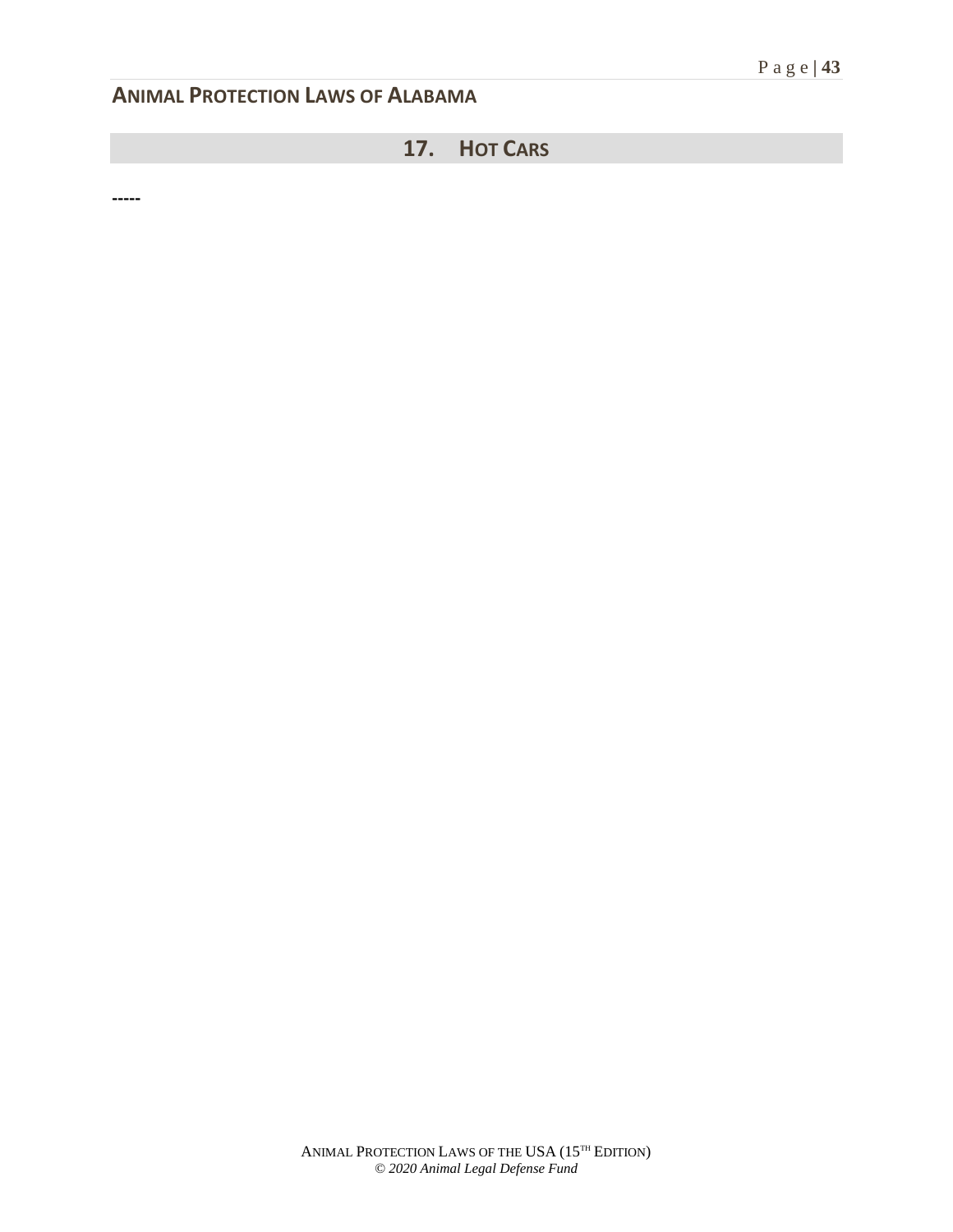## **18. CIVIL NUISANCE ABATEMENT**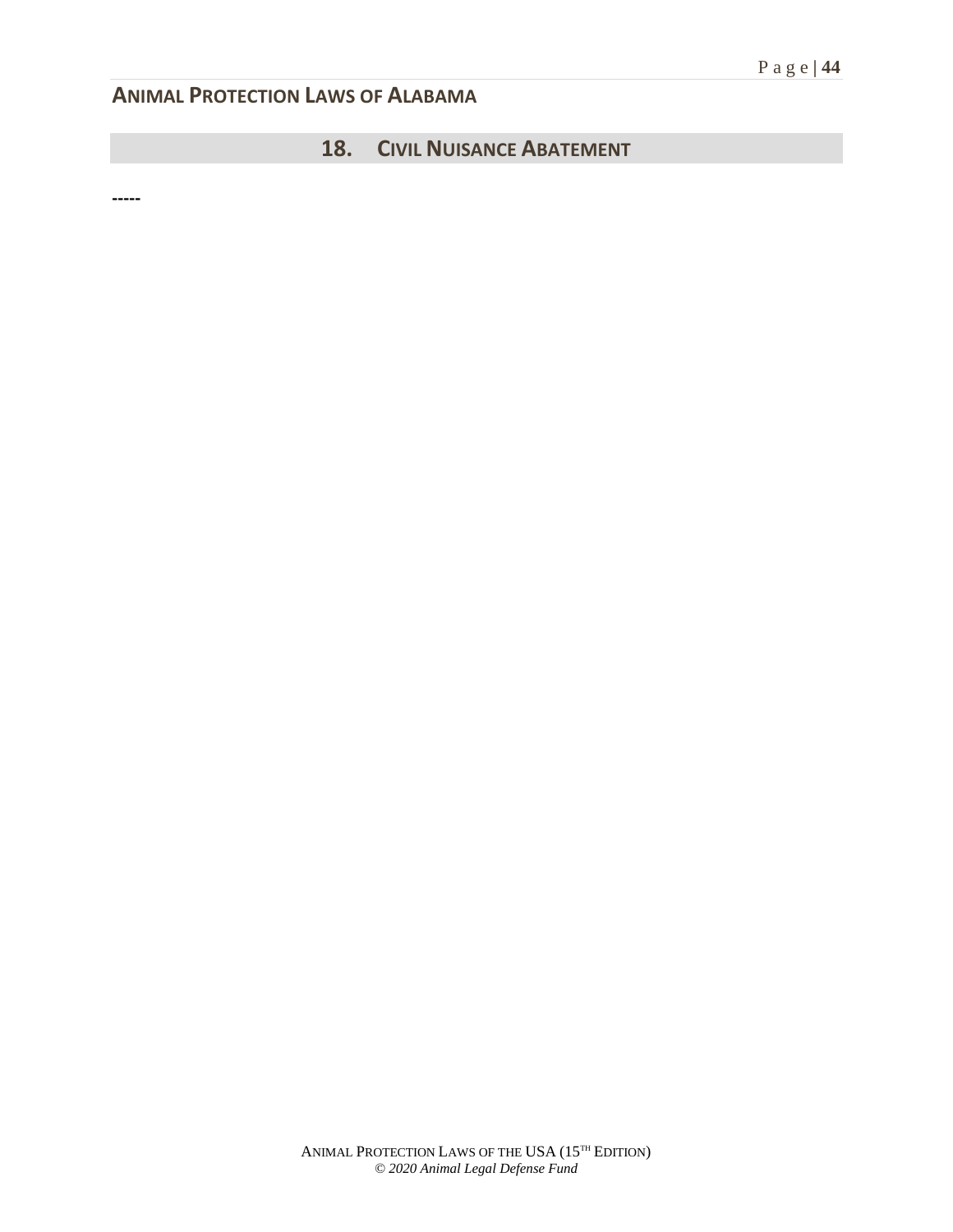## **19. AG-GAG LAWS**

#### **ALA. CODE § 13A-11-152. Definitions.**

As used in this article, the following terms shall have the following meanings:

- (1) Animal. Every living creature, domestic or wild, with the exception of man and animals used for illegal gaming purposes.
- (2) Animal or crop facility. Any facility engaging in scientific research, education, or agricultural production of or involving the use of animals or crops including any organization with the primary purpose of representing livestock or crop production or processing; any organization with a primary purpose of promoting or marketing livestock or crops; any organization with a primary purpose of promoting or marketing livestock or crop products or materials; any person licensed to practice veterinary medicine; any person licensed to apply chemical applications not limited to pesticides, insecticides, rodenticides, or herbicides; any organization with a primary purpose of representing any of the above; the owner, operator, and employees of any animal or crop facility; and any vehicle, building, greenhouse, structure, laboratory, pasture, field, paddock, pond, impoundment, or premises where animals or crops are located.
- (3) Commissioner. The Commissioner of Agriculture and Industries for the State of Alabama.
- (4) Crops. Any shrub, vine, tree, seedling, shoot, slip, or other plant undergoing experimentation or otherwise capable of producing food, fiber, lawful or legal medicines, nursery stock, floral products, or aesthetic beauty.
- (5) Person. A human being, and where appropriate, a public or private corporation, an unincorporated corporation, a partnership, a government or a governmental instrumentality, or a private organization, association, coalition, federation, and its officers or spokespersons.

#### **ALA. CODE § 13A-11-153. Prohibited Acts.**

It shall be unlawful for any person to do any of the following:

- (1) Intentionally release, steal, destroy, demolish, obliterate, or otherwise cause loss of any animal or crop from an animal or crop facility without the consent of the owner.
- (2) Damage, vandalize, or steal any property on or from an animal or crop facility.
- (3) Obtain access to an animal or crop facility by false pretenses for the purpose of performing acts not authorized by that facility.
- (4) Break and enter into any animal or crop facility with the intent to destroy, alter, duplicate, or obtain unauthorized possession of records, data, materials, equipment, animals, or crops.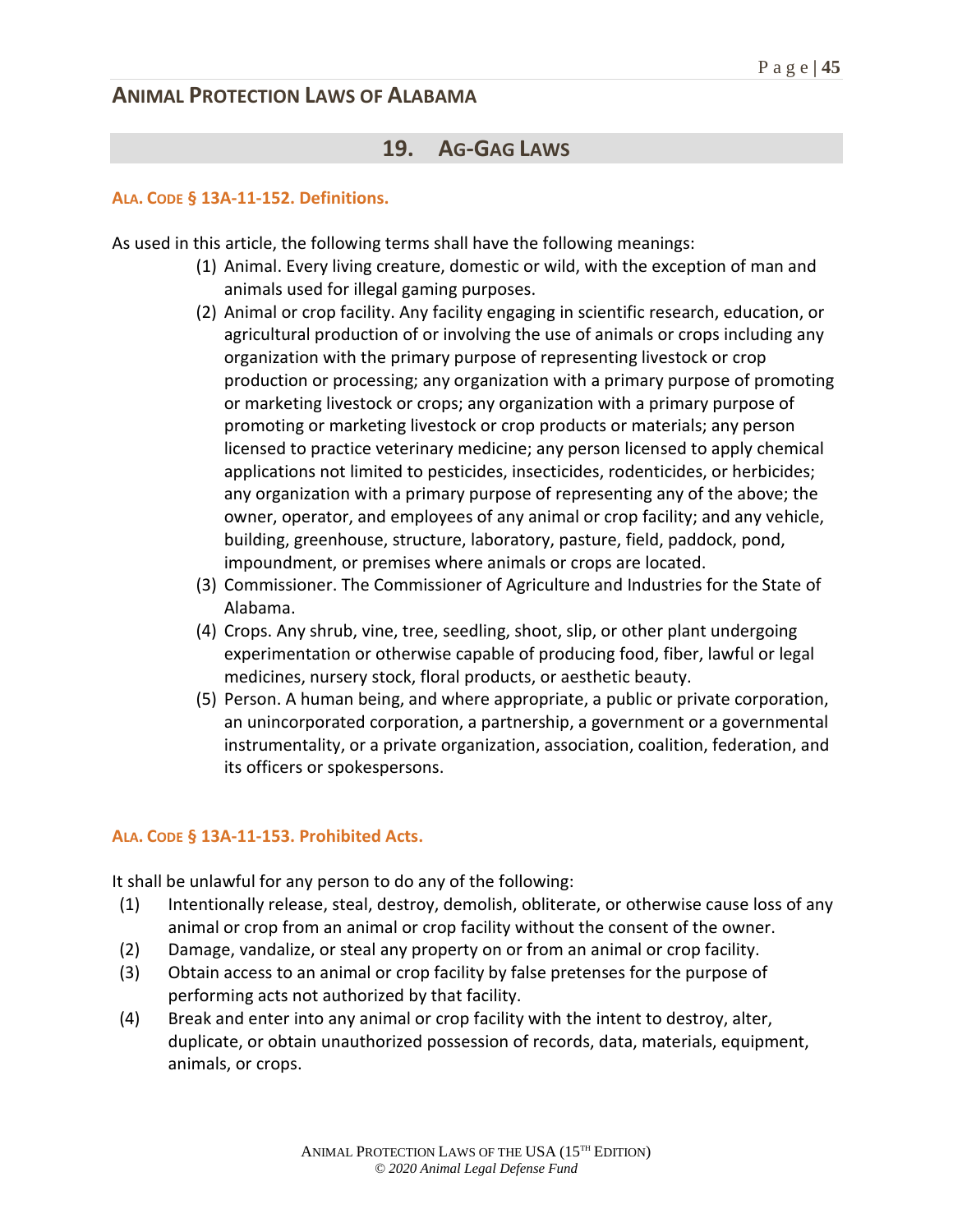- (5) Knowingly obtain control by theft or deception that is unauthorized, or to exert control that is unauthorized over any records, data, materials, equipment, animals, or crops of any animal or crop facility for the purpose of depriving the rightful owner or facility of records, materials, data, equipment, animals, or crops.
- (6) Possess or use records, materials, data, equipment, crops, or animals in any way to copy or reproduce records or data of an animal or crop facility knowing or reasonably believing that the records, materials, data, equipment, crops, or animals have been obtained by theft or deception, or without authorization of the rightful owners or administrators of the animal or crop facility.
- (7) Enter or remain on an animal or crop facility with the intent to commit an act prohibited under this section.

#### **ALA. CODE § 13A-11-154. Violations.**

Any person who violates Section 13A-11-153 shall be guilty of a Class C felony if the loss is two hundred fifty dollars (\$250) or more. Any person who violates Section 13A-11-153 shall be guilty of a Class A misdemeanor if the loss is less than two hundred fifty dollars (\$250).

#### **ALA. CODE § 13A-11-155. Restitution.**

Any person convicted of a violation of this article shall also be required by the court to make restitution of two times the value of the animal or crop damaged, destroyed, or lost to the owner or operator of the animal or crop facility for any reasonable costs of replacing materials, data, equipment, animals, crops, and records that may have been damaged, destroyed, lost, or cannot be returned, and reasonable cost of repeating any experimentation that may have been interrupted or invalidated as a result of any violation of this article.

#### **ALA. CODE § 13A-11-156. Additional remedies.**

Notwithstanding any remedy available at law, any owner or operator of an animal or crop facility may apply to the circuit court of the county where the animal or crop facility is located for a temporary restraining order and an injunction to restrain any person, organization, or association from committing any violation of this article.

#### **ALA. CODE § 13A-11-157. Enforcement.**

For purposes of enforcing this article, the commissioner may do all of the following:

(1) Investigate any offense under this article.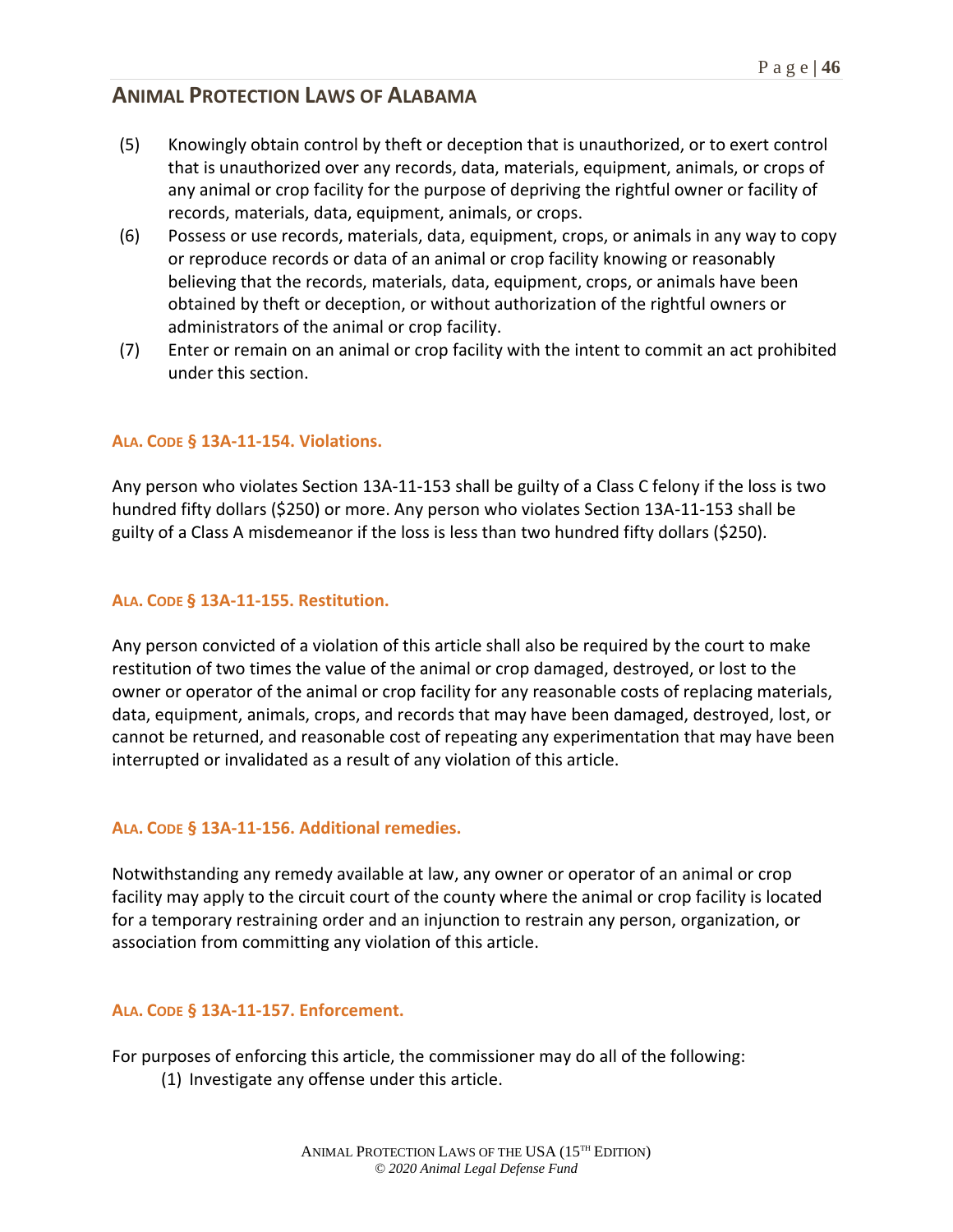- (2) Seek the assistance of any law enforcement agency of the United States, the state, or any local government in the conduct of any investigations.
- (3) Coordinate any investigation, to the maximum extent practicable, with the investigations of any law enforcement agency of the United States, the state, or any local government.

#### **ALA. CODE § 13A-11-158. Construction.**

This article shall not be construed to repeal any other criminal law except as expressly provided in this article. Whenever conduct prescribed by any provision of this article is also prescribed by any other provision of law, the provision which carries the more serious penalty shall apply.